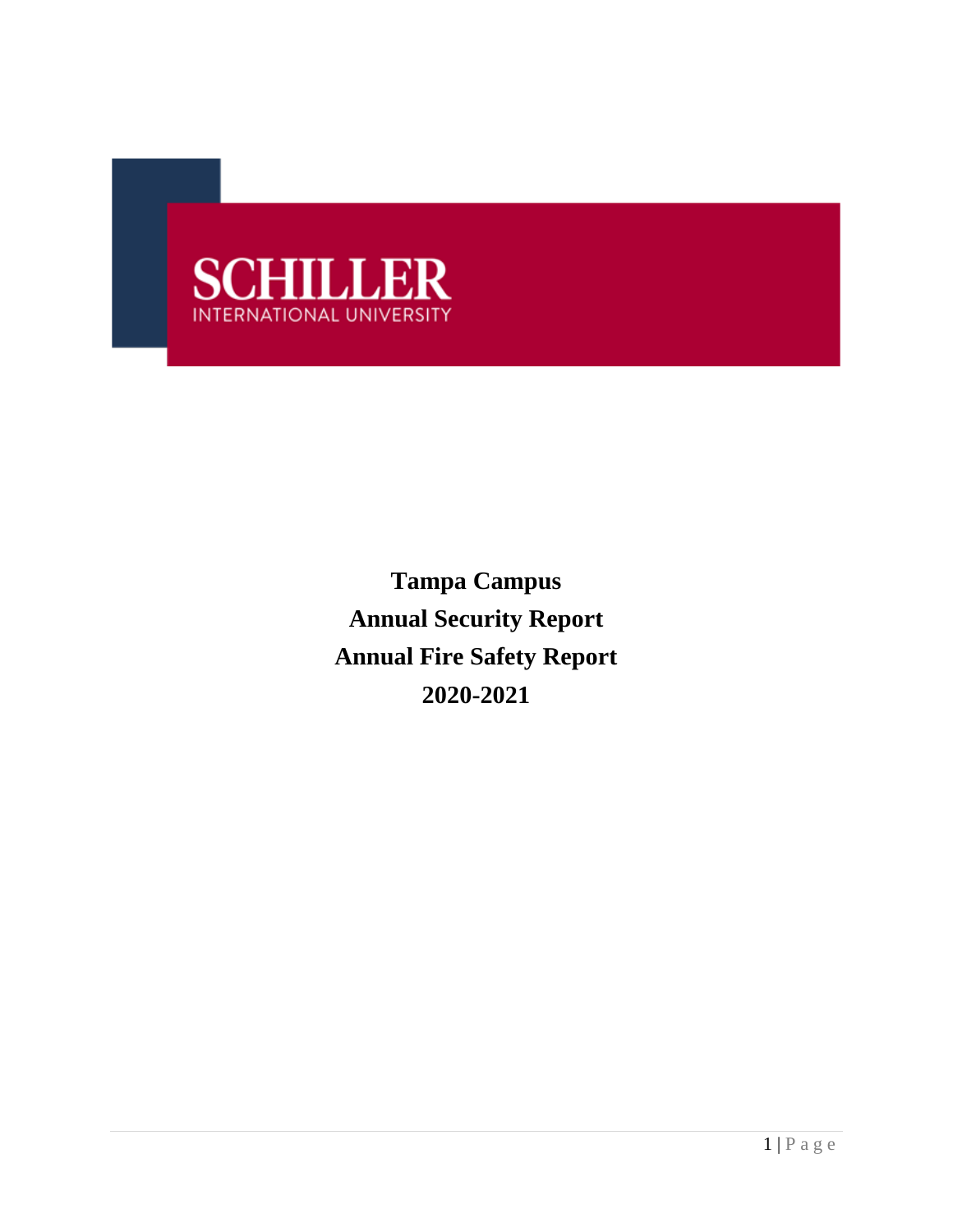### **Introduction**

At Schiller International University, our concern for the safety and well-being of our students, faculty and staff is always our top priority. The primary responsibility for campus safety and security is achieved through a team effort involving the Office of the President, the Campus Directors, and the various student services and administrative offices. Please keep in mind that a truly safe campus can only be achieved through the efforts and cooperation of all students, faculty and staff who accept responsibility for their own safety and security as well as the safety and security of others.

This report has been prepared in compliance with the Jeanne Clery Disclosure of Campus Security Policy and Campus Crime Statistics Act 20 U.S.C. § 1092(f), with implementing regulations in the U.S. Code of Federal Regulations at 34 C.F.R. 668.46. This report also is in compliance with Higher Education Opportunity Act (P.L. 110-315). Copies of this report are distributed to students, employees, prospective students and prospective employees, according to the U.S Code of Federal Regulations and University Policy and Procedures. An electronic copy is provided on the University's website. Printed copies are available from the Campus Director's offices and from the Financial Aid offices at each campus upon request.

Any questions or comments regarding its content should be addressed to:

*Allan Alvarez*

*Campus Director* 

Phone- (727) 228-7875

In An Emergency Call 911 or 9-911 (from any Campus Phone) TO REPORT AN INCIDENT: CALL (727)228-7875 From Any Campus Phone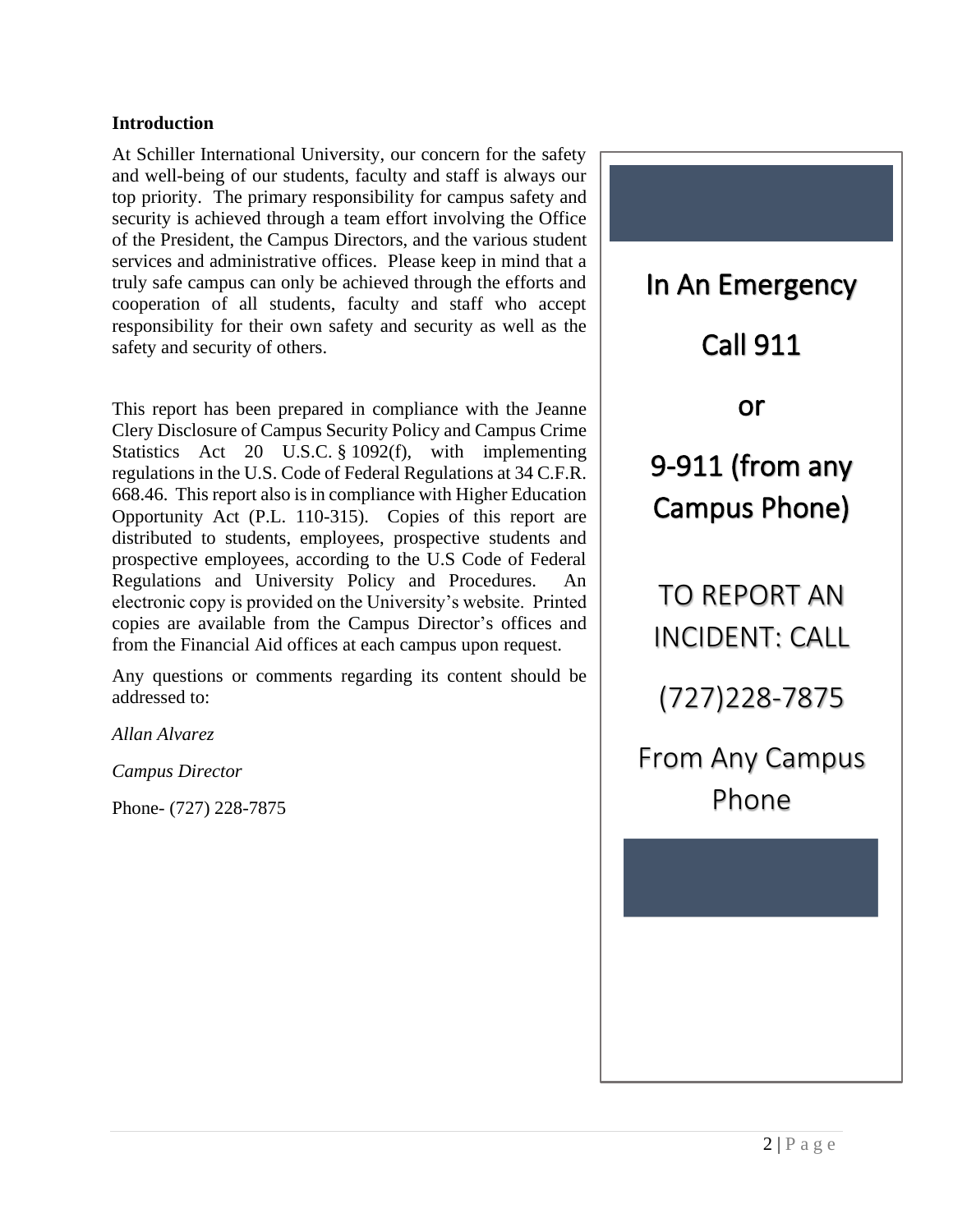## **Definition of Property:**

## **ON-CAMPUS PROPERTY:**

- Any building or property owned or controlled by an institution of higher education within the same reasonably contiguous geographic area of the institution and used by the institution in direct support of, or in a manner related to, the institution's educational purposes, including residence halls; and
- Property within the same reasonably contiguous geographic area of the institution that is owned by the institution but controlled by another person, is used by students, and supports institutional purposes (such as a food or other retail vendor).

Schiller International University operates a campus at the following location:

• Tampa, Florida – 400 N Tampa St, Suite 1700, Tampa, FL 33602 US Toll Free in US: 1-855-787-2262, Outside US: 1-727-736-5082 Fax: 1-727-738- 8405

**Schiller International University only considers campus property the space described as unit 1700 on the 17th floor of Park Tower (400 N Tampa St).** 



**Tampa Bay, FL Campus**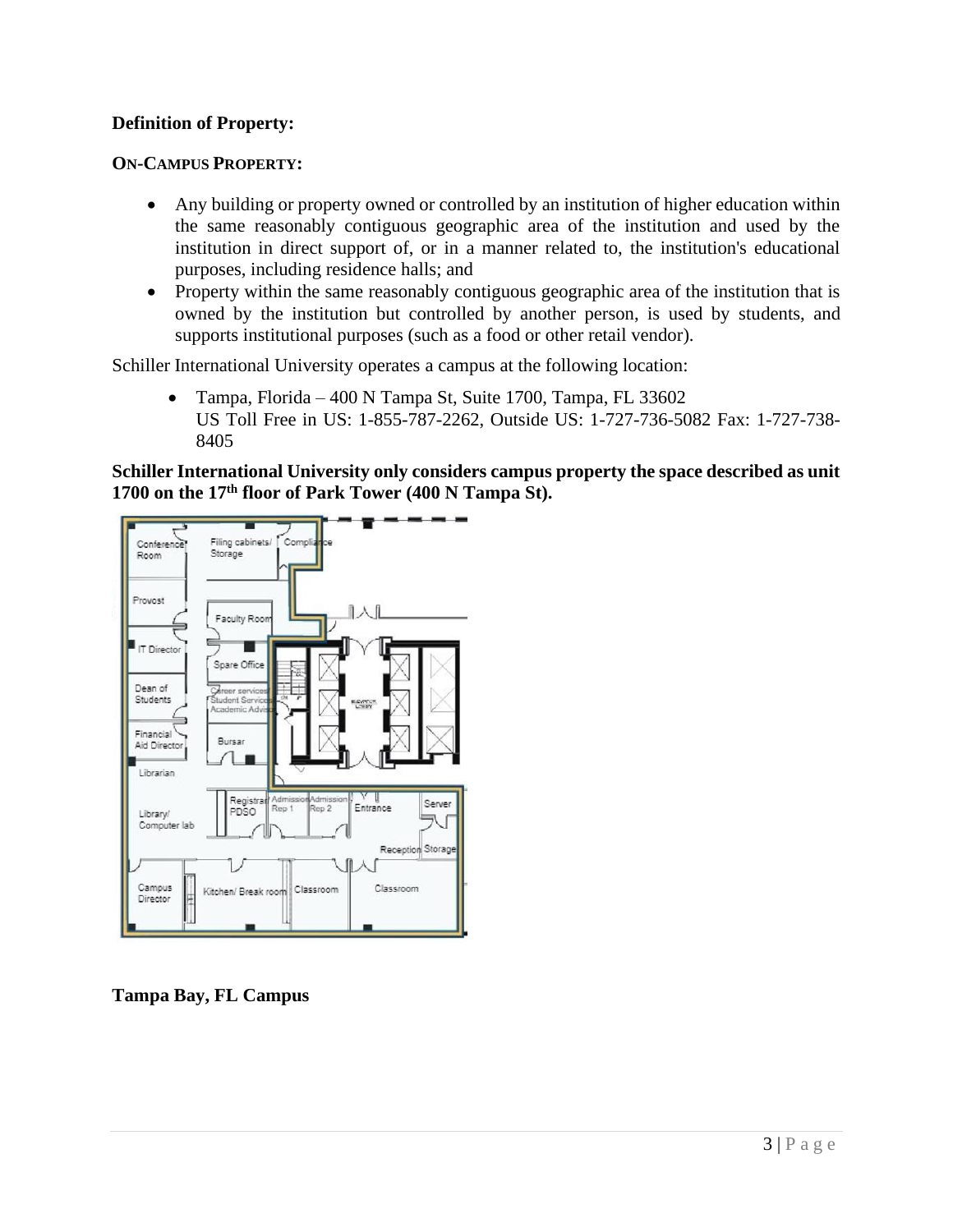#### **NON-CAMPUS BUILDING OR PROPERTY:**

- Any building or property owned or controlled by a student organization recognized by the institution; and
- Any building or property (other than a branch campus) owned or controlled by an institution of higher education that is used in direct support of, or in relation to, the institution's educational purposes, is used by students, and is not within the same reasonably contiguous geographic area of the institution.

Schiller International University-Tampa Bay Campus does not have any non-campus property.

## **PUBLIC PROPERTY**

All public property that is within the same reasonably contiguous geographic area of the institution, such as a sidewalk, a street, other thoroughfare, or parking facility, and is adjacent to a facility owned or controlled by the institution if the facility is used by the institution in direct support of, or in a manner related to the institution's educational purposes.

## **Campus Security Officials**

The Campus Director is the Campus Safety Officer (CSO). The CSO is responsible for maintaining the physical security and safety of the University and its students, faculty, staff, visitors, and facilities; for enforcing University policies and regulations; for investigating and reporting incidents; for conducting safety inspections and drills; for collaborating with law enforcement agencies to enforce local, State, and Federal laws; and for completing other tasks of campus security as needed. Campus Safety Officer does not have the authority to make arrests. The University does not have written agreements with local law enforcement agencies regarding the investigation of alleged criminal offenses, but the University cooperates with the City of Tampa Police Department, the Hillsborough County Sheriff's Office, the Florida State Police, and other law enforcement agencies to ensure local, State, and Federal laws are enforced and the campus is secure and safe. It is the University's policy that all alleged crimes be reported to the appropriate law enforcement agencies accurately and promptly. On an annual basis, the Campus Safety Officer will send a letter to local law enforcement agencies requesting crime statistics for Clery Act reportable crimes.

Contact Information for local law enforcement:

**Tampa Police Department:** Emergencies: Dial 9-1-1 Administrative Line: [\(813\) 276-3200](https://www.google.com/search?q=officer+cabale+tampa+police+department&sxsrf=AOaemvIbQb349T9aYOo7bOiGqXG7H0a6yg%3A1631750182928&source=hp&ei=JohCYfubNuSKwbkPhrqigAE&iflsig=ALs-wAMAAAAAYUKWNiAKrvwu790GC1FRbjmRkJBM5z3T&oq=officer+Cabale+tampa&gs_lcp=Cgdnd3Mtd2l6EAMYADIHCCEQChCgATIHCCEQChCgATIHCCEQChCgATIHCCEQChCgAToECCMQJzoECC4QJzoKCC4QxwEQrwEQQzoECAAQQzoOCC4QgAQQsQMQxwEQowI6BQgAEJECOg0ILhCxAxDHARCjAhBDOgcIABCxAxBDOggIABCABBCxAzoFCAAQgAQ6CAgAEIAEEMkDOgUIABCSAzoHCAAQyQMQQzoLCAAQgAQQsQMQgwE6DgguEIAEELEDEMcBENEDOgsIABCABBCxAxDJAzoICC4QgAQQsQM6CAgAELEDEIMBOgoIABCABBCHAhAUOgYIABAWEB46CAgAEBYQChAeOggIABANEAUQHjoKCAAQCBANEAoQHlCqBFimMGCsOWgAcAB4AIAB3AKIAY8akgEIMC4xNi4zLjGYAQCgAQE&sclient=gws-wiz)

411 N Franklin St, Tampa, FL 33602 <https://www.tampa.gov/police>

## **Hillsborough County Sheriff's Office:**

Emergency: 9-1-1 Administrative Line: [\(813\) 247-8000](https://www.google.com/search?q=hillsborough%20county%20sheriff%27s%20office&sxsrf=AOaemvLIsvQXiZNuB3-YE7lY9tmybclvdw:1631750395822&ei=LohCYambMN-OwbkPr7qEuAE&oq=Hillsboro&gs_lcp=Cgdnd3Mtd2l6EAMYAzIKCC4QsQMQQxCTAjIHCAAQsQMQQzIECAAQQzIECAAQQzIKCAAQgAQQhwIQFDIICC4QgAQQsQMyBwguELEDEEMyCgguEMcBEK8BEEMyBAgAEEMyBAgAEEM6BwgjELADECc6BAgjECc6DgguEIAEELEDEMcBEKMCOgsILhCABBDHARCjAjoLCAAQgAQQsQMQgwE6CAgAEIAEELEDOgUIABCABDoECC4QQzoOCC4QgAQQxwEQrwEQkwI6CwguEIAEEMcBEK8BOgcIABCABBAKOg0ILhCABBDHARDRAxAKOgcILhCxAxAKOg0ILhCxAxDHARCvARBDSgUIPBIBMkoECEEYAVCmLViWQmDSVWgCcAB4AIAB0wGIAYYNkgEFMC43LjOYAQCgAQHIAQHAAQE&sclient=gws-wiz&tbs=lf:1,lf_ui:4&tbm=lcl&rflfq=1&num=10&rldimm=12502905444638682750&lqi=CiRoaWxsc2Jvcm91Z2ggY291bnR5IHNoZXJpZmYncyBvZmZpY2UiA4gBAUiX_bzWrI-AgAhaQhAAEAEQAhADGAAYARgCGAMiJGhpbGxzYm9yb3VnaCBjb3VudHkgc2hlcmlmZidzIG9mZmljZSoKCAIQABABEAIQA5IBE3NoZXJpZmZzX2RlcGFydG1lbnSqARgQASoUIhBzaGVyaWZmJ3Mgb2ZmaWNlKAA&ved=2ahUKEwiMxtH1l4LzAhW-RDABHe8KBJMQvS56BAgQECM&rlst=f)

2008 E 8th Ave, Tampa, FL 33605 <https://teamhcso.com/>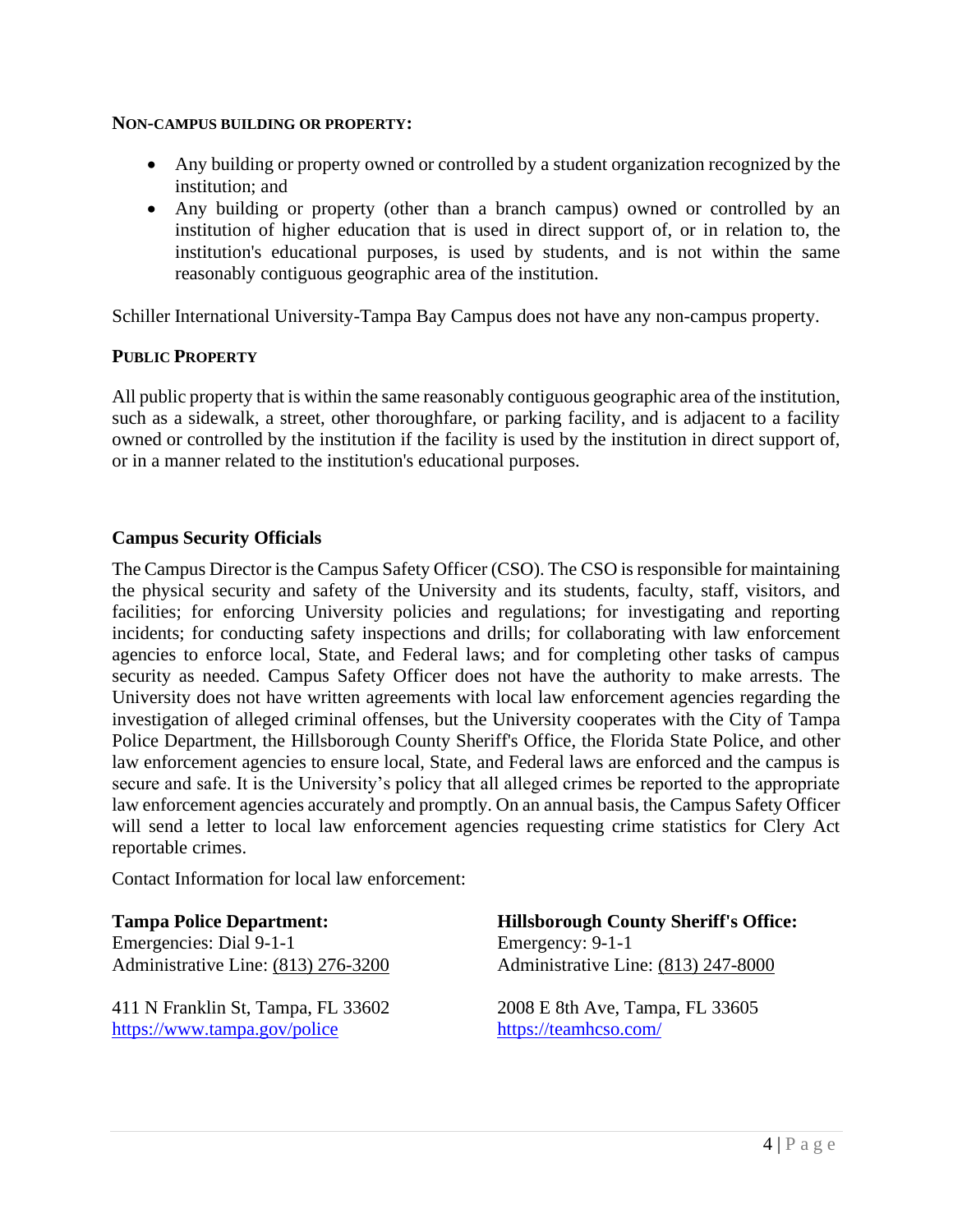## **Reporting Crimes and Incidents**

Whether it happens to you or you're a witness, you have the responsibility to report crime. If a crime occurs on or around campus, report it immediately to the Campus Safety Officer or local police.

Crimes in progress and crimes that have just occurred should be reported by calling 911. Whenever possible, the actual victim or witness of the crime should call directly. Firsthand information is always more accurate and complete. If someone merely gives you the information and leaves, please include the name and contact information of the source.

Campus Safety Officer may be contacted at

• Tampa Bay, Florida – (727) 228-7875 / (312) 618 7540

The City of Tampa **911** emergency communications center is staffed 24 hours a day by trained public safety dispatchers. The dispatchers receive calls from the 911 and business lines. They assign the appropriate police officers, firefighters or paramedics to handle the call. When calling to report a crime or incident, please be ready to give information such as: a brief description of what occurred, where the incident occurred, when the incident occurred. Did the suspect have a weapon? Where and when was the suspect last seen? What did the suspect look like (e.g., gender, race, age, height, weight, hair color/length, clothing, facial hair, tattoos, or scars)? Timely and accurate reporting of crimes assists investigations and helps develop timely warnings for the campus.

While students and employees are encouraged to report crimes to the Campus Safety Officer or Police, the Dean of Students, Director of Financial Aid, Academic Advisor, or any other administrators on campus will provide assistance in reporting incidents.

Schiller International University policy requires that when a crime or student code of conduct violation occurs on campus it is to be reported as soon as possible, so that an accurate incident report can be filed promptly. Crimes may be reported to the following administrators and will ensure that the information will be used for processing timely warnings and preparing the annual statistical disclosure:

- Campus Safety Officer Campus Director
- Any Administrator on Duty

The University does not provide pastoral care or counseling. If a victim or witness wishes to report a crime on a voluntary, confidential basis, the victim or witness may do so by contacting the Campus Director or the Title IX coordinator, (see below for a listing of Title IX coordinators). All efforts will be made to protect privacy and confidentiality. Crimes reported on a voluntary, confidential basis will be included in the annual crime statistics. Sexual assaults may be reported to anyone confidentially, allowing for posting of timely warnings and statistical data.

## **Title IX Coordinators**

• Tampa, Florida: Christie Di Gregorio christie.digregorio@schiller.edu (727) 736-5082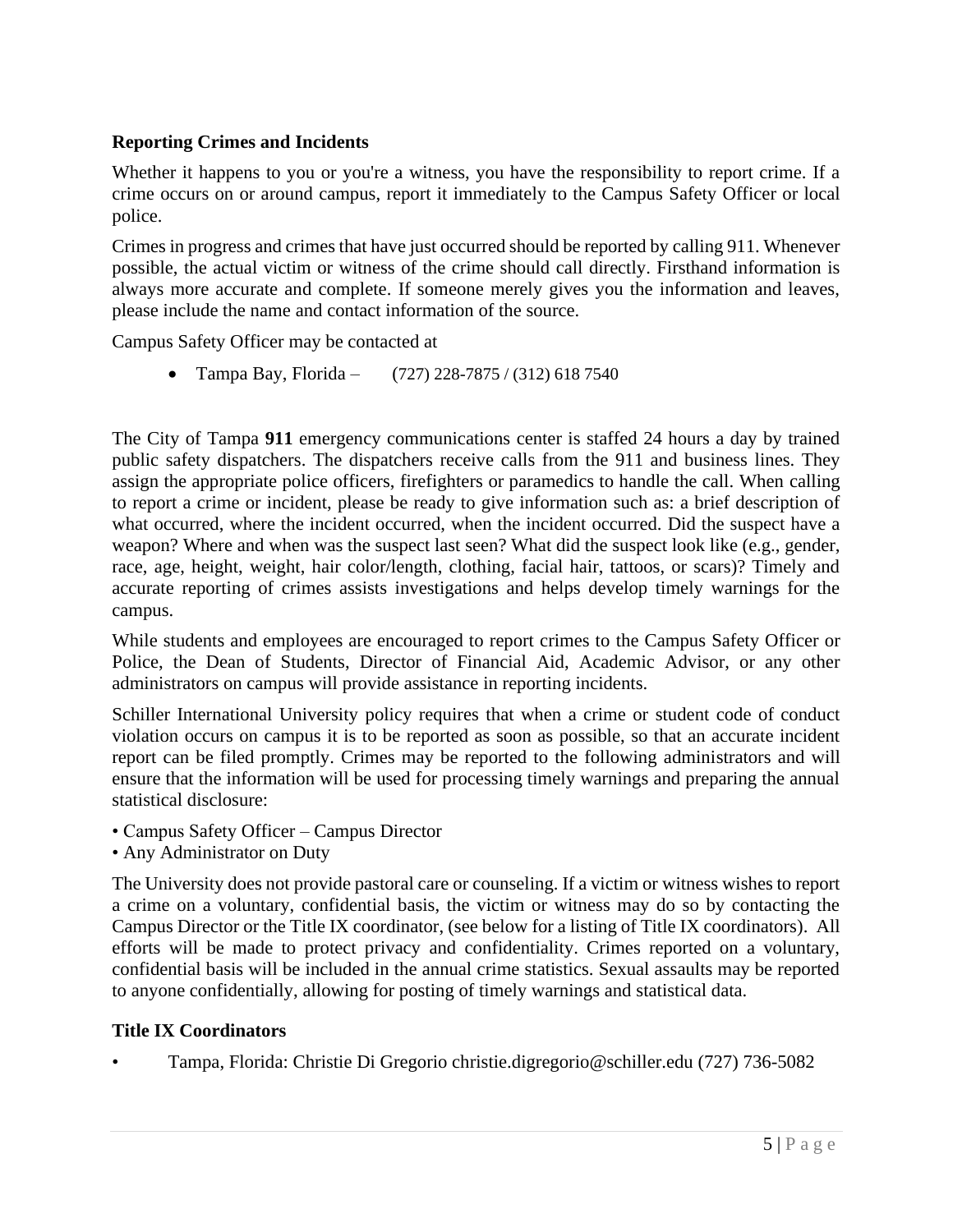## **Crime Log**

The Campus Director maintains daily crime logs containing a chronological report of all valid complaints and reports of alleged crime, and includes the following information:

- Nature, date, time, and general location of each crime; and
- The disposition of the complaint, if known.

The public may review the crime log for the most recent 60-day period in the office of the Campus Director located at each Campus. Entries to the Crime Log older than 60 days can be viewed within two business days of receiving a request.

## **Clery Act Crime Definitions**

The Clery Act is a US Federal Law that requires colleges and universities whose students receive Federal Financial Aid to report statistics regarding alleged criminal activity on campus and in the neighboring area, as well as safety information, to the campus community. The definitions used for purposes of these reports are specific to the Clery Act and may not be entirely consistent with other crime definitions used by different entities that collect crime information otherwise.

## **CRIMINAL OFFENSES**

- *Negligent Manslaughter:* The killing of another person through gross negligence.
- *Murder/Non-Negligent Manslaughter:* The willful (non-negligent) killing of one human being by another.
- *Robbery:* The taking or attempt to take anything of value from the care, custody, or control of a person or persons by force or threat of force or violence and/or by putting the victim in fear.
- *Aggravated Assault:* An unlawful attack by one person upon another for the purpose of inflicting severe or aggravated bodily injury. This type of assault usually is accompanied by the use of a weapon or by means likely to produce death or great bodily harm.
- *Burglary:* The unlawful entry of a structure to commit a felony or theft.
- *Motor Vehicle Theft:* The theft or attempted theft of a motor vehicle.
- *Arson:* Any willful or malicious burning or attempt to burn, with or without intent to defraud, a dwelling house, public building, motor vehicle or aircraft, or personal property of another.

## **CRIMINAL OFFENSES- FORCIBLE SEX OFFENSES**

Any sexual act directed against another person, forcibly and/or against that person's will; or not forcibly or against a person's will where the victim is incapable of giving consent.

• *Forcible Rape:* The carnal knowledge of a person, forcibly and/or against that person's will; or not forcible or against the person's will where the victim is incapable of giving consent because of his/her temporary or permanent mental or physical incapacity or because of his/her youth.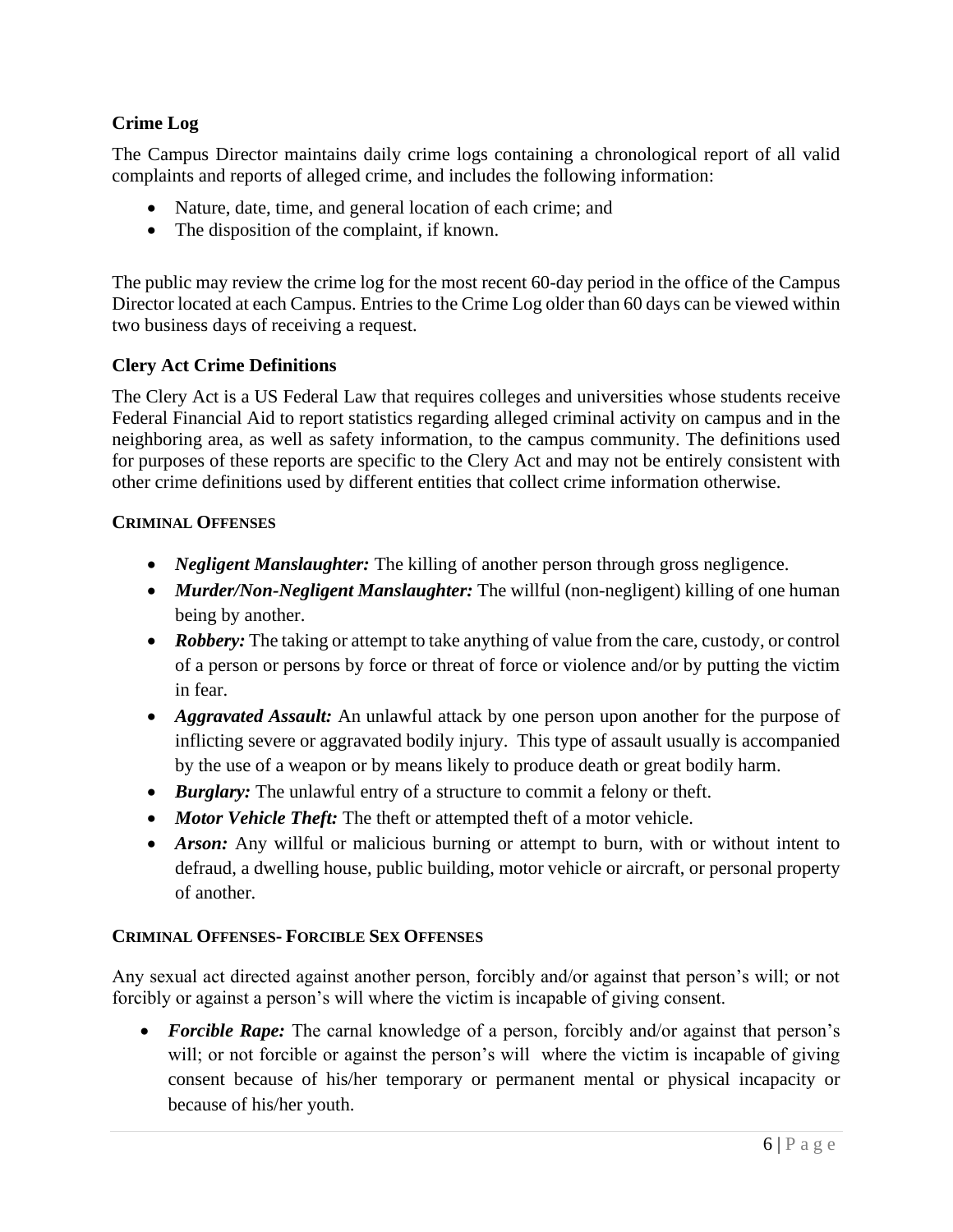- *Forcible Sodomy:* Oral or anal sexual intercourse with another person, forcibly and/or against that person's will; or not forcibly against the person's will where the victim is incapable of giving consent because of his/her youth or because of his/her temporary or permanent mental or physical incapacity.
- *Sexual Assault with an Object:* The use of an object or instrument to unlawfully penetrate, however slightly, the genital or anal opening of the body of another person, forcibly and/or against that person's will; or not forcibly against the person's will where the victim is incapable of giving consent because of his/her youth or because of his/her temporary or permanent mental or physical incapacity.
- *Forcible Fondling:* The touching of the private body parts of another person for the purpose of sexual gratification, forcibly and/or against that person's will; or not forcibly against the person's will where the victim is incapable of giving consent because of his/her youth or because of his/her temporary or permanent mental or physical incapacity.

## **CRIMINAL OFFENSES- NON-FORCIBLE SEX OFFENSES**

Unlawful, non-forcible sexual intercourse

- *Incest:* Non-forcible sexual intercourse between persons who are related to each other within the degrees wherein marriage is prohibited by law.
- *Statutory Rape:* Non-forcible sexual intercourse with a person who is under the statutory age of consent.

## **ARRESTS AND REFERRALS FOR DISCIPLINARY ACTION**

- *Weapon Law Violations:* The violation of laws or ordinances dealing with weapon offenses, regulatory in nature, such as manufacture, sale or possession of deadly weapons; carrying deadly weapons, concealed or openly; furnishing deadly weapons to minors; aliens possessing deadly weapons; and all attempts to commit any of the aforementioned.
- *Drug Law Violations:* Violations of state and local laws relating to the unlawful possession, sale, use, growing, manufacturing and making of narcotic drugs. The relevant substances include opium or cocaine and their derivatives (morphine, heroin, and codeine), marijuana, synthetic narcotics (Demerol, methadone) and dangerous nonnarcotic drugs (barbiturates, Benzedrine).
- *Liquor Law Violations:* The violation of laws and ordinances prohibiting the manufacture, sale, transporting, furnishing, possessing of intoxicating liquor; maintaining unlawful drinking places; bootlegging; operating a still; furnishing liquor to a minor or intemperate person; using a vehicle for illegal transportation of liquor; drinking on a train or public conveyance; and all attempts to commit any of the aforementioned. (Drunkenness and driving under the influence are not included in this definition)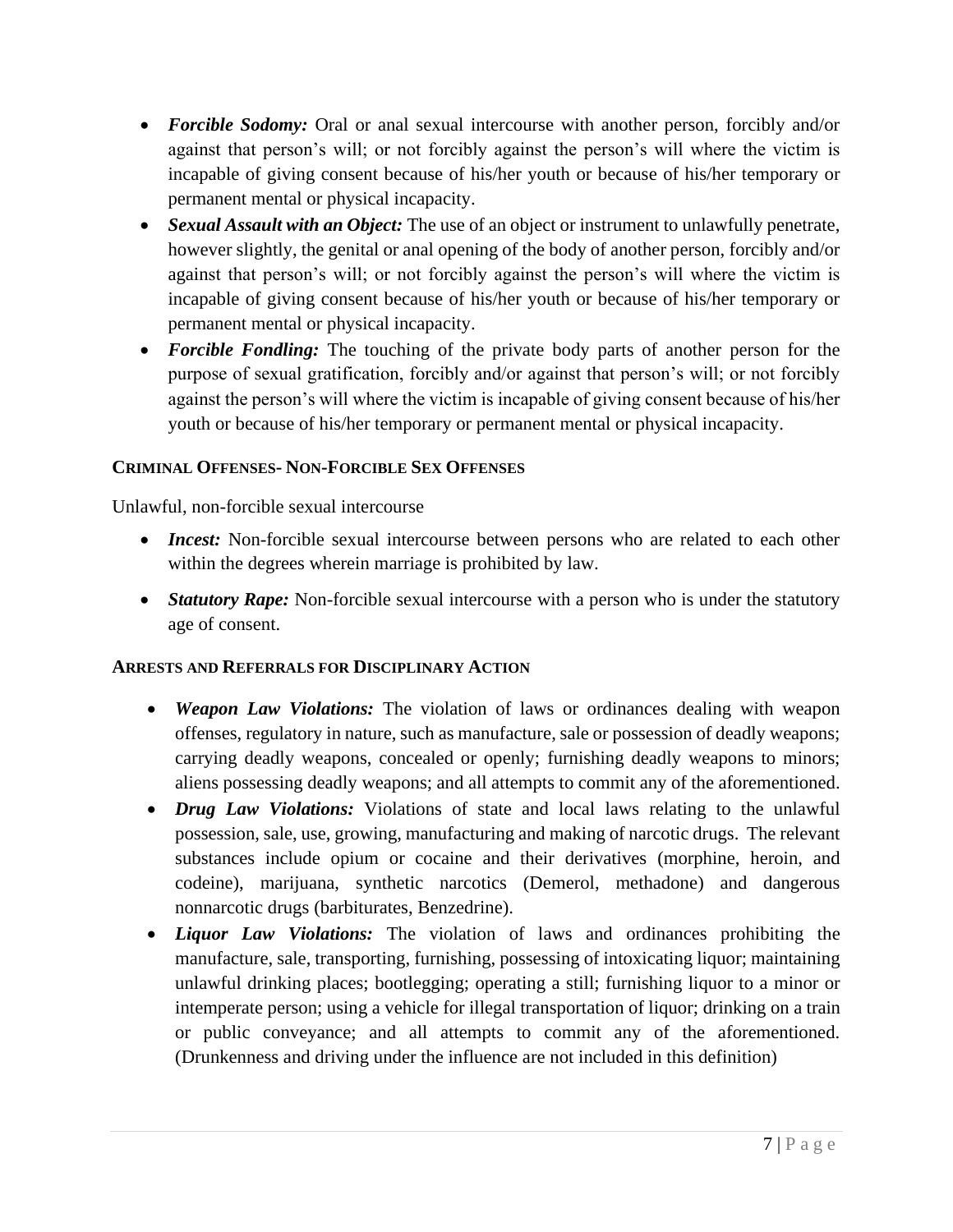## **VIOLENCE AGAINST WOMEN ACT OFFENSES (VAWA)**

- *Dating Violence:* Violence by a person who has been in a romantic or intimate relationship with the victim. Whether there was such relationship will be gauged by its length, type, and frequency of interaction.
- *Domestic Violence:* Asserted violent misdemeanor and felony offenses committed by the victim's current or former spouse, current or former cohabitant, and person similarly situated under domestic or family violence law, or anyone else protected under domestic or family violence law.
- *Stalking:* A course of conduct directed at a specific that would cause a reasonable person to fear for her, his, or others' safety, or to suffer substantial emotional distress.

## **HATE CRIMES**

A Hate Crime is a criminal offense that manifests evidence that the victim was intentionally selected because of the perpetrator's bias against the victim.

Although there are many possible categories of bias, under the Clery Act, only the following eight categories are reported: *Race, Religion, Sexual Orientation, Gender, Gender Identity, Ethnicity, National Origin, and Disability***.**

For Clery Act purposes, Hate Crimes include any of the following offenses that are motivated by bias.

- Murder and Non-negligent Manslaughter
- Sexual Assault
- Robbery
- Aggravated Assault
- Burglary
- Motor Vehicle Theft
- Arson
- Larceny-Theft
- Simple Assault
- Intimidation
- Destruction/Damage/Vandalism of Property

### **Crime Statistics**

The University presents crime statistics for each calendar year by October 1 of the following year, as required by Federal regulations. For example, this schedule calls for the January 1, 2020 through December 31, 2020 statistics to be reported by October 1, 2021.

These statistics are reported in accordance with the Jeanne Clery Disclosure of Campus Security Policy and Campus Crime Statistics Act and the Uniform Crime Reporting procedures. A table is provided below that summarizes offenses that were reported to Campus Security or to other University offices during the prior calendar year. The table also lists data provided by the respective Police Department. Schiller International University does not have non-campus property or non-campus student organizations.

N.B. These statistics represent alleged criminal offenses reported to campus security, local police, or others. These statistics may involve individuals not associated with the institution. The data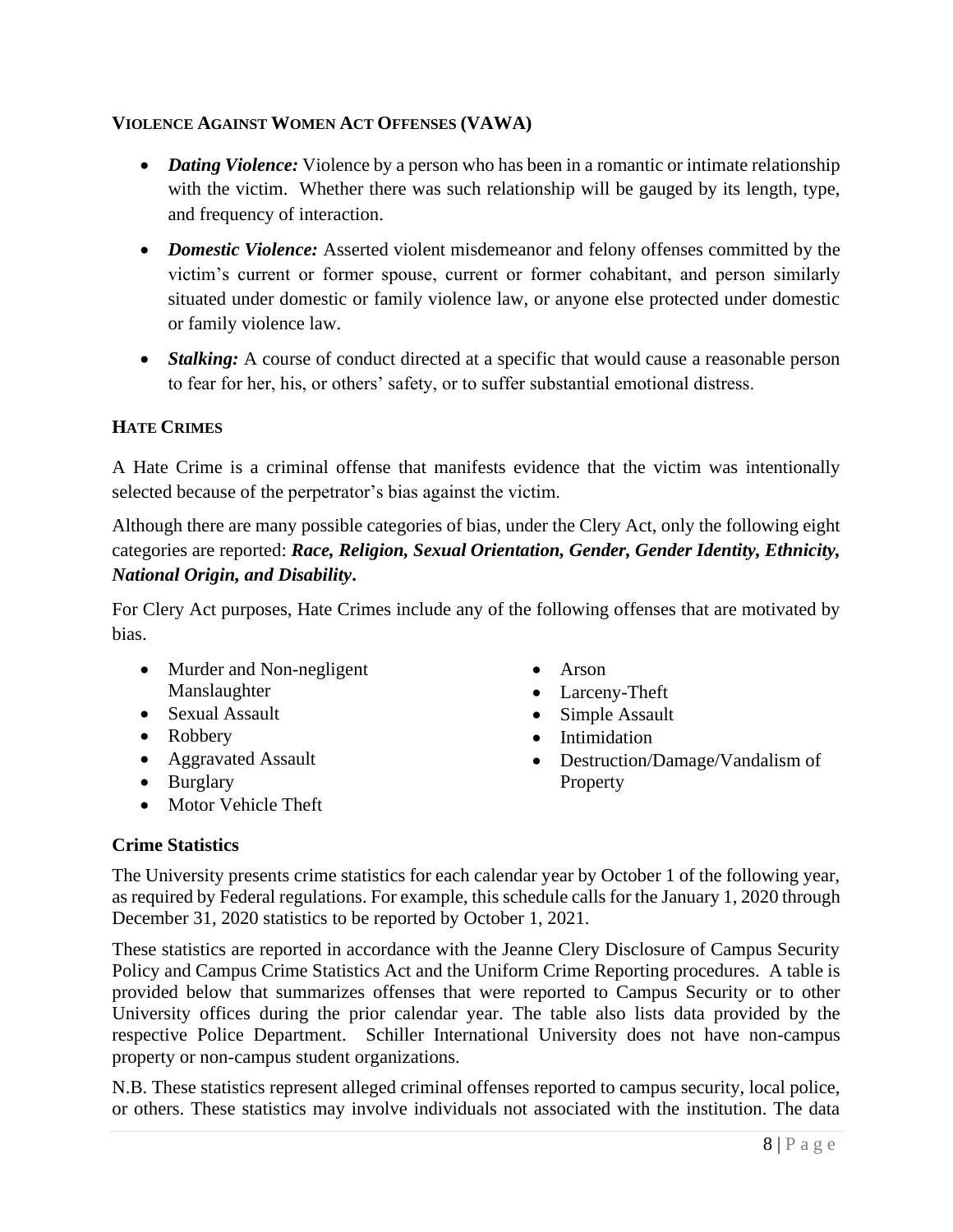collected do not necessarily reflect prosecutions or convictions for crimes. Because some statistics may be provided by non-police authorities, these data may not be directly comparable to data from the FBI's Uniform Crime Reporting System, which collects data only from police.

| Crime Statistics for 2017, 2018, 2019, 2020, 2021 |                               |                                   |                           |                  |                  |  |
|---------------------------------------------------|-------------------------------|-----------------------------------|---------------------------|------------------|------------------|--|
|                                                   | ON-                           | <b>STUDENT</b>                    |                           | NON-             |                  |  |
|                                                   | <b>CAMPUS</b>                 | <b>HOUSING</b>                    | <b>PUBLIC</b>             | <b>CAMPUS</b>    |                  |  |
|                                                   | <b>PROPERTY</b>               | <b>FACILITIES</b>                 | <b>PROPERTY</b>           | <b>PROPERTY</b>  | <b>TOTAL</b>     |  |
|                                                   |                               |                                   | <b>CRIMINAL HOMICIDES</b> |                  |                  |  |
|                                                   |                               | MURDER/NON-NEGLIGENT MANSLAUGHTER |                           |                  |                  |  |
| 2017                                              | $\theta$                      | N/A                               | $\overline{0}$            | $\overline{0}$   | $\overline{0}$   |  |
| 2018                                              | $\overline{0}$                | N/A                               | $\overline{0}$            | $\overline{0}$   | $\overline{0}$   |  |
| 2019                                              | $\overline{0}$                | N/A                               | $\boldsymbol{0}$          | $\boldsymbol{0}$ | $\overline{0}$   |  |
|                                                   | <b>NEGLIGENT MANSLAUGHTER</b> |                                   |                           |                  |                  |  |
| 2017                                              | $\theta$                      | N/A                               | $\overline{0}$            | $\overline{0}$   | $\overline{0}$   |  |
| 2018                                              | $\overline{0}$                | N/A                               | $\overline{0}$            | $\overline{0}$   | $\overline{0}$   |  |
| 2019                                              | $\overline{0}$                | N/A                               | $\theta$                  | $\overline{0}$   | $\overline{0}$   |  |
|                                                   |                               |                                   | <b>SEXUAL OFFENSES</b>    |                  |                  |  |
| <b>RAPE-FORCIBLE</b>                              |                               |                                   |                           |                  |                  |  |
| 2017                                              | $\overline{0}$                | N/A                               | $\overline{0}$            | $\overline{0}$   | $\overline{0}$   |  |
| 2018                                              | $\overline{0}$                | N/A                               | $\boldsymbol{0}$          | $\overline{0}$   | $\overline{0}$   |  |
| 2019                                              | $\Omega$                      | N/A                               | $\overline{0}$            | $\overline{0}$   | $\overline{0}$   |  |
|                                                   | <b>FONDLING- FORCIBLE</b>     |                                   |                           |                  |                  |  |
| 2017                                              | $\theta$                      | N/A                               | $\theta$                  | $\overline{0}$   | $\theta$         |  |
| 2018                                              | $\overline{0}$                | N/A                               | $\overline{0}$            | $\overline{0}$   | $\overline{0}$   |  |
| 2019                                              | $\theta$                      | N/A                               | $\overline{0}$            | $\overline{0}$   | $\overline{0}$   |  |
|                                                   | <b>INCEST- NON FORCIBLE</b>   |                                   |                           |                  |                  |  |
| 2017                                              | $\theta$                      | N/A                               | $\overline{0}$            | $\overline{0}$   | $\theta$         |  |
| 2018                                              | $\overline{0}$                | N/A                               | $\overline{0}$            | $\boldsymbol{0}$ | $\boldsymbol{0}$ |  |
| 2019                                              | $\theta$                      | N/A                               | $\theta$                  | $\overline{0}$   | $\overline{0}$   |  |
| <b>STATUTORY RAPE- NON FORCIBLE</b>               |                               |                                   |                           |                  |                  |  |
| 2017                                              | $\theta$                      | N/A                               | $\overline{0}$            | $\boldsymbol{0}$ | $\theta$         |  |
| 2018                                              | $\overline{0}$                | N/A                               | $\overline{0}$            | $\overline{0}$   | $\overline{0}$   |  |
| 2019                                              | $\overline{0}$                | N/A                               | $\theta$                  | $\overline{0}$   | $\overline{0}$   |  |
| <b>GENERAL OFFENSES</b>                           |                               |                                   |                           |                  |                  |  |
| <b>ROBBERY</b>                                    |                               |                                   |                           |                  |                  |  |
| 2017                                              | $\theta$                      | N/A                               | $\boldsymbol{0}$          | $\overline{0}$   | $\theta$         |  |
| 2018                                              | $\overline{0}$                | N/A                               | $\overline{0}$            | $\overline{0}$   | $\overline{0}$   |  |
| 2019                                              | $\overline{0}$                | N/A                               | $\overline{0}$            | $\overline{0}$   | $\overline{0}$   |  |
| <b>AGGRAVATED ASSAULT</b>                         |                               |                                   |                           |                  |                  |  |
| 2017                                              | $\boldsymbol{0}$              | N/A                               | $\overline{0}$            | $\boldsymbol{0}$ | $\overline{0}$   |  |
| 2018                                              | $\overline{0}$                | N/A                               | $\overline{0}$            | $\boldsymbol{0}$ | $\boldsymbol{0}$ |  |
| 2019                                              | $\overline{0}$                | N/A                               | $\overline{0}$            | $\overline{0}$   | $\overline{0}$   |  |
| <b>BURGLARY</b>                                   |                               |                                   |                           |                  |                  |  |
| 2017                                              | $\boldsymbol{0}$              | N/A                               | $\overline{0}$            | $\boldsymbol{0}$ | $\theta$         |  |
| 2018                                              | $\boldsymbol{0}$              | N/A                               | $\overline{0}$            | $\boldsymbol{0}$ | $\boldsymbol{0}$ |  |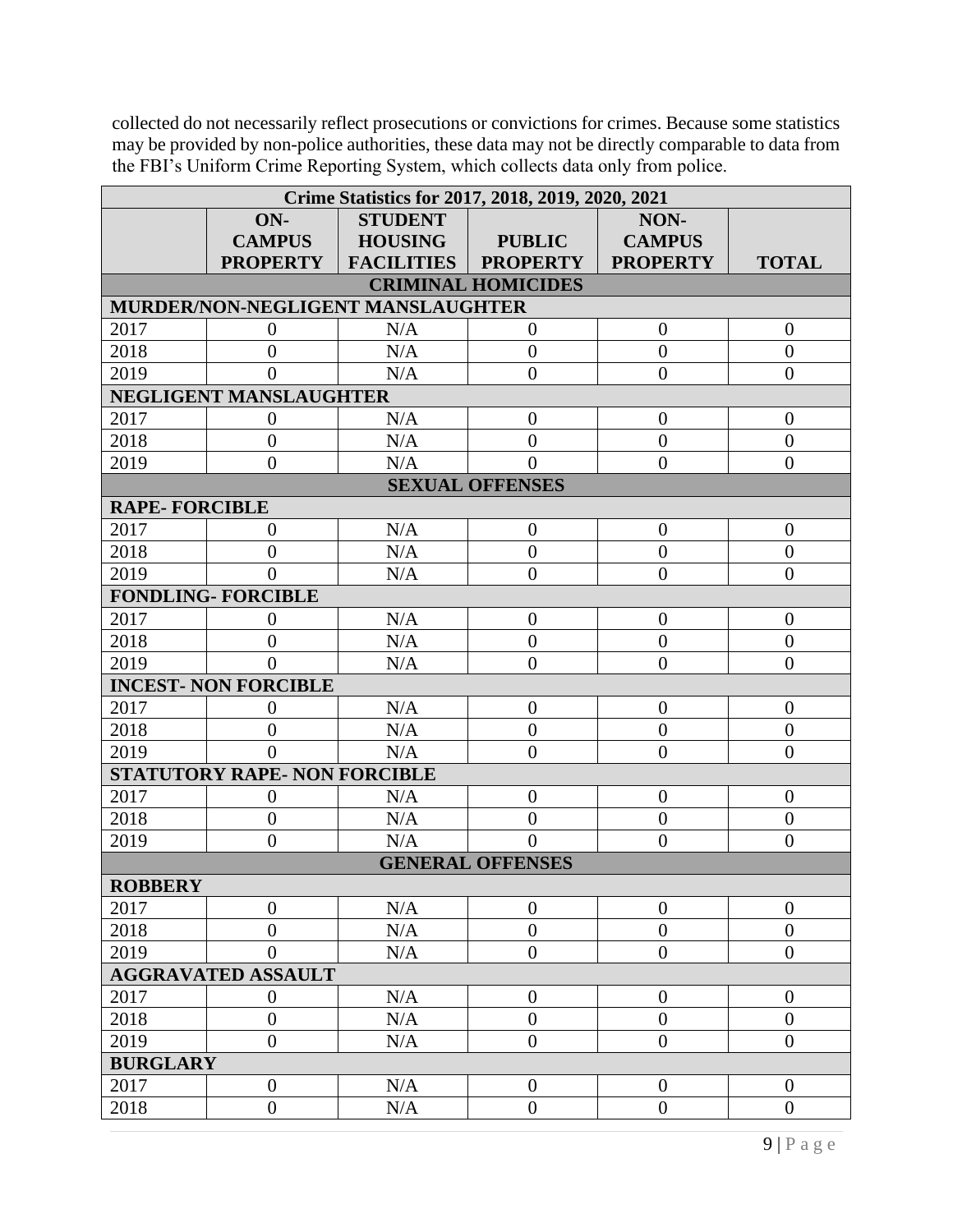| Crime Statistics for 2017, 2018, 2019, 2020, 2021 |                                     |                                              |                 |                                              |                  |  |
|---------------------------------------------------|-------------------------------------|----------------------------------------------|-----------------|----------------------------------------------|------------------|--|
|                                                   | ON-                                 | <b>STUDENT</b>                               |                 | NON-                                         |                  |  |
|                                                   | <b>CAMPUS</b>                       | <b>HOUSING</b>                               | <b>PUBLIC</b>   | <b>CAMPUS</b>                                |                  |  |
|                                                   | <b>PROPERTY</b>                     | <b>FACILITIES</b>                            | <b>PROPERTY</b> | <b>PROPERTY</b>                              | <b>TOTAL</b>     |  |
| 2019                                              | $\overline{0}$                      | N/A                                          | $\overline{0}$  | $\overline{0}$                               | $\overline{0}$   |  |
|                                                   | <b>MOTOR VEHICLE THEFT</b>          |                                              |                 |                                              |                  |  |
| 2017                                              | $\overline{0}$                      | N/A                                          | $\theta$        | $\overline{0}$                               | $\theta$         |  |
| 2018                                              | $\overline{0}$                      | N/A                                          | $\overline{0}$  | $\mathbf{0}$                                 | $\boldsymbol{0}$ |  |
| 2019                                              | $\overline{0}$                      | N/A                                          | $\overline{0}$  | $\overline{0}$                               | $\overline{0}$   |  |
| <b>ARSON</b>                                      |                                     |                                              |                 |                                              |                  |  |
| 2017                                              | $\boldsymbol{0}$                    | N/A                                          | $\overline{0}$  | $\boldsymbol{0}$                             | $\theta$         |  |
| 2018                                              | $\overline{0}$                      | N/A                                          | $\overline{0}$  | $\overline{0}$                               | $\boldsymbol{0}$ |  |
| 2019                                              | $\theta$                            | N/A                                          | $\Omega$        | $\theta$                                     | $\theta$         |  |
|                                                   |                                     |                                              |                 | VIOLENCE AGAINST WOMEN ACT (VAWA) VIOLATIONS |                  |  |
| <b>DATING VIOLENCE</b>                            |                                     |                                              |                 |                                              |                  |  |
| 2017                                              | $\Omega$                            | N/A                                          | $\overline{0}$  | $\theta$                                     | $\theta$         |  |
| 2018                                              | $\overline{0}$                      | N/A                                          | $\overline{0}$  | $\overline{0}$                               | $\boldsymbol{0}$ |  |
| 2019                                              | $\Omega$                            | N/A                                          | $\theta$        | $\theta$                                     | $\overline{0}$   |  |
|                                                   | <b>DOMESTIC VIOLENCE</b>            |                                              |                 |                                              |                  |  |
| 2017                                              | $\overline{0}$                      | N/A                                          | $\overline{0}$  | $\theta$                                     | $\overline{0}$   |  |
| 2018                                              | $\overline{0}$                      | N/A                                          | $\overline{0}$  | $\overline{0}$                               | $\overline{0}$   |  |
| 2019                                              | $\overline{0}$                      | N/A                                          | $\theta$        | $\overline{0}$                               | $\overline{0}$   |  |
| <b>STALKING</b>                                   |                                     |                                              |                 |                                              |                  |  |
| 2017                                              | $\boldsymbol{0}$                    | N/A                                          | $\overline{0}$  | $\boldsymbol{0}$                             | $\mathbf{0}$     |  |
| 2018                                              | $\overline{0}$                      | N/A                                          | $\overline{0}$  | $\overline{0}$                               | $\boldsymbol{0}$ |  |
| 2019                                              | $\theta$                            | N/A                                          | $\Omega$        | $\Omega$                                     | $\overline{0}$   |  |
| <b>ARRESTS and DISCIPLINARY REFERRALS</b>         |                                     |                                              |                 |                                              |                  |  |
| <b>WEAPONS LAW VIOLATION ARRESTS</b>              |                                     |                                              |                 |                                              |                  |  |
| 2017                                              | $\theta$                            | N/A                                          | $\overline{0}$  | $\theta$                                     | $\theta$         |  |
| 2018                                              | $\theta$                            | N/A                                          | $\theta$        | $\overline{0}$                               | $\boldsymbol{0}$ |  |
| 2019                                              | 0                                   | N/A                                          | 0               | $\overline{0}$                               | $\overline{0}$   |  |
|                                                   |                                     | WEAPONS LAW VIOLATION DISCIPLINARY REFERRALS |                 |                                              |                  |  |
| 2017                                              | $\Omega$                            | N/A                                          | 0               | $\theta$                                     | $\theta$         |  |
| 2018                                              | $\theta$                            | N/A                                          | $\theta$        | $\overline{0}$                               | $\overline{0}$   |  |
| 2019                                              | $\theta$                            | N/A                                          | $\theta$        | $\overline{0}$                               | $\overline{0}$   |  |
|                                                   | <b>LIQUOR LAW VIOLATION ARRESTS</b> |                                              |                 |                                              |                  |  |
| 2017                                              | 0                                   | N/A                                          | $\theta$        | $\overline{0}$                               | $\overline{0}$   |  |
| 2018                                              | $\overline{0}$                      | N/A                                          | $\overline{0}$  | $\boldsymbol{0}$                             | $\overline{0}$   |  |
| 2019                                              | $\Omega$                            | N/A                                          | $\theta$        | $\overline{0}$                               | $\Omega$         |  |
|                                                   |                                     | LIQUOR LAW VIOLATION DISCIPLINARY REFERRALS  |                 |                                              |                  |  |
| 2017                                              | 0                                   | N/A                                          | $\theta$        | $\boldsymbol{0}$                             | $\theta$         |  |
| 2018                                              | $\theta$                            | N/A                                          | $\theta$        | $\overline{0}$                               | $\overline{0}$   |  |
| 2019                                              | 0                                   | N/A                                          | $\Omega$        | $\overline{0}$                               | $\overline{0}$   |  |
|                                                   | DRUG LAW VIOLATION ARRESTS          |                                              |                 |                                              |                  |  |
| 2017                                              | $\boldsymbol{0}$                    | N/A                                          | $\theta$        | $\boldsymbol{0}$                             | $\mathbf{0}$     |  |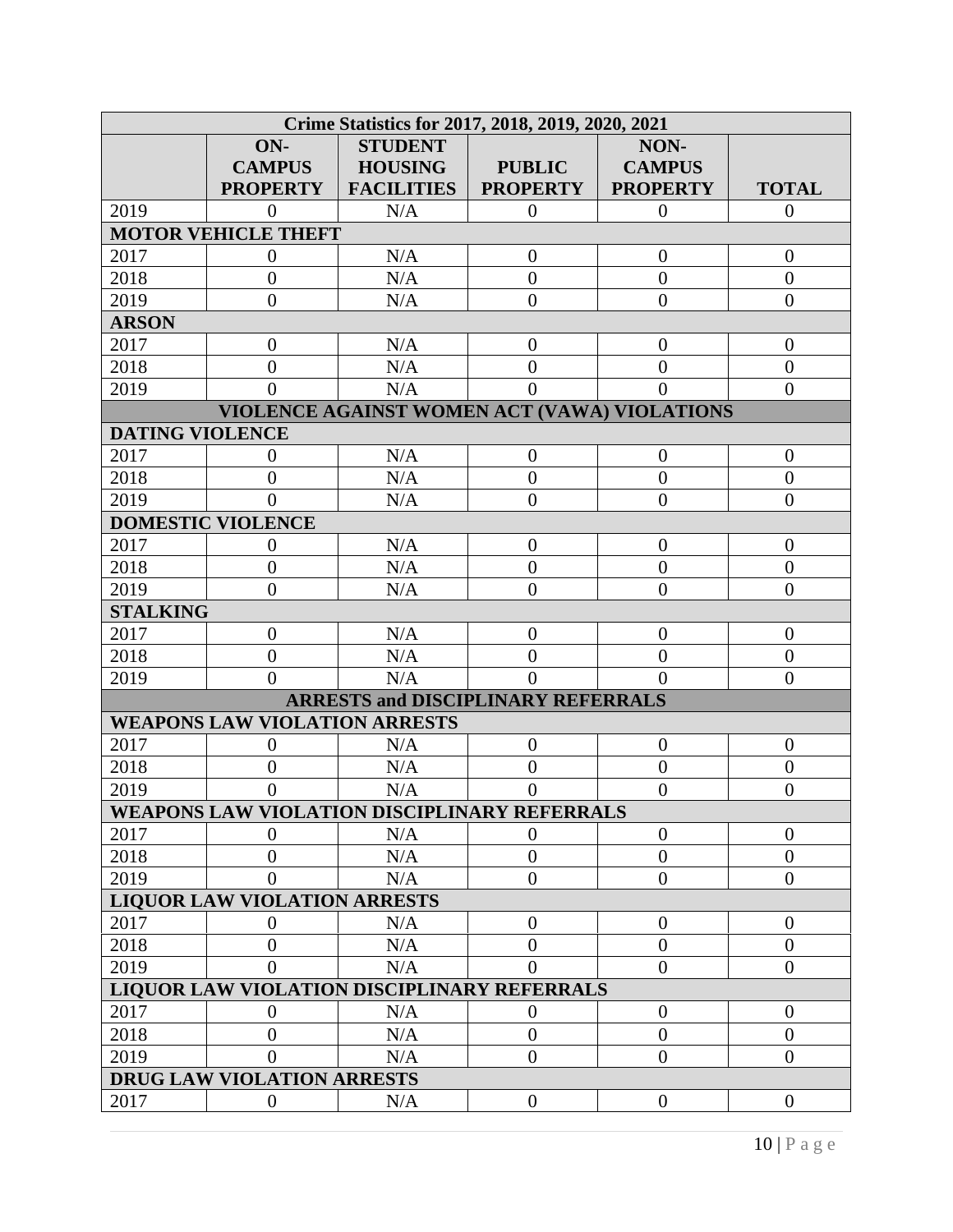| Crime Statistics for 2017, 2018, 2019, 2020, 2021 |                                           |                                                       |                                  |                                          |              |  |
|---------------------------------------------------|-------------------------------------------|-------------------------------------------------------|----------------------------------|------------------------------------------|--------------|--|
|                                                   | $ON-$<br><b>CAMPUS</b><br><b>PROPERTY</b> | <b>STUDENT</b><br><b>HOUSING</b><br><b>FACILITIES</b> | <b>PUBLIC</b><br><b>PROPERTY</b> | NON-<br><b>CAMPUS</b><br><b>PROPERTY</b> | <b>TOTAL</b> |  |
| 2018                                              |                                           | N/A                                                   |                                  |                                          |              |  |
| 2019                                              |                                           | N/A                                                   |                                  |                                          |              |  |
|                                                   | DRUG LAW VIOLATION DISCIPLINARY REFERRALS |                                                       |                                  |                                          |              |  |
| 2017                                              |                                           | N/A                                                   |                                  |                                          |              |  |
| 2018                                              |                                           | N/A                                                   |                                  |                                          |              |  |
| 2019                                              |                                           | N/A                                                   |                                  |                                          |              |  |

# **There were no hate crimes reported in 2017, 2018, 2019, or 2020**

Schiller International University does not have authority to "unfound" criminal complaints therefore all reported crimes are counted regardless of disposition.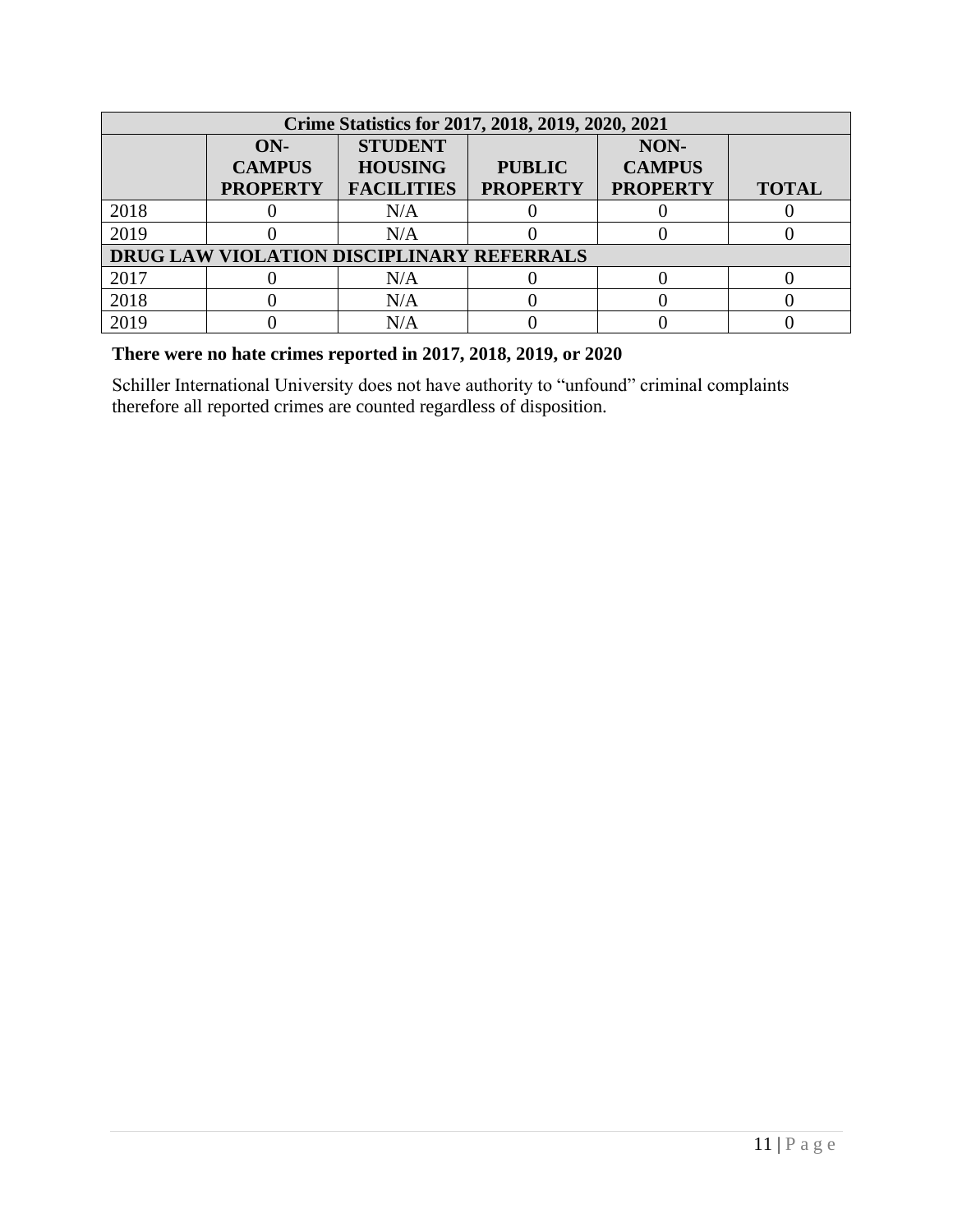## **Emergency Response and Evacuation Procedures**

## **SAFETY PLAN**

The purpose of the Schiller International University Safety Plan is to establish policies, procedures, and an organizational structure for response to significant emergency or dangerous situations. Nothing in this plan shall be construed in a manner that limits the use of good judgment and common sense in matters not foreseen or covered by the elements of the plan. The safety plan and organization shall be subordinate to State and Federal plans during a disaster declared by those authorities.

## **EMERGENCY RESPONSE TEAM (ERT)**

In the event of a significant emergency or dangerous situation involving an immediate threat to the health or safety of students or employees occurring on campus, the Emergency Response Team (ERT) is responsible for assessment and implementation of emergency procedures, including but not limited to, evacuations, lockdowns, crowd control, access controls, and coordination with responding emergency services. The ERT will assemble to direct the handling of the crisis.

The SIU Emergency Response Team (ERT) is an action task force of SIU volunteers trained and prepared to perform the following functions:

- 1. Define action plans based on emergency level.
- 2. Coordinate communications with staff, students and faculty.
- 3. Coordinate efforts with Emergency Authorities.
- 4. Respond to SIU related crises or issues caused by a severe weather event.

The University has identified an Emergency Response Team (ERT), consisting of:

### *Campus Director (CD)*

Will gather information from advisors and coordinate with the University President on all critical decisions related to a severe weather event. The CD will verify that university policies and procedures for such an event are maintained and followed. The CD will also serve as spokesman for any interaction with local authorities and media, as well as interacting with other institutions, businesses or government agencies

### *Dean of Students (DS)*

Will coordinate student safety efforts either on campus or at the designated emergency shelter, including:

- Gathering data on individuals affected and how.
- Procuring transportation in case an emergency evacuation and relocation is required.
- Procuring assistance to individuals requiring medical attention.
- Reporting incident and status updates to CD.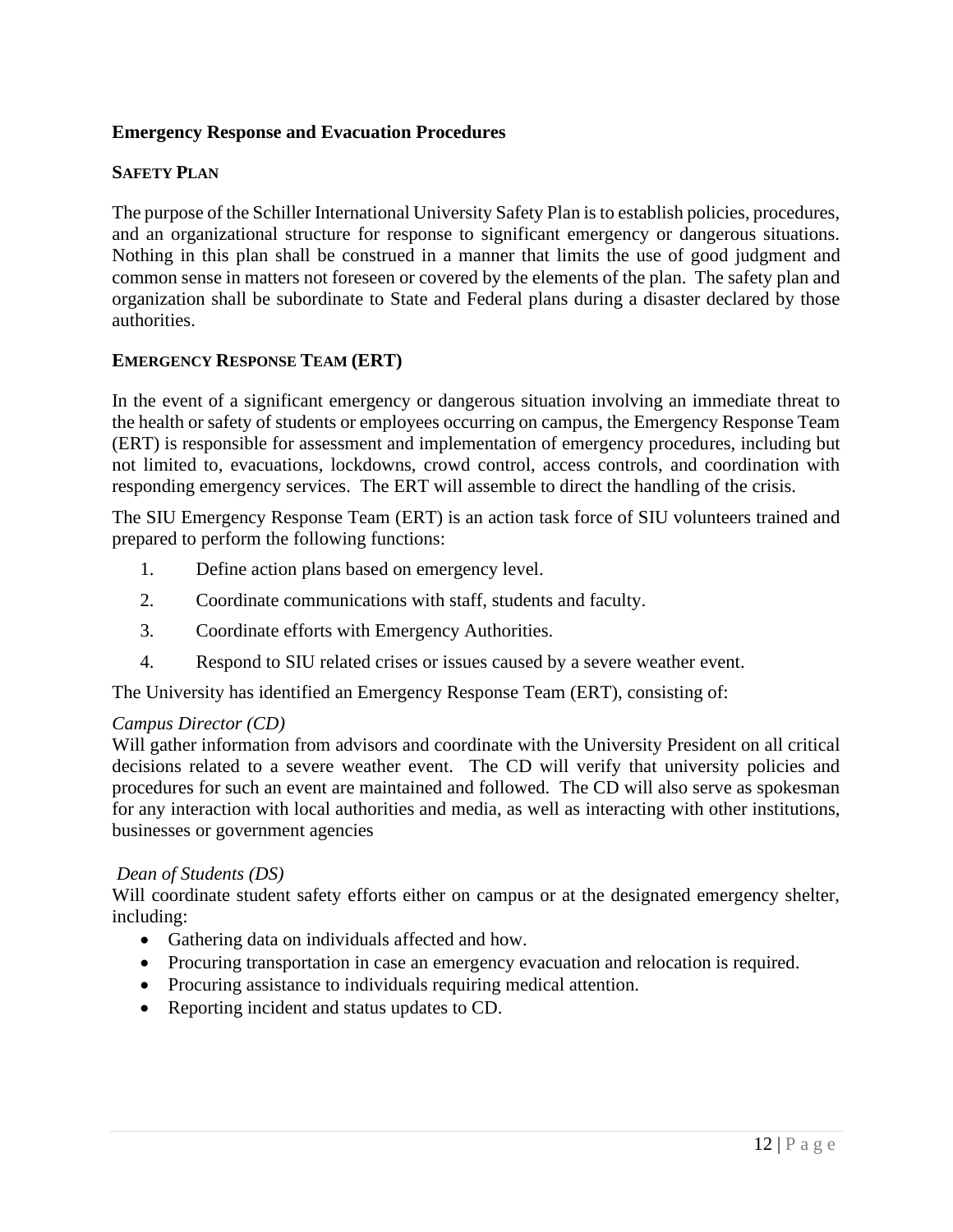## *Campus Director (CD)*

Will oversee communication efforts with students, faculty and staff via email as related to the following:

- Notification on whether the campus will be open or closed on given days.
- Notification of evacuation, lockdown or lockout, and procedures when required.
- Communications of critical information when standard means of communicating are unavailable.
- Provision of hand-held radios, megaphones, cellular devices, etc.

## **ORGANIZATIONAL STATEMENT, ROLES, AND RESPONSIBILITIES**

This Safety Plan provides guidelines for the ERT during a major emergency or dangerous situation. Campus Director is considered the team leader.

The Team Leader or designee would be responsible for the following actions:

- Identifying the nature of the emergency;
- Ensuring that timely notification is made to emergency responders (*e.g.*, police and fire departments, emergency medical services, etc.);
- Coordinating with responding emergency services personnel;
- Ensuring that timely notification is made to the full ERT;
- Initiating the mass alert system if necessary;
- Ensuring that the primary command center is operational with all necessary communication and emergency equipment, as appropriate; and
- Determining if a lock down or evacuation of any building is necessary and initiating that process, if warranted.

## **REPORTING AN EMERGENCY**

Reporting an emergency in an accurate and timely manner is crucial in minimizing the effect of a significant emergency or dangerous situation on the community. All alleged offenses and/or emergencies should be reported to Campus Director. If a criminal act and/or emergency are reported to someone other than Campus Director, that person is instructed to contact Campus Director immediately. The Campus Director or designee, upon receiving the initial report, and will act according to training and instructions given.

Contact numbers for emergency service units (Fire, Police, and Emergency Medical Services) along with government agencies (*e.g.*, Office of Emergency Management; Board of Health; Poison Control Center; and the National Response Center for Chemical, Oil and Chemical/Biological Terrorism) are maintained at the Campus Director's Office. Also listed are medical facilities, utility companies and on-call contractors are maintained along with emergency contact numbers for all current staff, faculty, and students. If you encounter an emergency or dangerous situation on campus, report it immediately to the Campus Director or, by calling 911.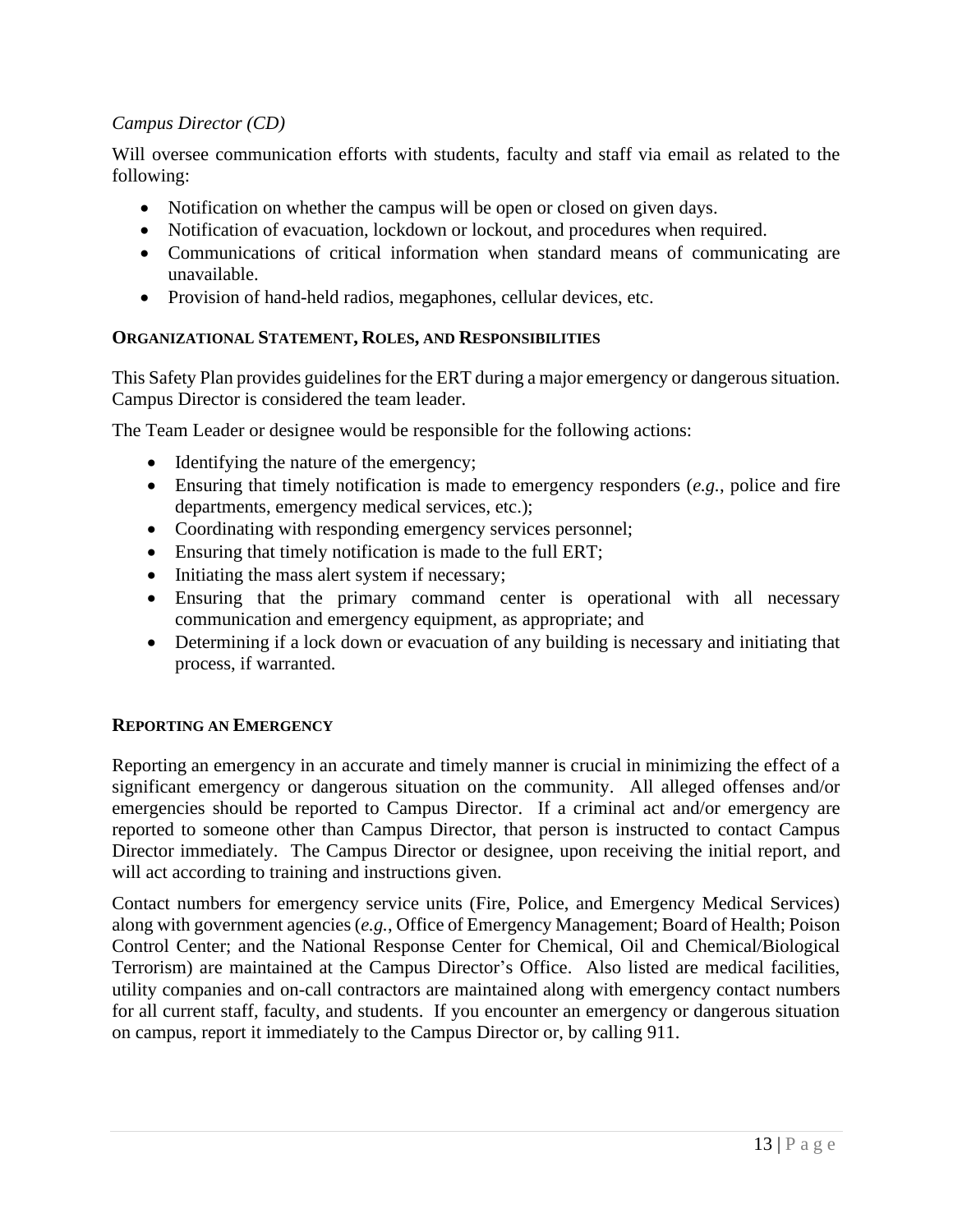## **NOTIFICATION PROCEDURES**

Upon receiving the initial report, the Campus Director will make an immediate assessment identifying the nature of the emergency or dangerous situation and notify emergency services to discuss what actions should be taken next. A member of the ERT will then be notified, who will brief the other members. If a mass notification or limited notification is deemed necessary by local emergency services, the ERT will, without delay, and taking into account the safety of the community, determine the content of the notification, and decide the appropriate segment or segments of the campus community to receive the notification. The ERT will assist the Campus Director in initiating the notification system, unless issuing a notification will, in the professional judgment of responsible authorities, compromise efforts to assist a victim or to contain, respond to or otherwise mitigate the emergency. Members of the ERT will notify their respective departments via phone, text messaging, or e-mail to ensure that all faculty and staff are aware of the situation.

## **MASS NOTIFICATION**

Emergency Notifications are required upon the confirmation of a significant emergency. It is sent by the President or designee, to all Students, Faculty and Staff via email, the PA system, and fire alarm system if applicable. Phone calls are made if needed.

All emergency notifications may be communicated through one or more of the following systems:

- Schiller website (www.schiller.edu)
- Email alert sent to Students, Faculty and Staff
- On campus PA system
- On Campus fire alarms

## **COMMUNICATION WITH THE CAMPUS COMMUNITY AND GENERAL PUBLIC**

The ERT will determine the need to give notice to individuals and organizations outside the campus, including the police or other local authorities as well as the campus community. The ERT will collaborate with local authorities in determining the need for and content of the notice. The notice will be provided to local emergency services as a first priority. Updated information will be provided if necessary.

In the event of an emergency or dangerous situation, the University's security phone number will be the main line for contacting security and providing information regarding individuals confirmed to be on campus.

Tampa, Florida – Allan Alvarez: (727) 228-7875 or (312) 618 7540

## **ROLE OF COMMUNITY**

The community is encouraged to notify the Campus Director of a significant emergency or dangerous situation as soon as possible. All matters involving potential violence or circumstances that could harm students, faculty, or staff should be reported immediately to **911**.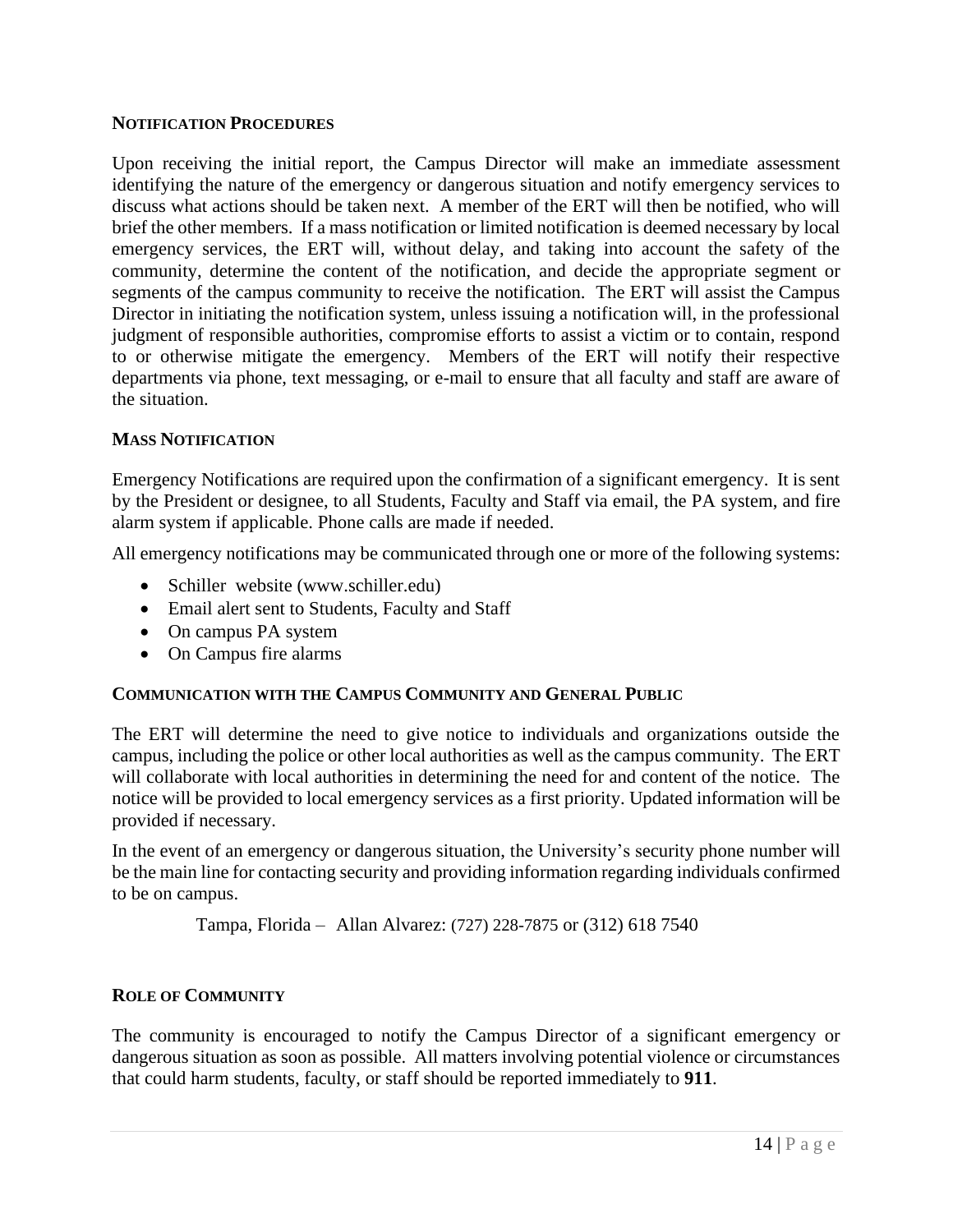#### **ROLE OF STUDENTS**

Students should familiarize themselves with the emergency procedures and evacuation routes in buildings where they reside or use frequently. They should evacuate buildings in an orderly manner when an alarm sounds or when directed to do so by emergency personnel. They should evacuate to pre-designated Emergency Assembly Area (see below).



### **ROLE OF FACULTY AND STAFF**

Every member of the faculty and staff should familiarize themselves with the emergency procedures and evacuation routes. Faculty members who are teaching a class during an emergency situation are expected to assist the students in taking appropriate actions. University security will provide communications and coordination with responders, under the direction of the ERT, as needed.

### **Evacuation Guidelines**

Notification to evacuate a building will be made by any feasible means, including email, fire alarms, public address systems, hand-held public address horns, telephones, and word of mouth as determined by the ERT.

In the event of a fire, employees, students, faculty, staff, and visitors are required to evacuate the building immediately. In non-fire emergencies, a decision to evacuate will be based on the facts and circumstances. Evacuation is likely necessary when the University receives a specific threat (e.g., bomb threat or hazardous material incident) and the recommendation of public safety officials who may be responders.

#### **EVACUATION OF CAMPUS BUILDINGS**

When the order is given to evacuate a building for any reason, occupants are instructed to follow life safety survival skills, to not to use elevators, and to evacuate by way of the nearest safe exit.

#### **LOCK DOWN AND SHELTER-IN-PLACE PROCEDURES**

The safety of our students, staff and faculty is a high priority and an important concern for the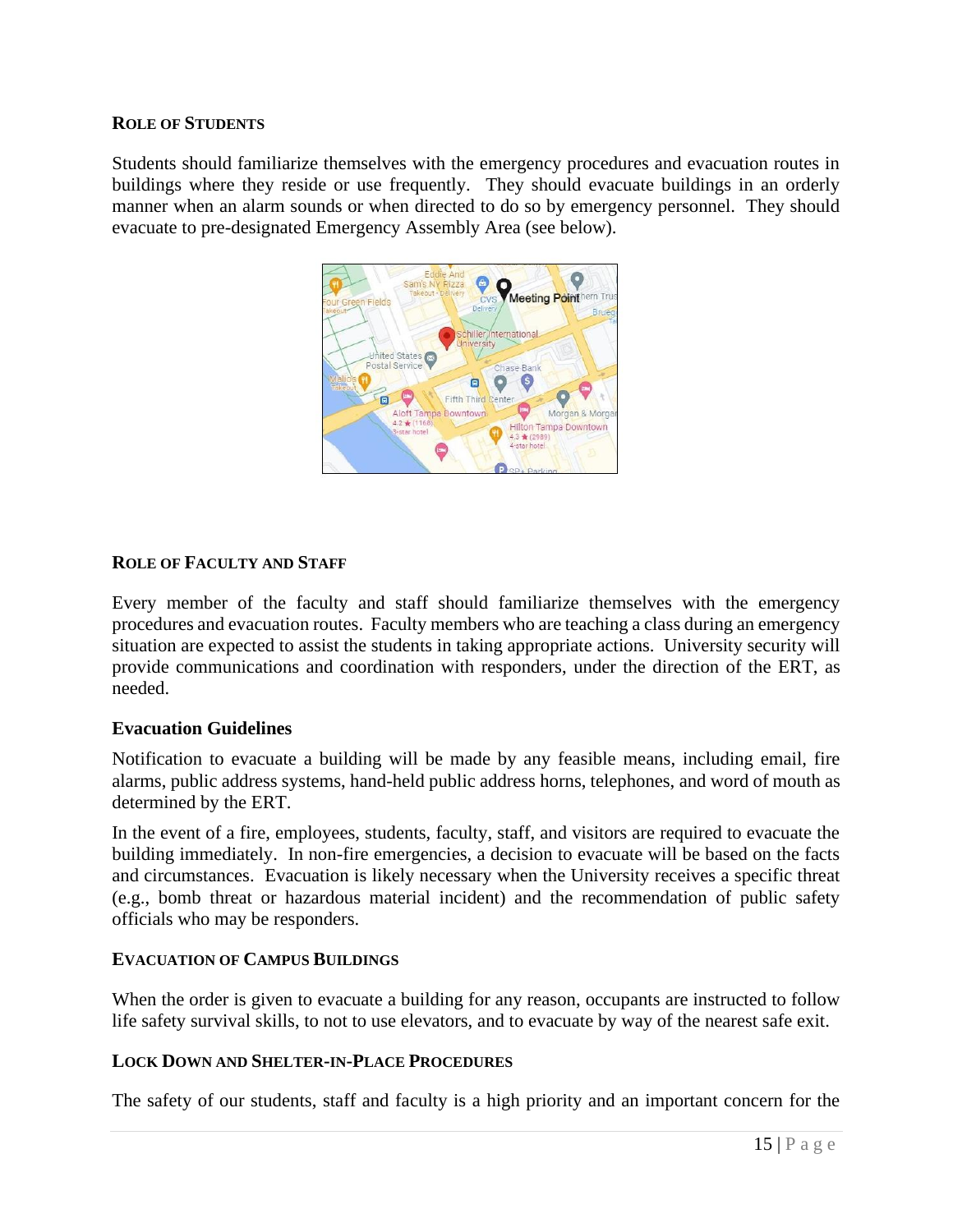University. There is a fire alarm system in place for the immediate evacuation of the campus during an emergency. The University also has a communication system and a LOCKDOWN safety procedure, which can be used if and when there is an immediate threat and an evacuation would not be practical.

The University implemented this system because there are many types of threats and situations that can be dynamic and confusing due to unknown factors. We must therefore be flexible in how we communicate and react to keep everyone safe and out of harm's way.

For contacting fire, police, or medical emergency services **from a campus phone, callers must dial: 9-911,** and provide the address, building, and room location information displayed on the placard or phone.

If there is an immediate threat to human life, you must react decisively, get out of harm`s way, notify the authorities by dialing **9-911**, and if necessary, implement and use the fire alarm switch or the new LOCKDOWN procedure. Once a campus official determines a lockdown, an announcement will be made using the intercom system (or assigned form of communication) to inform individuals on campus that "**Schiller International University is now in a LOCKDOWN condition**."

In the event of a Lockdown, the following procedures are to be followed:

- The doors to the building should be locked, and no one should be allowed to enter or leave until officially instructed.
- All students in the building should report to the nearest classroom.
- All professors should direct students in the hall to the nearest classroom, lock the doors and windows, turn off the lights, cover the windows, and move students out of the line of sight.
- Professors should take attendance of students in the room and await further instructions.
- Professors may contact the Front Desk at extension 3082 but should understand that immediate response may not be possible.
- All activity should cease. Students are expected to be quiet and to limit movement.
- Students/Staff outside the building must evacuate to an off campus location.

Once the lockdown is over there will be an announcement over the Bullhorn stating that the "**LOCK DOWN is OVER**" or, you will receive instructions from a University administrator, police, or a fire official. No one is allowed to leave the building until instructed. The staff is committed to improving and encouraging good relations in a diverse cultural environment in the University. Our combined efforts can preserve a safe environment.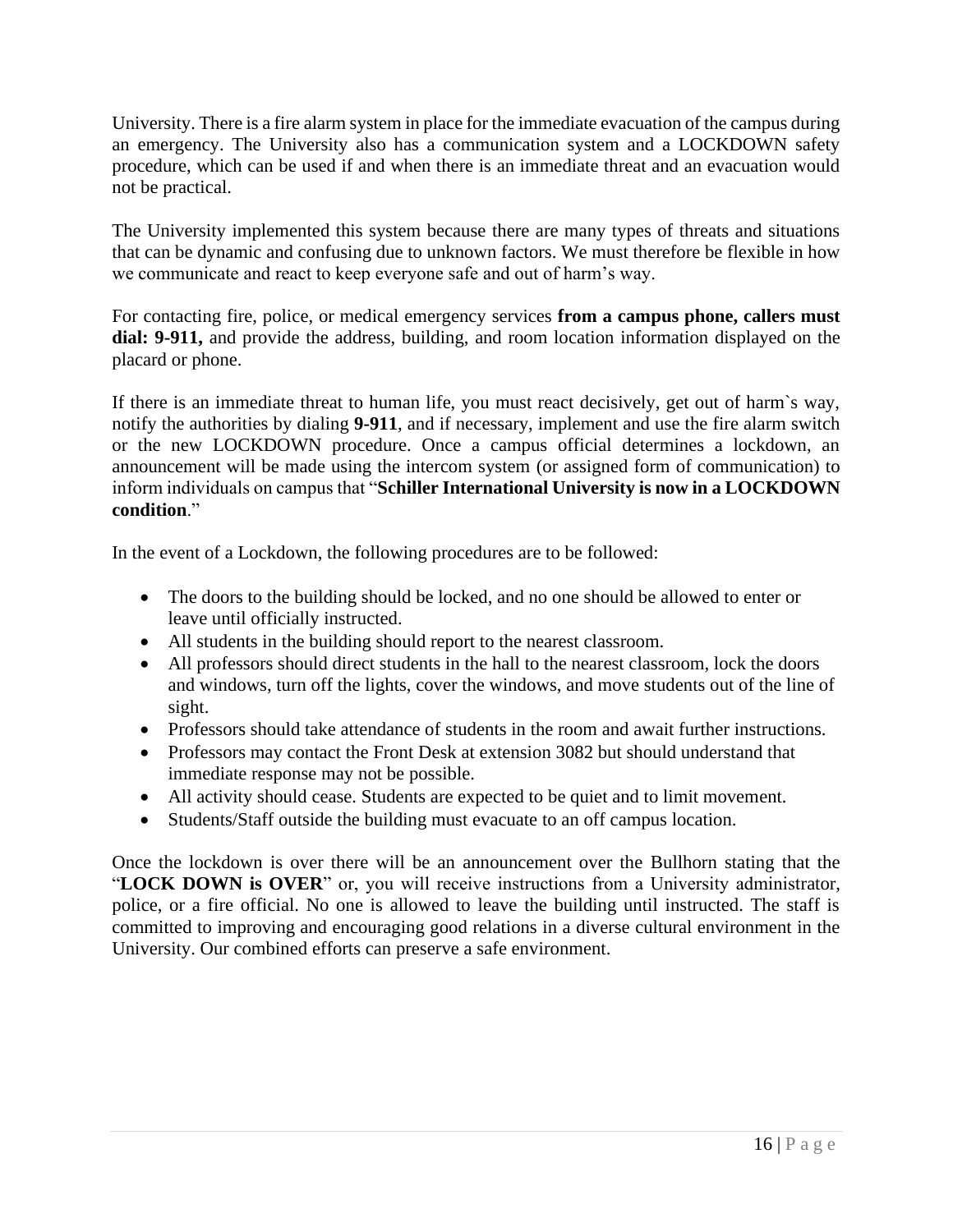## **Bomb Threat or Hazardous Material Threat**

Threats are always taken seriously. Most often a bomb threat is made by telephone, but threats may be conveyed by mail, email, or in person. Bomb threats must be reported immediately. Contact the Campus Director immediately. The Campus Director will contact the appropriate authorities. However, if the threat seems imminent, **call 911**. Security and designated personnel will coordinate with police and fire departments. A decision to evacuate or to lockdown a building will be made with due consideration given the advice offered by first responders.

If searches are necessary, professionals from the police and fire departments will conduct them. University personnel will not conduct searches for explosives or hazardous materials.

If Schiller or any of its employees were to receive a bomb threat by telephone:

- Remain calm. Do not hang up, even if the caller hangs up: The call may still be traceable.
- Ask the caller to repeat what he/she said.
- Ask for more information:
- What is your name?
- Where is it?
- What does it look like?
- What will it do?
- Why are you doing this?
- How can we contact you?
- Do you want to talk with someone?
- Take notes
	- o What was the exact time of the call?
	- o Was the caller male or female?
	- o Did the person sound old or young?
	- o Did the person have an accent or pronounce words in a strange way?
	- o What was the caller's tone of voice? Was he/she calm or excited?
	- o Was there identifiable background noise?

### **Serious Injury or Illness**

Serious injury or illness can occur at any time. In the event of a serious injury or severe illness:

- Do not move the ill or injured person.
- $\bullet$  Call 911
- Call Campus Director.
- Security personnel will notify appropriate members of ERT.
- Trained personnel will give care until first responders arrive.
- Campus Director will file a report of the incident. University Administrative staff will follow up with the ill or injured person.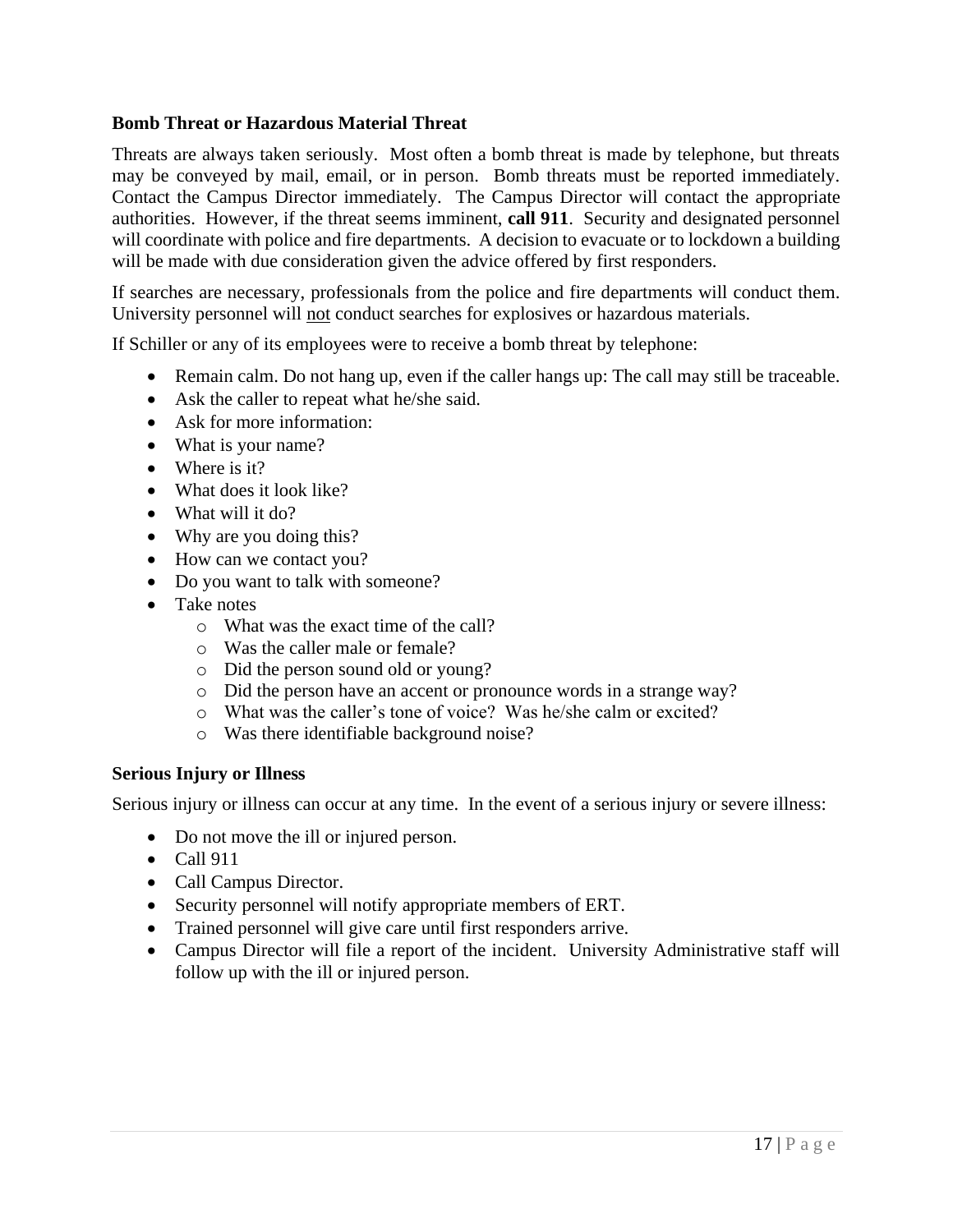## **Drills and Testing**

The Campus Director is responsible for testing the University's emergency response and evacuation procedures at least once per year, including those related to fire safety, at a time when most of the students, faculty, and staff are expected to be present on campus. The tests may be announced or unannounced. The Campus Director is responsible for overseeing all tests and maintaining documentation for each test that includes a description of the exercise, the date, the time and place of the exercise, and whether the drill was announced or unannounced. The Emergency Response and Evacuation Procedures will be distributed to the campus community in conjunction with drills and testing as required by Federal Law.

Students will use the following procedures during fire drills, when the alarm sounds:

- Open the window blind/shades (if applicable)
- Leave the wall or overhead light(s) on
- Close the room door, but DO NOT LOCK IT
- Walk quickly and quietly outside by using the stairwells. Do not use elevators.
- Remain outside until the signal is given to return to the building

## ALL STAFF, FACULTY AND STUDENTS MUST ASSEMBLE IN THE FRONT PARKING LOT

Anytime the fire alarm goes off, everyone must evacuate the building immediately through the nearest fire exit. NEVER assume it is "just a fire drill or false alarm." The assembly point for the Campus building is the northwest corner of the Lykes Gaslight Park (corner of Franklin and Madison St). Do not use elevators.

### **TAMPERING WITH FIRE AND SAFETY EQUIPMENT**

State/country law strictly prohibits tampering with fire and safety equipment in any campus building. This means that pulling false fire alarms, discharging fire extinguishers, removing exit signs, or activating fire hoses will not be tolerated and is subject to disciplinary action.

## **Hurricane Emergency Response Plan**

## **HURRICANE AND SEVERE STORMS**

When the Tampa Bay area is threatened with severe weather, forecasters can sometimes predict its arrival in sufficient time to implement precautionary measures. If the forecast indicates that threatening weather will affect Schiller, all students and staff should take the necessary actions to minimize the possibility of harm.

Schiller has been established as being in the "Level C Zone" should an extreme weather situation develop, our emergency shelter is: **Lockhart Elementary School 3719 N 17th St, Tampa**

For details on how to get there from our campus: **[http://www.tbrpc.org/wp](http://www.tbrpc.org/wp-content/uploads/2019/04/Hillsborough-Map-Side.pdf)[content/uploads/2019/04/Hillsborough-Map-Side.pdf](http://www.tbrpc.org/wp-content/uploads/2019/04/Hillsborough-Map-Side.pdf)**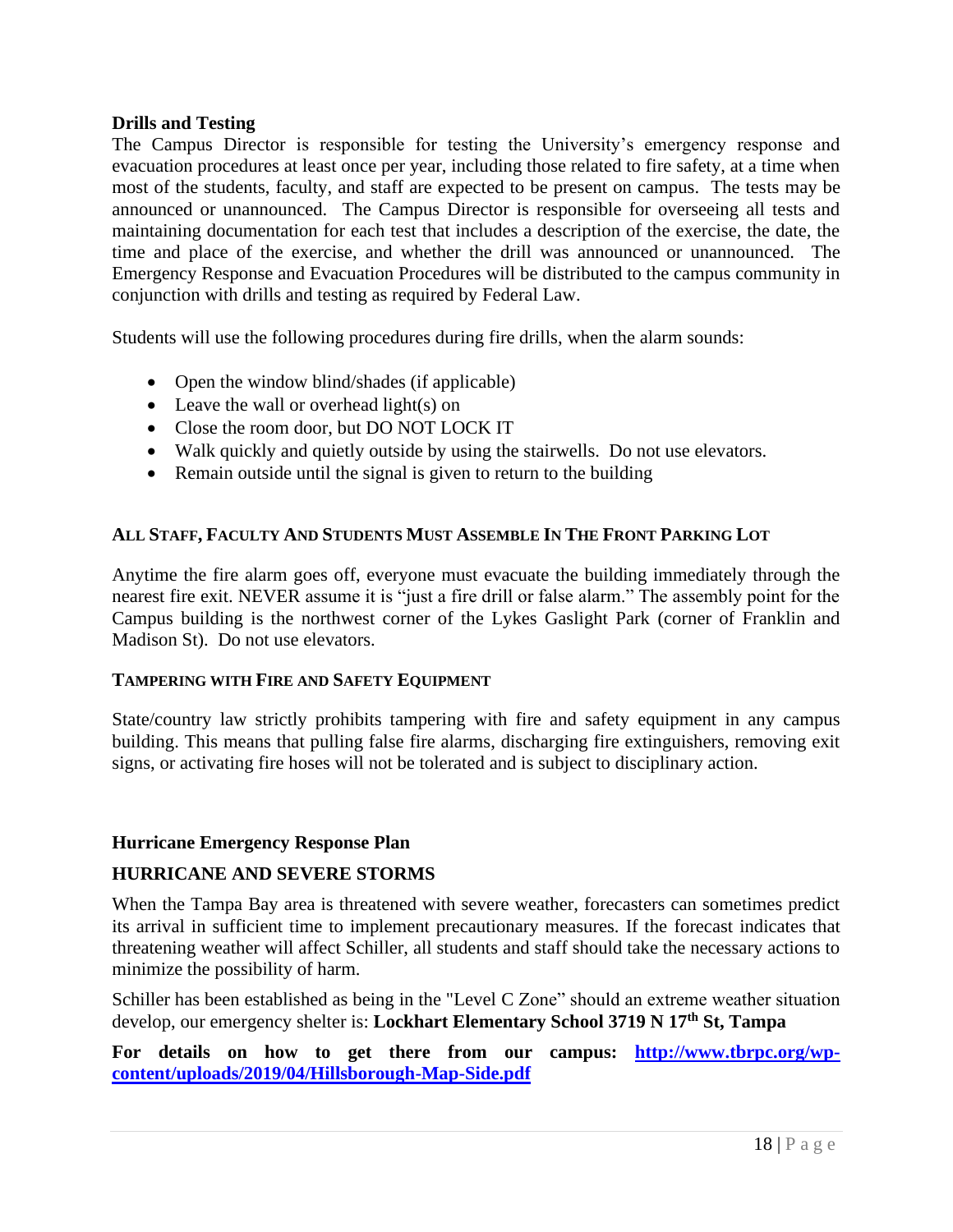## **PROCEDURES**

## **STUDENTS, FACULTY & STAFF**

In the event of a predicted hurricane, University officials will instruct ground students, faculty and staff of campus closures via email no later than 6 hours before classes begin on a given date. We will typically follow the local school district closure procedures; however, please be attentive to your Schiller email for school notifications and further information.

## **STUDENTS**

If during a severe weather event, evacuation procedures are enforced, all students are encouraged to proceed to their designated shelter locations.

It is very important that we know your whereabouts, please do not leave without telling your instructors, classmates or student services representative where you are going and how to contact you.

## **FACULTY AND STAFF**

In the event of a hurricane related campus closure, University officials will instruct ground faculty and staff on evacuation procedures. In such a situation, it is important that we know your whereabouts. Please do not leave without informing administration where you are going and how to contact you.

For more information on action plans, fire and evacuation, refer to [www.hillsborough.org](http://www.hillsborough.org/) or to view a list of shelters, visit the Hillsborough County Emergency Management website: [https://hillsborough.maps.arcgis.com/apps/webappviewer/index.html?id=960017149a5c40d0a43](https://hillsborough.maps.arcgis.com/apps/webappviewer/index.html?id=960017149a5c40d0a43860aad988d2ec) [860aad988d2ec](https://hillsborough.maps.arcgis.com/apps/webappviewer/index.html?id=960017149a5c40d0a43860aad988d2ec)

## **EVACUATIONS**

If the need to evacuate should occur, listed below are important things to remember:

- Bring your medication (Prescription Drugs)
- Pack four changes of clothing, toiletries and bedding
- Pack a flashlight and small radio or cell phone
- Take important papers, such as passports, visas, etc., and identification showing your local address in water proof zip lock bags
- Listen for weather updates
- Have you car ready and filled with gas
- Pets are not allowed in shelters

In the event of a predicted hurricane, University officials will instruct students about evacuation procedures. In such a situation, it is important that we know your whereabouts. Please do not leave without telling your colleagues/roommates/student services where you will be going, or leave a note with the address and phone number where you can be reached.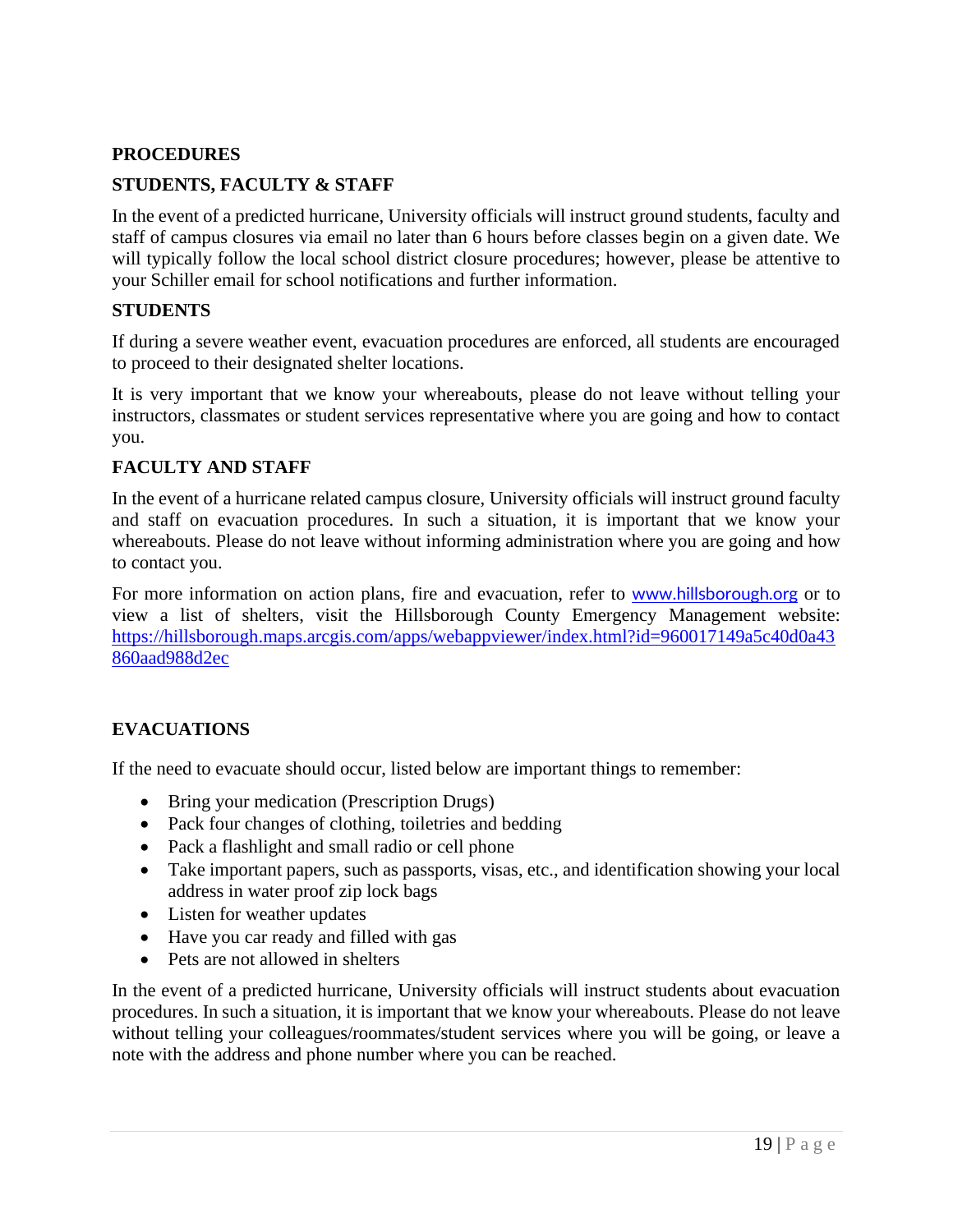## **Campus Security Measures and Safety Information**

### **ACCESS TO CAMPUS BUILDINGS AND GROUNDS**

The University is not considered a large campus. It is centrally located. The nature of the services provided at Schiller requires that our building be open and accessible during extended periods each day. Since the campus is open, some individuals may engage in criminal activity. Therefore, regardless of the time of day or night, no matter where you are on campus, you should be alert and aware of your surroundings and exercise common sense safety precautions.

In an emergency: **Call 911.**

### **SECURITY CONSIDERATIONS USED IN THE MAINTENANCE OF CAMPUS FACILITIES**

All university faculty and staff are responsible for reporting maintenance and other safety issues to the Campus Director as soon as possible. The Campus Director will then report the issue to facility management. This will help ensure that all lighting, doors, sidewalks, parking lots, and other areas are kept in good working order.

## **NON-RESIDENTIAL BUILDINGS**

Our campus has one main building which also includes valuable equipment. The building is unlocked during business hours, 8 a.m. to 5 p.m. Monday through Friday. It is essential that staff, faculty, and students cooperate to keep all facilities secure. Never prop open exterior doors. Never open a door for an individual you do not know. Always keep your assigned keys safe and report any loss immediately. Always keep your University identification card with you. If you notice an unauthorized entry or other suspicious activity, call the reception desk immediately at (727)736- 5082. In an emergency: **Call 911**.

### **SUSPICIOUS ACTIVITIES YOU SHOULD REPORT**

Unusual sounds such as screams or shouts should be investigated cautiously and reported to the Campus Director. If these noises seem to be coming from outside the building, you should look outside to see if you can spot anything specific. Do not go outside to investigate. Stay inside and report what you observe. If your instinct tells you it could be a life threatening event **call 911.**

If you notice anyone checking doors to see if they are open or looking into windows or parked cars, call the Campus Director. If you see anyone being forced into a vehicle, **call 911.**

If you see property being taken from the building on campus by unknown persons, call the Campus Director. It could be a burglary in progress. Write down a description of the persons and their vehicle, including license plate number, to give to Campus Director.

An unregistered vehicle parked on campus or a slowly moving vehicle roaming the campus should be reported. Always give a description of the vehicle, including license plate, and of driver if possible.

### **TIMELY WARNING AND CAMPUS CRIME ALERTS**

The Clery Act and associated regulations require that each campus provide a timely warning to the campus community concerning the occurrence of a Clery crime that the institution believes represents a continuing threat to the campus community. The determination that there is a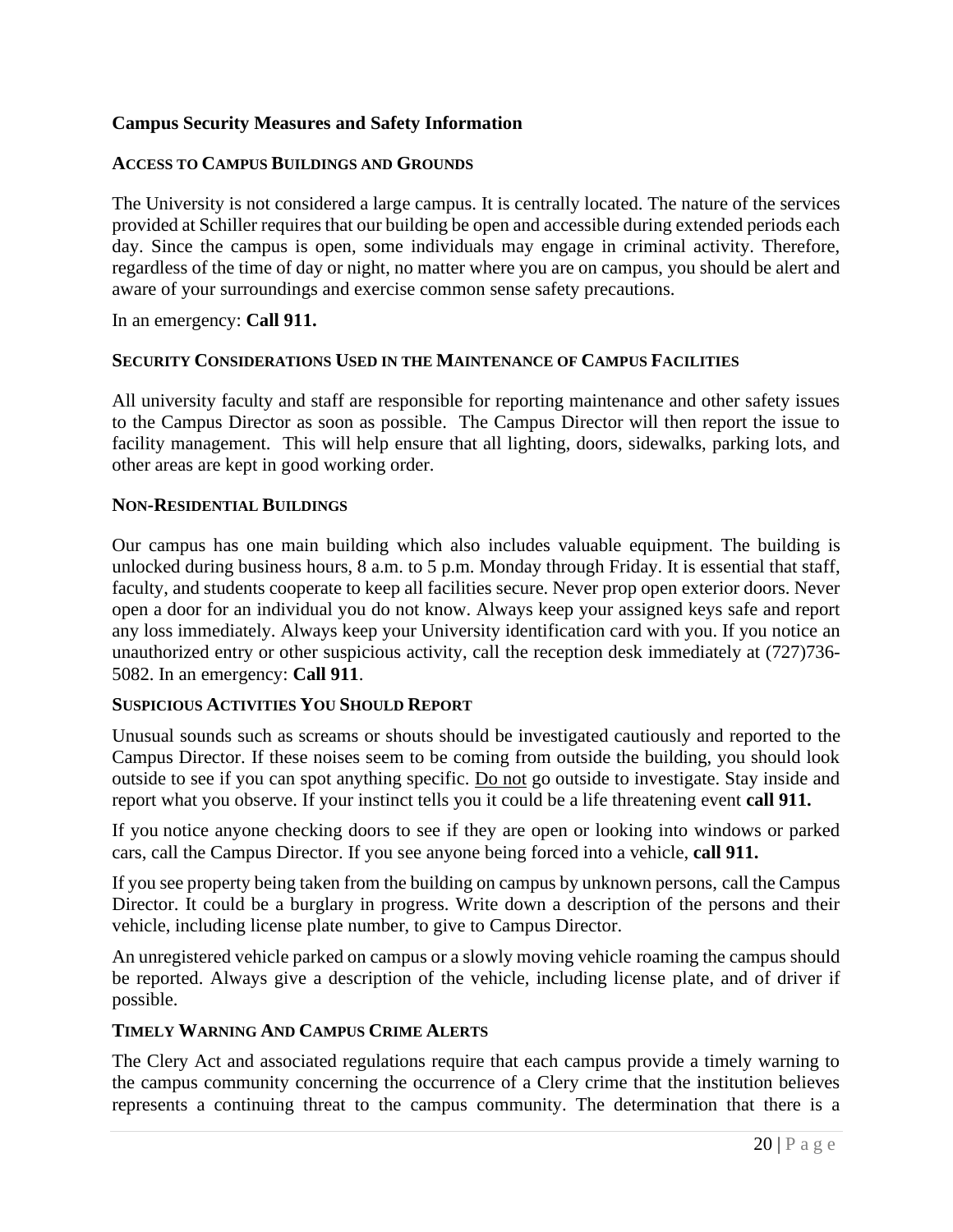continuing threat will be made by the Emergency Response Team on the basis of information presented by the Campus Director or local authorities. The Emergency Response Team will decide on the content of the notice and how it will be disseminated. The Campus Director will ensure any notice is released promptly. Campus crime alerts are posted in public areas around campus, and may be accompanied by emails, text messages, or notices delivered to students directly, as appropriate.

# **SAFETY INFORMATION**

Schiller International University is dedicated to promoting and maintaining safety awareness and a security wise environment. Presentations and special workshops on personal safety and related safety topics are provided for all campus members and at student orientation. Informational news articles, flyers, and safety-related brochures are developed and distributed to students and employees describing incidents affecting campus security, as needed. The University encourages students and employees to take responsibility for their own safety by taking proactive steps to reduce the likelihood of crimes on campus or to themselves. Campus security procedures and practices are explained to students during orientation and continued throughout the year. Crime prevention literature is available from the Campus Director.

# **NON-DISCRIMINATION AND HARRASSMENT POLICY**

Schiller University strives to provide an environment that is free from discrimination and harassment. State and federal laws protect students, staff, and faculty from discrimination and harassment based on certain characteristics, such as race, age, gender identity religion, disability, ethnicity and national origin. Schiller University prohibits any form of discrimination and/or harassment. Any student or employee of the university who has a complaint of harassment or discrimination can follow the procedure below.

## **DEFINITION**

Illegal harassment consists of comments or behaviors that are directed towards a person's race, gender, age, disability, religion, national origin or veteran status.

Sexual harassment is defined as unwelcome sexual advances, requests for sexual favors, and other verbal or physical conduct of a sexual nature when:

Submission to such conduct is made either explicitly or implicitly a term or condition of an individual's employment or education status;

- Submission to or rejection of such conduct by an individual is used as the basis for employment or educational decisions affecting such individual; or
- Such conduct has the purpose or effect of unreasonably interfering with an individual's work performance or creating an intimidating, hostile, or offensive environment. This includes any form of sexual violence or misconduct.

Unlawful Discrimination is defined as treating an individual differently than another based on the individual's race, gender, age, color, disability, religious beliefs, and veteran's status.

# **COMPLAINT PROCEDURE**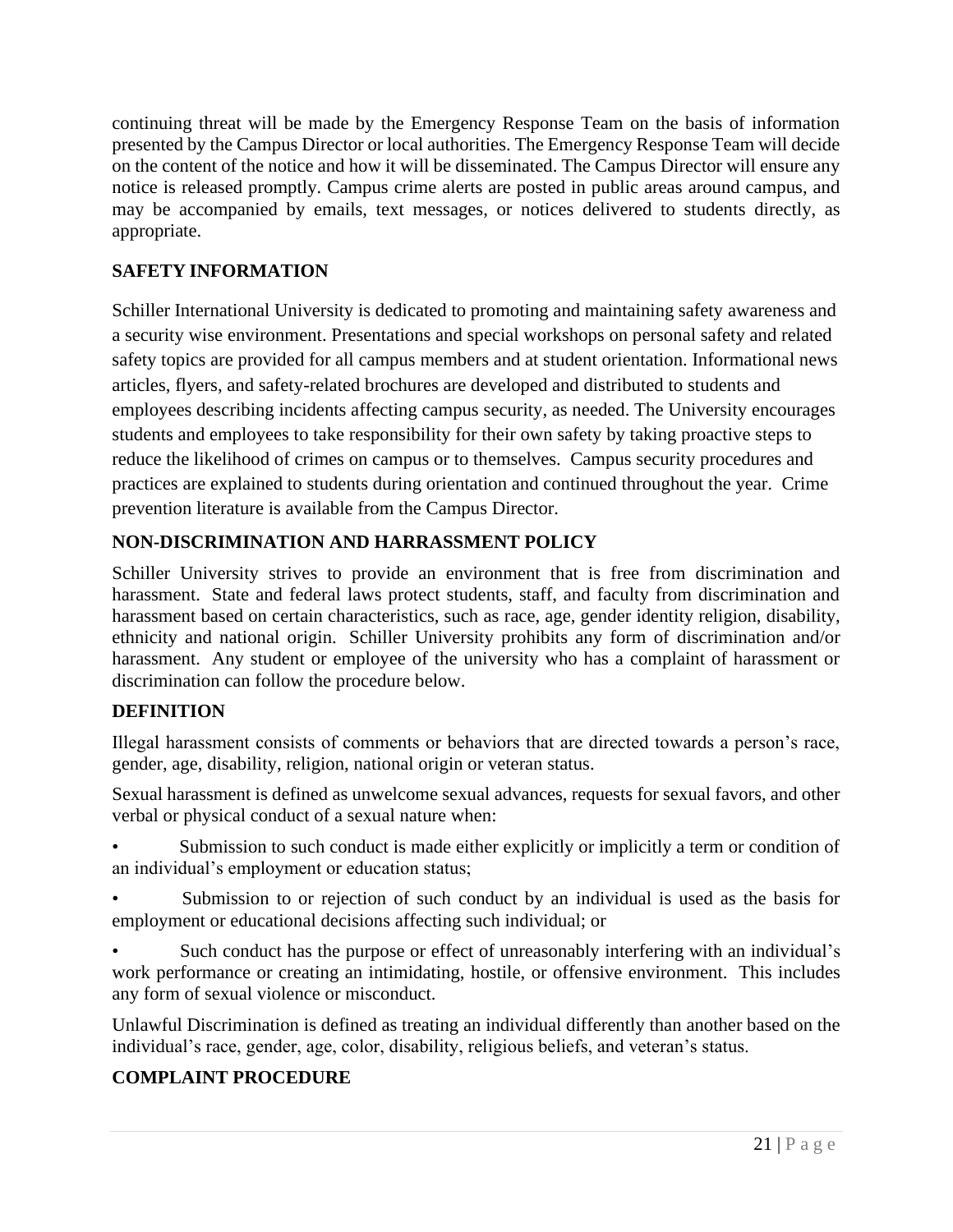Anyone who feels that he/she has been subjected to discrimination and/or harassment by fellow employees, vendors, visitors, students and/or guests should report the incident in writing to his or her immediate supervisor or the Chair of the Grievance Review Committee who also serves as the Title IX Coordinator.

Complaints will be promptly and thoroughly investigated by the Title IX Coordinator and appropriate person or persons. Investigations will be designed to protect the reasonable privacy interests of all parties concerned. All parties must cooperate with and provide information relative to these investigations. Disciplinary and corrective action, up to and including discharge, will be taken dependent upon the circumstances and as appropriate.

Schiller University has designated Jane Parker as the Title IX Coordinator. She can be contacted using the following methods:

- Phone: (727) 736-5082
- Email: [Christine.DiGregorio@schiller.edu](mailto:Christine.DiGregorio@schiller.edu)

# **Sexual Assault, Domestic Violence, Dating Violence, and Stalking Policy**

## **DEFINITIONS**

## **Sexual Assault- Florida Rape (Sexual Battery) Law at a Glance Florida Statutes Title XLVI. § 794.005, et seq.**

### *Statutory Definition of Sexual Battery (Rape)*

Oral, anal, or vaginal penetration by, or union with, the sexual organ of another or the anal or vaginal penetration of another by any other object, without the other party's consent or capacity to provide consent; however, sexual battery does not include an act done for a bona fide medical purpose.

### *Statutory Definition of Consent*

"Consent" means intelligent, knowing, and voluntary consent and does not include coerced submission. "Consent" shall not be deemed or construed to mean the failure by the alleged victim to offer physical resistance to the offender.

Persons defined as incapable of consent to sexual activity include those whose judgment has been impaired due to the ingestion of drugs or alcohol, the mentally incapacitated, or someone who is unconscious.

## *Sexual Battery: Classifications, Sentences, and Penalties*

- Committed on a victim under the age of 12 by an adult (over 18): Capital felony (death penalty or life in prison without parole)
- Committed on a victim under the age of 12 by someone under 18: Life felony (30 yrs. to life in prison)
- Committed on a victim over the age of 12: 2nd degree felony (up to 15 years in prison)
- Committed on a victim over the age of 12, including threats, coercive acts, or victim's physical incapacity: 1st degree felony (up to 30 years in prison)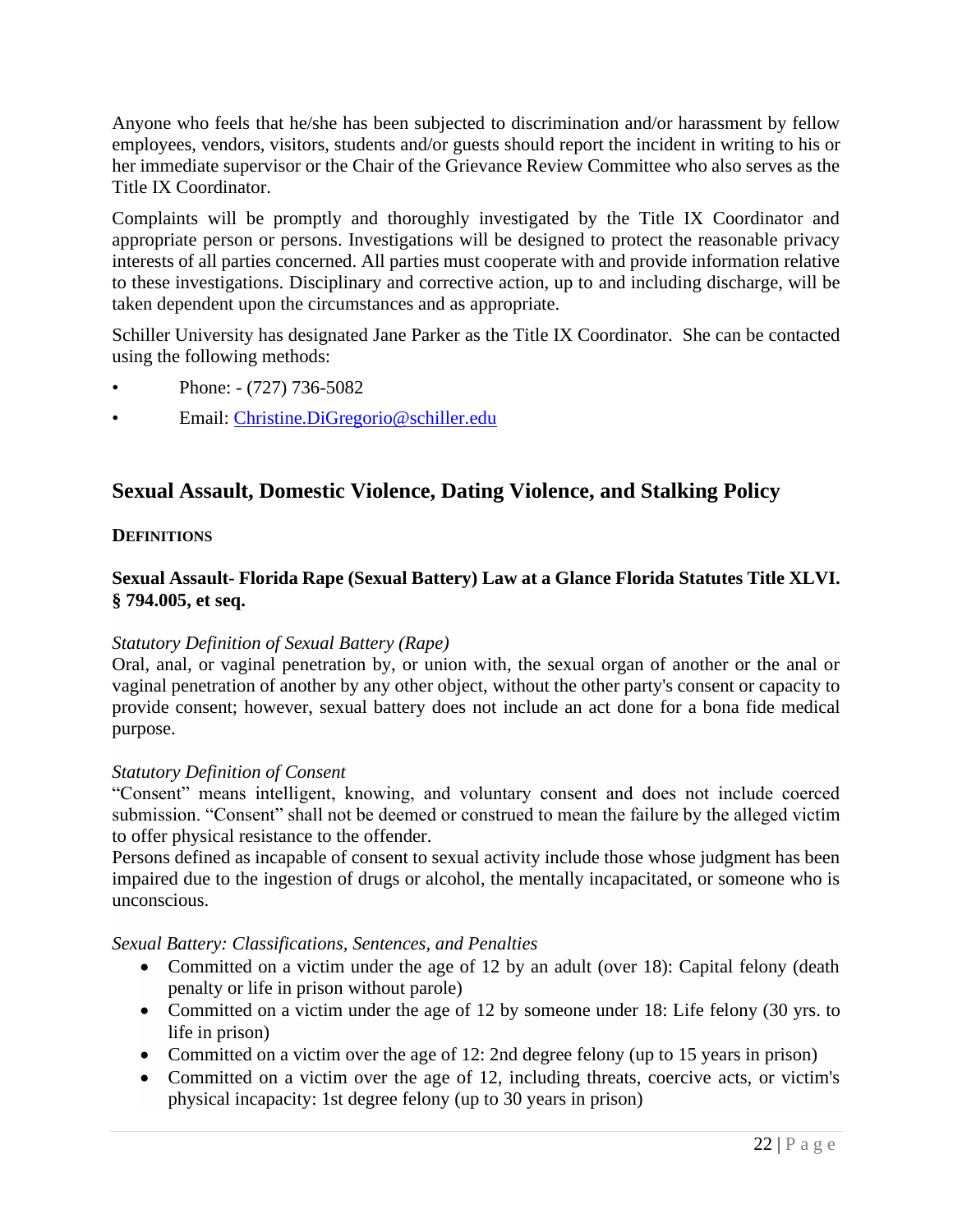• Defendant used a deadly weapon or physical force likely to cause a serious bodily injury to a victim over the age of 12: Life felony (30 yrs. to life in prison)

## *Florida Sex Offender Registry*

Those convicted of sexual battery must register as sex offenders with the Sex Offender / Predator Registry <https://offender.fdle.state.fl.us/offender/sops/search.jsf>

### *Defenses*

### Voluntary consent given by the victim

Note: Florida state laws prevent the use of certain defenses in a case for sexual battery. Specifically, the defendant cannot use the victim's "unchastity" or discuss the victim's prior sexual conduct. In cases where the victim's age affects the criminal charges, mistake or lack of knowledge regarding the victim's age cannot serve as a rape defense.

#### **SEXUAL HARRASEMENT GRIEVANCE POLICY AND PROCESS**

Schiller International University will investigate and adjudicate formal complaints of harassment and sexual harassment using a grievance process that incorporates due process principles, treats all parties fairly, and reaches reliable responsibility determinations.

Sexualharassmentmeansconductonthebasisofsex thatsatisfiesoneor moreof the following:

(i) A school employee conditioning education benefits on participation in unwelcome sexual conduct (i.e., quid pro quo); or

(ii) Unwelcome conduct that a reasonable personwould determine is so severe, pervasive, and objectively offensivethat it effectivelydeniesa personequal accessto the school's educationprogram or activity; or

 $(iii)$  Sexual assault (as defined in the Cle1yAct), raped time violence, domestic violence, or stalking.

## **SIU grievance process:**

- SIU will give both parties written notice of the allegations, an equal opportunity to select an advisor of the party's choice, and an equal opportunity to submit and review evidence throughout the investigation.
- SIU's Title IX personnel will objectively evaluate all relevant evidence without prejudgment ofthe facts at issue and free from conflicts of interest or bias for or against either party.
- SIU will protect parties' privacy by requiring a party's written consent before using the party's medical, psychological, or similar treatment records during a grievance process as well as requiring written non-disclosure by all participants of any part of the process to protect the complainants, respondents and witnesses from being exposed to third parties;
- SIU will obtain the parties' voluntary, written consent before using any kind of "informal" resolution" process, such as mediation or restorative justice, and not use an informal process where an employee allegedly sexually harassed a student.
- SIU will apply a presumption that the respondent is not responsible during the grievance process, so that the school bears the burden of proof and the standard of evidence is applied correctly.
- SIU will use either the preponderance of the evidence standard or the clear and convincing evidence standard for formal complaints against students as for formal complaints against employees.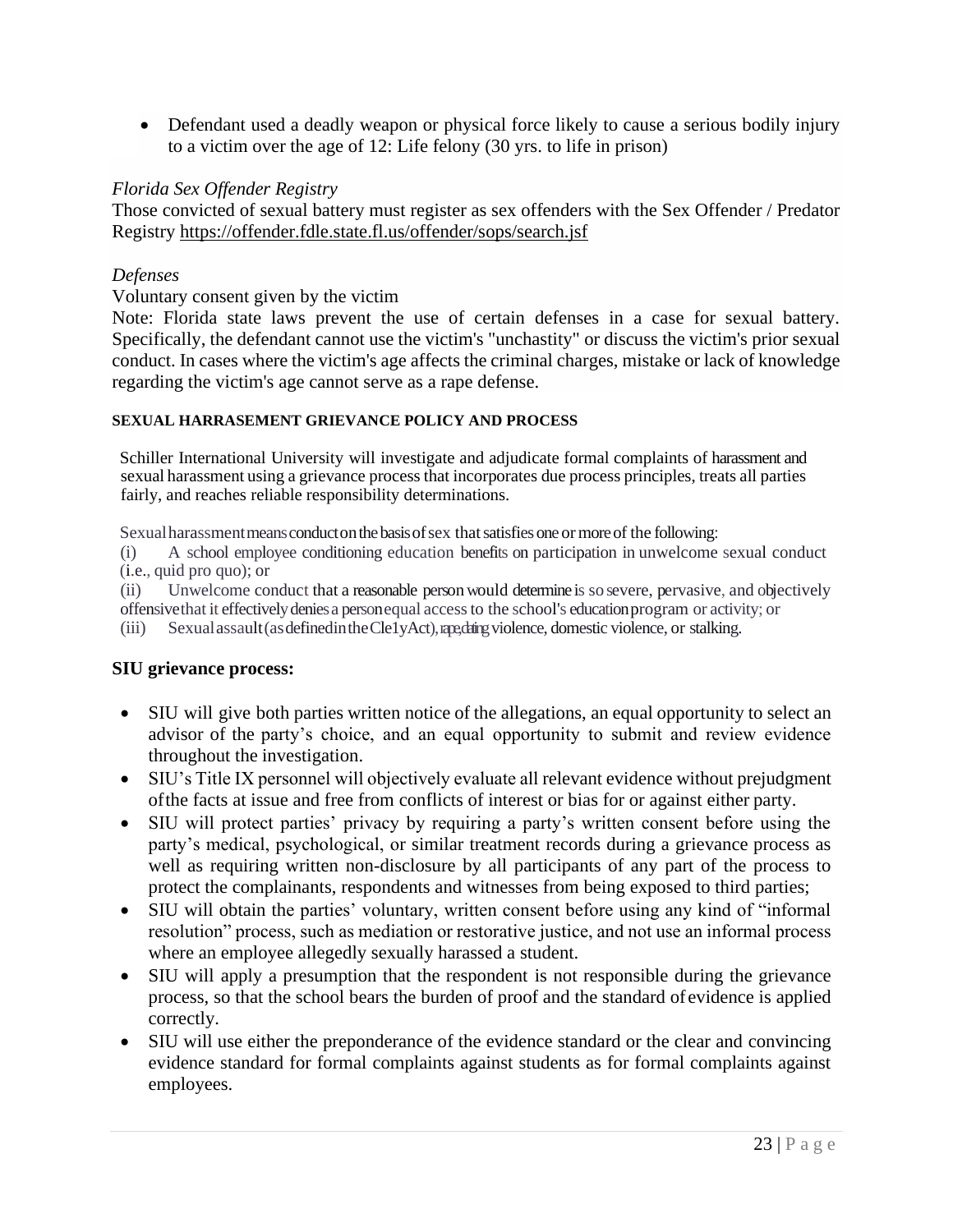- SIU will ensure the decision-maker is not the same person as the investigator or the Title IX Coordinator.
- SIU may hold a live hearing and allow cross-examination by party advisors (never by the parties personally) this may be done through virtual means if necessary, making use of university technology.
- SIU will protect all complainants from inappropriately being asked about prior sexual history.
- SIU will send both parties a written determination regarding responsibility explaining how and why the decision- maker reached conclusions.
- SIU will effectively implement remedies for a complainant if a respondent is found responsible for sexual harassment.
- SIU will offer both parties an equal opportunity to appeal.
- SIU will provide a reporting process of such incidents that protects the anonymity of the complainant or any witness who wishes to report such an incident.
- SIU will protect any individual, including complainants, respondents, and witnesses, from retaliation for reporting sexual harassment or participating (or refusing to participate) in any Title IX grievance process.
- SIU will make all materials used to train Title IX personnel publicly available on the school's website.
- SIU will document and keep records of all sexual harassment reports and investigations.

## **Domestic Violence- Florida Law at a Glance Statute Florida Statutes Sections 741.28-741.31, Florida Statutes Section 784.046**

## *Domestic Violence Defined*

Florida's crime laws define domestic violence as specified types of violence committed against a family or household member. In particular, an individual can commit domestic violence against a spouse, ex-spouse, the co-parent of the individual's child, or a relative related to the individual by blood or marriage. Florida laws also protect against domestic violence occurring between individuals who currently cohabitate or who formerly cohabitated together in the same household.

The types of crimes qualifying as domestic violence under Florida law include assault and aggravated assault, battery and aggravated battery, sexual assault and sexual battery, stalking and aggravated stalking, kidnapping, and others. The criminal offense charged for a domestic violence incident depends on the specific circumstances and events. For example, a threat of physical harm might become an assault charge, while physical contact or injury might become a battery charge. If a prosecutor can establish one of the aggravating factors set by Florida state laws, the state may pursue a charge such as aggravated assault or aggravated battery, which results in prosecution of the offense as a felony and entails a more severe punishment.

In addition, Florida recognizes the issue of violence committed between two persons in a current or former dating relationship. To meet the state's definition of a dating relationship, the two people must have participated in a romantic, intimate, or sexual relationship. The state issues injunctions to individuals who can prove an immediate danger or injury within a dating relationship. The state may prosecute a defendant who violates an injunction.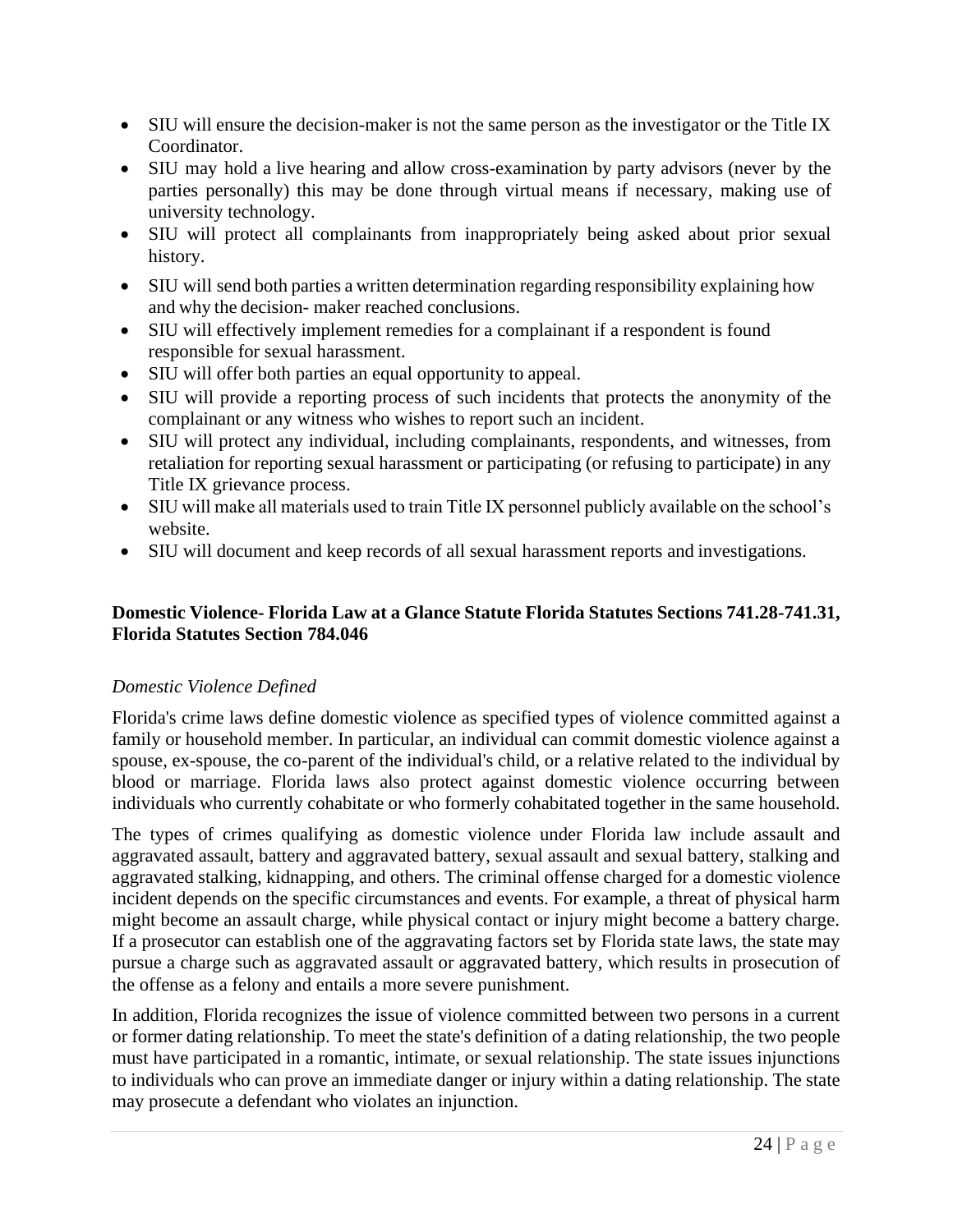## **Violence Against Women Act (VAWA)**

The Violence Against Women Act of 1994 is a US Federal Law under Title IV § 40001-40703 of the Violent Crime Control and Law Enforcement Act, HR 3355, signed by President Clinton on September 13, 1994.

*Defenses to Domestic Violence Charges*

Self-defense

## *Penalties and Sentences*

Florida domestic violence laws specifically include a minimum punishment of five days served in county jail. The court can also sentence a convicted offender to a period of imprisonment in Florida state prison. Alternatively, state laws permit the court to decide on a sentence of probation or community service.

Additionally, a state prosecutor can charge a perpetrator of domestic violence with other criminal offenses established by Florida law. For example, a domestic violence incident may result in charges of assault and battery. Domestic violence may be charged as an assault, which is a second degree misdemeanor, or aggravated assault, which is a third degree felony. Battery may be charged as a first degree misdemeanor or as a third degree felony. Misdemeanor sentences range from a maximum of sixty days to one year, while a third degree felony conviction may result in a sentence of imprisonment for a term lasting up to five years. A domestic violence incident charged as a second degree felony can lead to a sentence of imprisonment for up to fifteen years.

If a victim of domestic violence had an injunction or restraining order in place against the defendant, the state may prosecute a violation of the order as a first degree misdemeanor. A conviction for a first degree misdemeanor may result in a sentence of imprisonment for up to one year.

For the purposes of complying with the requirements of this section, any incident meeting this definition is considered a crime for the purposes of Clery Act reporting.

## **Stalking- Florida Law at a Glance Statute Florida Statutes Sections 784.048**

## *Definitions*

Stalking: Willful, malicious, and repeated following or harassing.

Aggravated Stalking: Willful, malicious and repeated following or harassing another with credible threats with the intent to place person in reasonable fear of death or bodily injury; or willfully, maliciously, repeatedly follows or harasses minor under 16; or after injunction for protection or any court-imposed prohibition of conduct, knowingly, willfully, maliciously and repeatedly follows or harasses another person.

## *Punishment/Classification*

Stalking: Misdemeanor of the 1st degree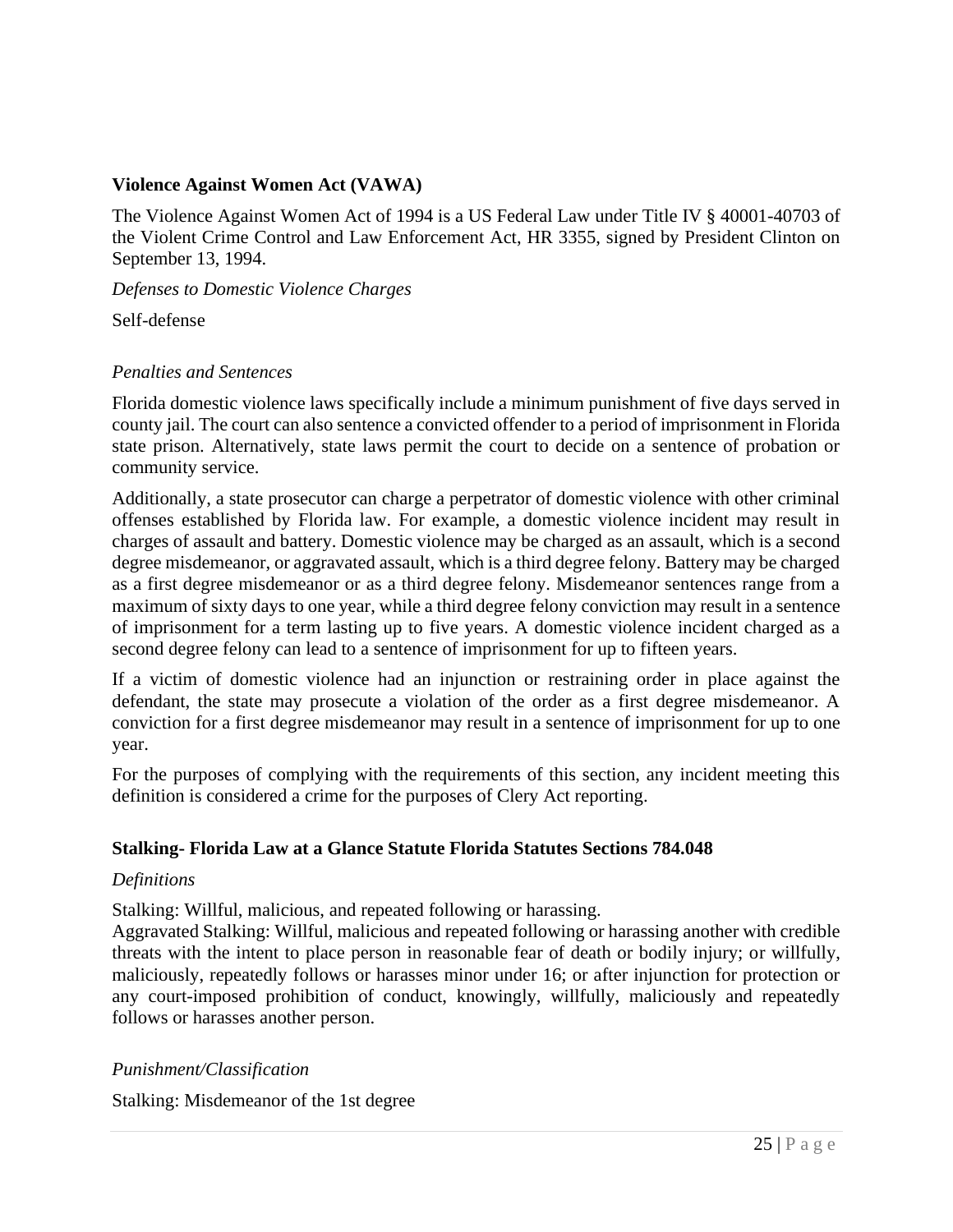Aggravated Stalking: Felony of the 3rd degree Sentencing/Fines: Apply 775.082, 083,084

## *Penalty for Repeat Offense*

Violating Injunction/Protective Order:

- Judge must impose a minimum sentence of twenty-one (21) months imprison and can impose any additional penalties of:
- Up to five (5) years in prison.
- Up to five (5) years of probation.
- Up to \$5,000 in fines.

*Arrest or Restraining Order Specifically Authorized by Statute?*

Arrest without warrant if probable cause to believe statute is violated.

## *Possible Defenses*

First Amendment Activities including picketing and organized protests Legitimate Purpose

For the purposes of complying with the requirements of this section, any incident meeting this definition is considered a crime for the purposes of Clery Act reporting.

## **DATING VIOLENCE**

The term ''dating violence'' means violence committed by a person

- Who is or has been in a social relationship of a romantic or intimate nature with the victim and
- The existence of such a relationship shall be based on the reporting party's statement and with consideration of the length of the relationship, the type of relationship, and the frequency of interaction between the persons involved in the relationship.

For the purposes of this definition

- Dating Violence includes, but is not limited to, sexual or physical abuse or the threat of such abuse.
- Dating violence does not include acts covered under the definition of domestic violence. For the purposes of complying with the requirements of this section, any incident meeting this definition is considered a crime for the purposes of Clery Act reporting.

There is not a separate statute in Florida for "dating violence". Any crimes committed as part of a dating relationship would be prosecuted under the general criminal code based upon the specific allegations presented.

## **Bystander Intervention**

A bystander is a person who is present but not involved: an onlooker or spectator. Bystander Interventions are in-the-moment interventions where those around an individual or group who are engaging in risky or dangerous behavior, intervene in an attempt to prevent harm. Steps to intervening include: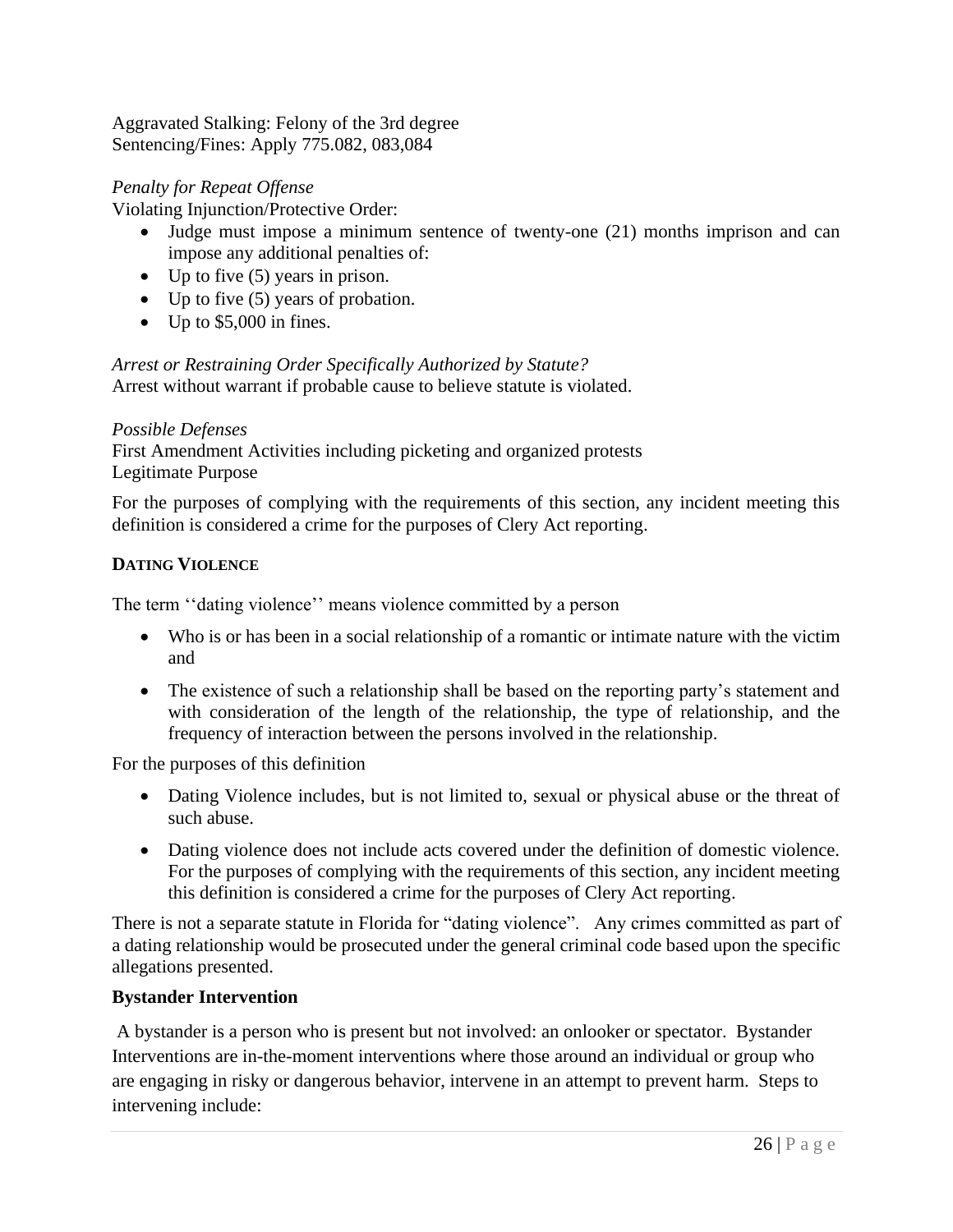- Notice the event or issue
- Determine whether the issue is an emergency or problem
- Take responsibility
- Know what to do
- Take action by directly assisting the victim, detouring the action, or reporting the activity to appropriate authorities

An incident may qualify as rape or sexual assault regardless of whether the victim knows the assailant; the degree of physical or verbal resistance offered by the victim; the presence or absence of physical injuries to the victim; or the presence or absence of the victim's previous voluntary association, sexual or otherwise, with the assailant.

Sexual assault includes any form of nonconsensual sexual intercourse committed by physical force, coercion, threat or intimidation, actual or attempted and includes (but is not limited to) any or all of the following behaviors: oral, vaginal, or anal intercourse; sexual touching, exhibitionism, sexual contact with someone who is incapable of consent; and sexual contact with someone who has resisted verbally or physically.

## **POLICY STATEMENT ON SEXUAL ASSAULT**

Schiller International University prohibits rape, sexual assault, or other forms of nonconsensual sexual activity. Sexual assault violates federal, state, and local laws (specifically Florida Statutes Title XLVI. § 794.005, et seq.). Victims of rape or sexual assault are encouraged to file a complaint as soon as possible after the incident. It is important to preserve any evidence of a sexual assault for proof of a criminal offense. All claims of sexual assault will be promptly and thoroughly investigated and corrective action taken if warranted by the results of the investigation. Such action may lead to a campus judicial hearing or to civil or criminal proceedings against the assailant. A student may be found guilty of sexual assault by a campus disciplinary body regardless of whether he or she is found guilty in civil or criminal proceedings.

## **POLICY STATEMENT ON DOMESTIC VIOLENCE, DATING VIOLENCE, STALKING**

Schiller International University prohibits domestic violence, dating violence, and/or stalking. Victims of domestic violence, dating violence, and stalking are encouraged to file a complaint as soon as possible after the incident. It is important to preserve any evidence of an assault for proof of a criminal offense. All claims will be promptly and thoroughly investigated and corrective action taken if warranted by the results of the investigation. Such action may lead to a campus judicial hearing or to civil or criminal proceedings against the assailant. A student may be found accountable by a campus disciplinary body regardless of whether he or she is found guilty in civil or criminal proceedings.

## **PREVENTION AND AWARENESS PROGRAMMING**

Programming designed to prevent and promote awareness of sexual assault, domestic violence, dating violence, and stalking is offered on campus throughout the year. A variety of prevention and awareness materials, such as brochures, videos, and posters, are available in the Student Services office, which are designed to promote positive and healthy behavior. The University is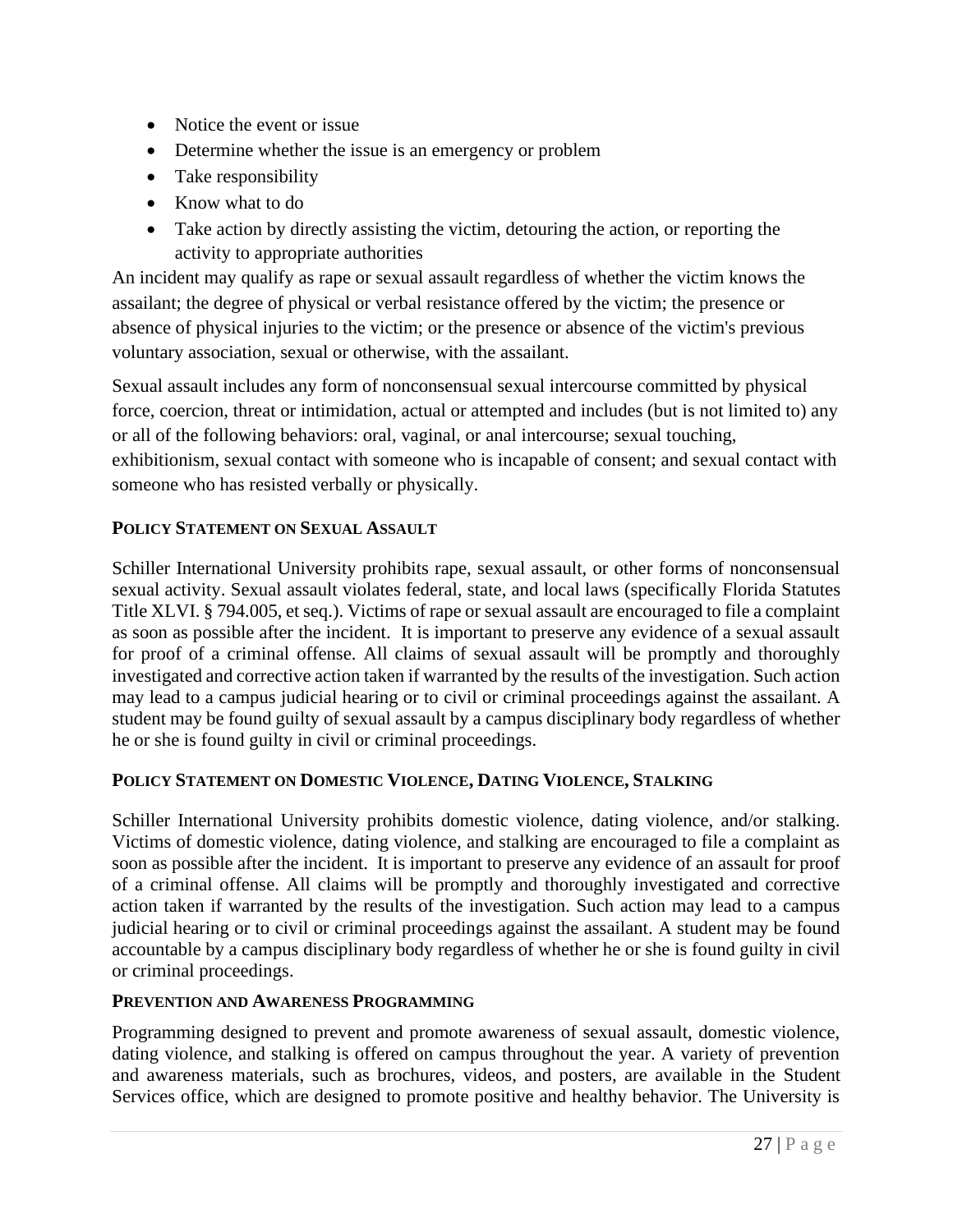committed to reducing the risk to its students, by providing opportunities for discussion and education on this issue.

### **RETALIATION**

Retaliation against any individual exercising a legal right, such as filing a complaint in good faith or providing information during an investigation, is also expressly prohibited, will not be tolerated and will result in disciplinary action, regardless of the disposition of the underlying complaint.

### **REPORTING PROCEDURES**

A student who has been sexually assaulted has several options for reporting the incident and receiving information and support:

## **Report the Assault on Campus.**

If you have been assaulted by a member of the University community or on campus by a noncommunity member, you may file a complaint by contacting one of the following people directly:

- Campus Safety Officer may be contacted at any time by calling 727 228 7875
- Title IX coordinator- (727) 736-5082
- Off-campus emergency services can be reached calling **911**.

These resource personnel can inform you of your options and provide assistance in pursuing them. You may contact them in person or by telephone. You should be aware that University personnel may likely be required to inform the police of any sexual assaults of which they become aware. Remember, it is important to preserve evidence that may be needed as evidence to prove a sexual assault.

## *CONFIDENTIALITY*

Confidentiality will be kept as much as possible although it may hinder the investigation process. Confidentiality may be withdrawn to prevent future incidents and/or to eliminate a threat to the community. The university is required to report sexual assaults, domestic/dating violence, and stalking allegations in the Annual Security Report and to the Department of Education. All personally identifying information is not included on in any public record keeping.

Personally identifying information is defined in Section 40002(a) of the Violence Against Women Act of 1994 as individually identifying information for or about an individual, including information likely to disclose the location of a victim of domestic violence, dating violence, sexual assault or stalking, regardless of whether the information is encoded, encrypted, hashed or otherwise protected, including: a first and last name; a home or other physical address; contact information (including a postal, e-mail or Internet protocol address, or telephone or facsimile number); a social security number, driver's license number, passport number or student identification number; and any other information, including date of birth, racial or ethnic background, or religious affiliation that would serve to identify any individual.

## *REPORT THE ASSAULT TO THE POLICE.*

A complaint can be filed with the Tampa Police Department or other law enforcement agency. Schiller International University personnel may be required to report the incident to law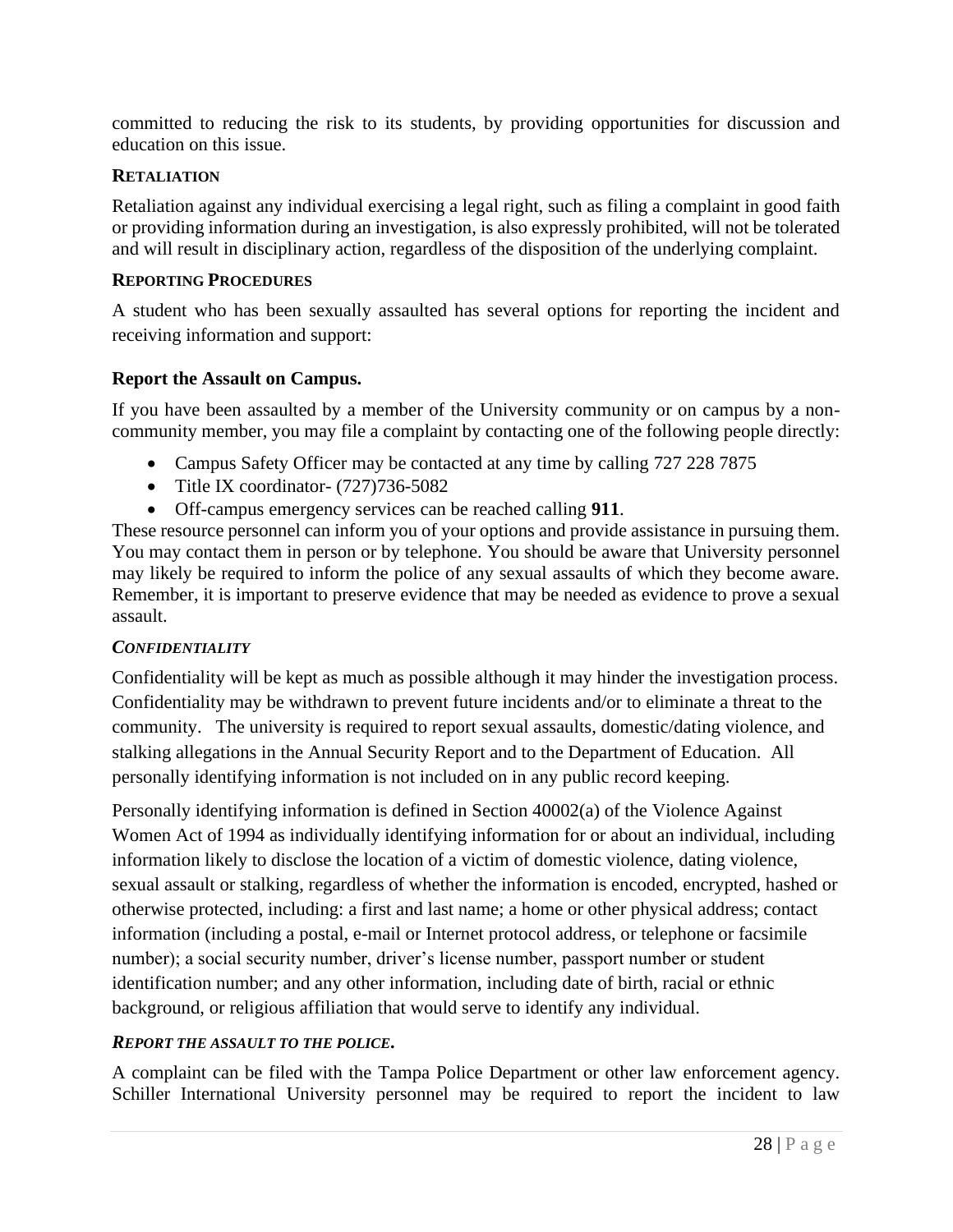enforcement to assist in the investigation process. Reporting an assault is not the same thing as prosecuting the alleged offender. You can decide later if you want to prosecute. The Campus Safety Officer can assist you with this process if you choose.

## *PRESERVATION OF EVIDENCE*

The preservation of evidence will help in proving that a criminal offense did occur and may assist in obtaining a protective order. Reporting the incident immediately is a good way to help with this process. Campus Security Officials can assist you.

Depending on what occurred during the incident, the DNA of your offender might be obtained from a variety of sources, from body hair, saliva, bite marks, semen or vaginal discharge, debris under your fingernails, etc.

To preserve evidence, it is best to go to the hospital in the clothing you were wearing at the time of the assault and refrain from bathing, brushing your teeth, washing your hands, and urinating/defecating. Educational resources are available to learn what steps you can take to preserve evidence.

## *GO TO A HOSPITAL*

Seek assistance at the hospital of your choice, where you may receive treatment for injuries as well as tests that can provide evidence that may be crucial, should you decide to prosecute. You should call 911 and have them take you to the hospital. Campus Safety Officer cannot provide transportation. Being treated at the hospital does not mean you have to press charges.

## *SEEK COUNSELING.*

A trained counselor can assist you during this time of need, advise you of your options and provide you with support in pursuing them. For referral to a counselor, contact Campus Safety Officer or Title IX coordinator. Suncoast Center Inc. is a community organization that runs a 24-hour hotline staffed by volunteers who are trained to assist people who have been sexually assaulted. Their numbers are: Sexual Assault Service Helpline: 727.530.7273 Abuse Hotline: 800.962.2873. You can also contact Crisis Center of Tampa Bay if you are experiencing thoughts of suicide; verbal, physical or psychological abuse; or have any reason to be afraid, please call **2-1-1** for support and services.

Schiller International University, Tampa Bay Campus, provides counseling for Financial Aid, Academics and Career Services on campus. Assistance is provided through the Admissions team to assist student in obtaining student visas and also assistance with travel plans and temporary housing arrangements. Information is made available for assistance with Mental Health counselling. The Tampa campus also provides immediate assistance to students who may be a victim of a crime. Victim Advocates provide crisis intervention, criminal justice information and court accompaniment, assistance with filing crimes compensation, social service referrals and personal safety planning including assistance filing for injunctions for protections to victims and witnesses of crime. For more information about Victim Services, contact any staff member or the Hillsborough Victim Assistance at [\(813\) 272-6472](https://www.google.com/search?q=tampa+victim+advocate&sxsrf=AOaemvJesnIZaoTg9VqL1Uc5PvfVu5P9IQ%3A1631758496265&source=hp&ei=oKhCYeCXDeuc_QaX0YToAw&iflsig=ALs-wAMAAAAAYUK2sOgwfeEp5kJvrJNXaNQv1qBHRXpP&gs_ssp=eJzj4tZP1zcsyTDIK8jKMmC0UjWosLBINko2sUhMsTS1TLFMSrIyqDBMSTY3M0sxTjFMMjFINUv1Ei1JzC1IVCjLTC7JzFVITCnLT04sSQUATlUXlw&oq=tampa+victim+&gs_lcp=Cgdnd3Mtd2l6EAMYADIOCC4QgAQQxwEQrwEQkwIyBggAEBYQHjICCCY6BAgjECc6CgguEMcBEK8BECc6BAguEEM6CgguELEDEIMBEEM6BAgAEEM6BwguELEDEEM6BwgAELEDEEM6CggAEIAEEIcCEBQ6CwguEIAEEMcBEK8BOgUIABCRAjoFCAAQgAQ6BQguEIAEOgkIABDJAxAWEB5QqwFYshFglhloAHAAeAGAAa4DiAHAFpIBCTAuNy4xLjMuMZgBAKABAQ&sclient=gws-wiz) or [victimassistance@sao13th.com](mailto:victimassistance@sao13th.com)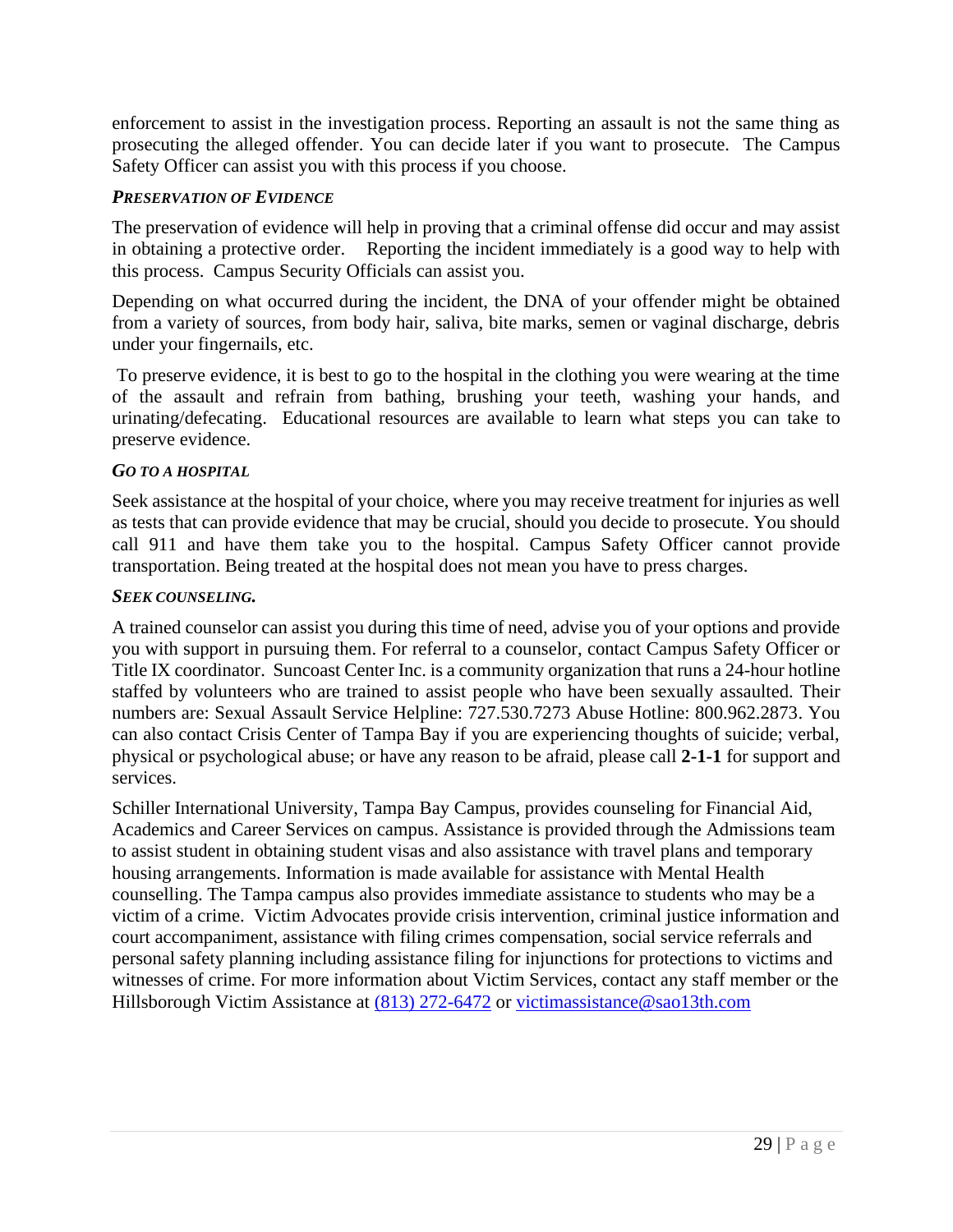## **Reporting an Assault to the Tampa Police Department**

Regardless of where you have been assaulted or by whom, you may call the City of Tampa Police Department at **911** or (813) 231-6130. Or call Sexual Assault Service Helpline: (813) 264- 9961. ou can also contact Crisis Center of Tampa Bay if you are experiencing thoughts of suicide; verbal, physical or psychological abuse; or have any reason to be afraid, please call **2-1- 1** for support and services. Filing a report is not the same as pressing charges and does not obligate you to press charges. However, if sufficient evidence exists, the Prosecutor's Office could decide to press charges and may require you to testify. The following provides information regarding your options within the criminal justice system:

# *FILE A REPORT.*

A uniformed, on-duty police officer will take your report. He or she probably will ask a number of questions regarding the incident to be certain that he or she has all the information needed.

### *PRESS CHARGES.*

There is no requirement that you press charges. If sufficient evidence exists, the Prosecutor's Office may decide to press charges and may require you to testify. If you press charges, you likely will be interviewed by the police again, perhaps by a detective.

After the authorities have gathered statements and evidence, they will turn them over to the Prosecuting Attorney of the corresponding County. Based on a review of these materials, the Prosecutor will decide if the evidence is sufficient to warrant a preliminary hearing.

Choosing not to press charges immediately following an assault does not mean that you may not press charges later. However, you should be aware that your decision to delay making a report or pressing charges could make it harder for the prosecution.

### **PROTECTIVE ORDERS AND OTHER INTERIM MEASURES**

The university does not have the authority to issue or enforce legally mandated protective orders but will assist the victim of sexual assault, domestic violence, dating violence, and/or stalking in applying for and obtaining such an order from the local court system. Campus Director and staff will remain vigilant and assist in reporting violations of protective orders.

The university is obligated to offer reasonable interim measures that are used to protect the safety and well-being of alleged victims of a crime. Campus Director, will ensure students receive written notification of all their rights and options, regardless of whether a student chooses to report the incident Campus Security or to Law Enforcement Officers. This written notification will describe options for, available assistance in and how to request changes to academic, living, transportation and working situations or other protective measures. The university will make such accommodations or provide such protective measures if the complainant requests them and if they are reasonably available, regardless of whether the complainant chooses to report the incident to Campus Director or local law enforcement.

 A victim may also request that the alleged respondent's campus privileges be temporarily suspended (temporary suspension) until the investigation and judicial process is complete. This request can be filed with the Campus Director and if reasonable, action will be taken promptly.

Protective measures and accommodations will remain confidential to the fullest extent possible.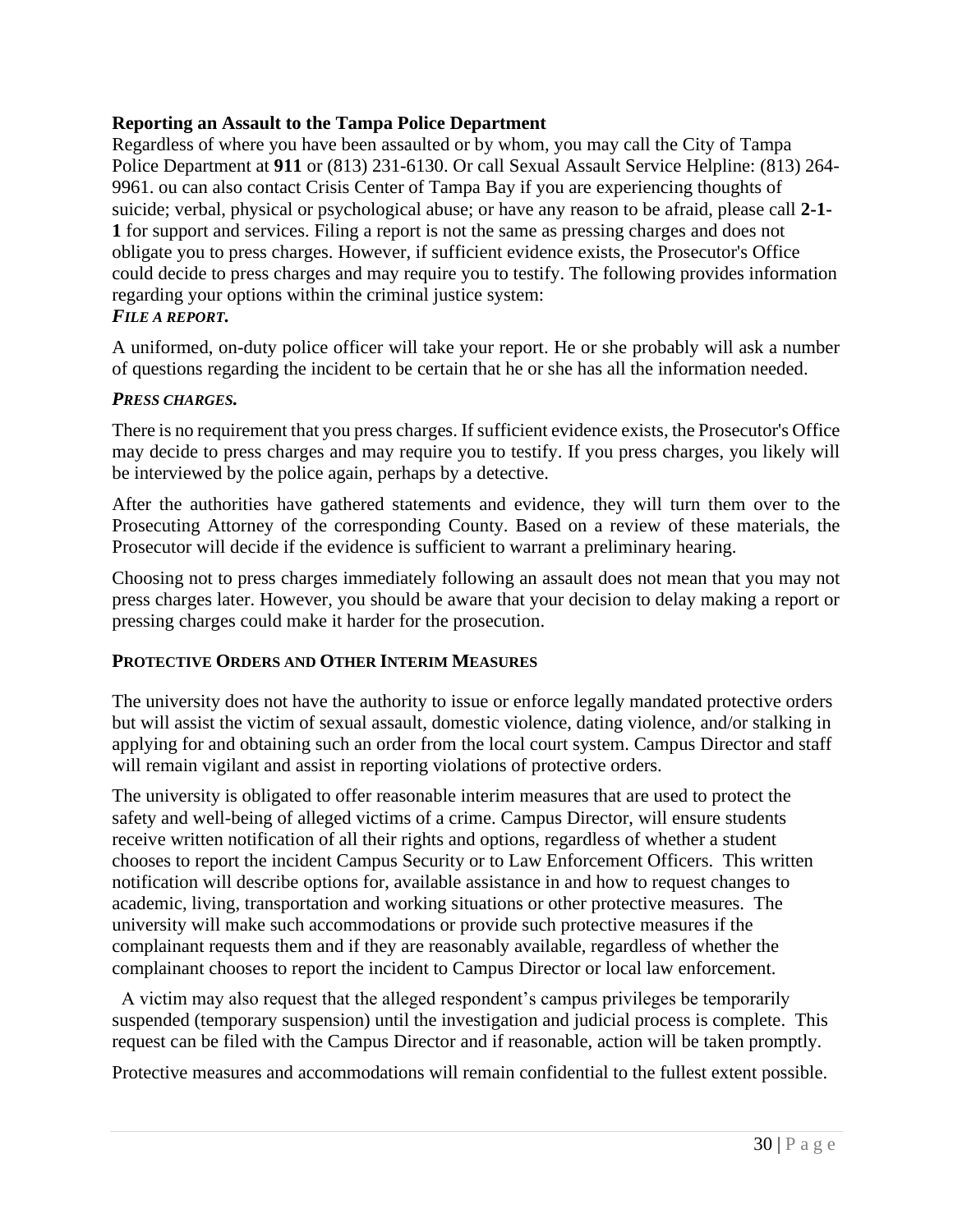The Campus Director is responsible for overseeing these measures and that they are applied appropriately to ensure the safety and well-being of the victim.

## **VICTIM'S RIGHTS**

## *RIGHTS OF THE COMPLAINANT*

In our efforts to encourage reporting and ensure fairness in the campus judicial process, Schiller International University will take all reasonable measures to ensure that any person making a report of sexual assault will be given the following considerations:

- Immediate and comprehensive information on all procedural aspects of the process.
- Be accompanied by a person or persons of his or her choice throughout the reporting and campus discipline processes.
- Prompt, fair, and impartial investigation of complaints.
- Privacy and confidentiality wherever possible.
- Freedom from pressure to report or not to report an assault to the police.
- Requests for information will be answered in a way that protects privacy interests to the extent possible under the law.
- To the extent possible, be shielded from the presence or actions of the alleged assailant while on campus.
- The right to participate in campus judicial proceedings in accordance with university's policies and procedures.
- Have their past sexual or relationship history excluded from the campus discipline process to the extent possible under the law.
- The opportunity to describe the impact of the event and recommend an appropriate penalty if the accused is found responsible. (The complainant may do this by means of a taped statement, to be presented to the disciplinary body)
- Learn the outcome of campus discipline proceedings in a timely fashion by simultaneous written notification sent to complainant and accused.
- The opportunity to appeal any decision made in campus discipline hearings as provided by the applicable policies and procedures.
- The option to change academic and living situations after an alleged sexual assault incident, if so requested, and if such changes are reasonably necessary.

### *RIGHTS OF THE ACCUSED*

If you have been accused of sexual assault, contact the Campus Safety Officer (727)736-5082 or call extension 3812. In the pursuit of fairness to all parties involved in a complaint of sexual assault, the University will take all reasonable measures to ensure that any person so accused will be given the following considerations:

- Prompt notification that a complaint has been filed against him or her.
- The right to be accompanied by a person or persons of his or her choice throughout the campus judicial process.
- Prompt and thorough investigation of complaints.
- Privacy and confidentiality wherever possible.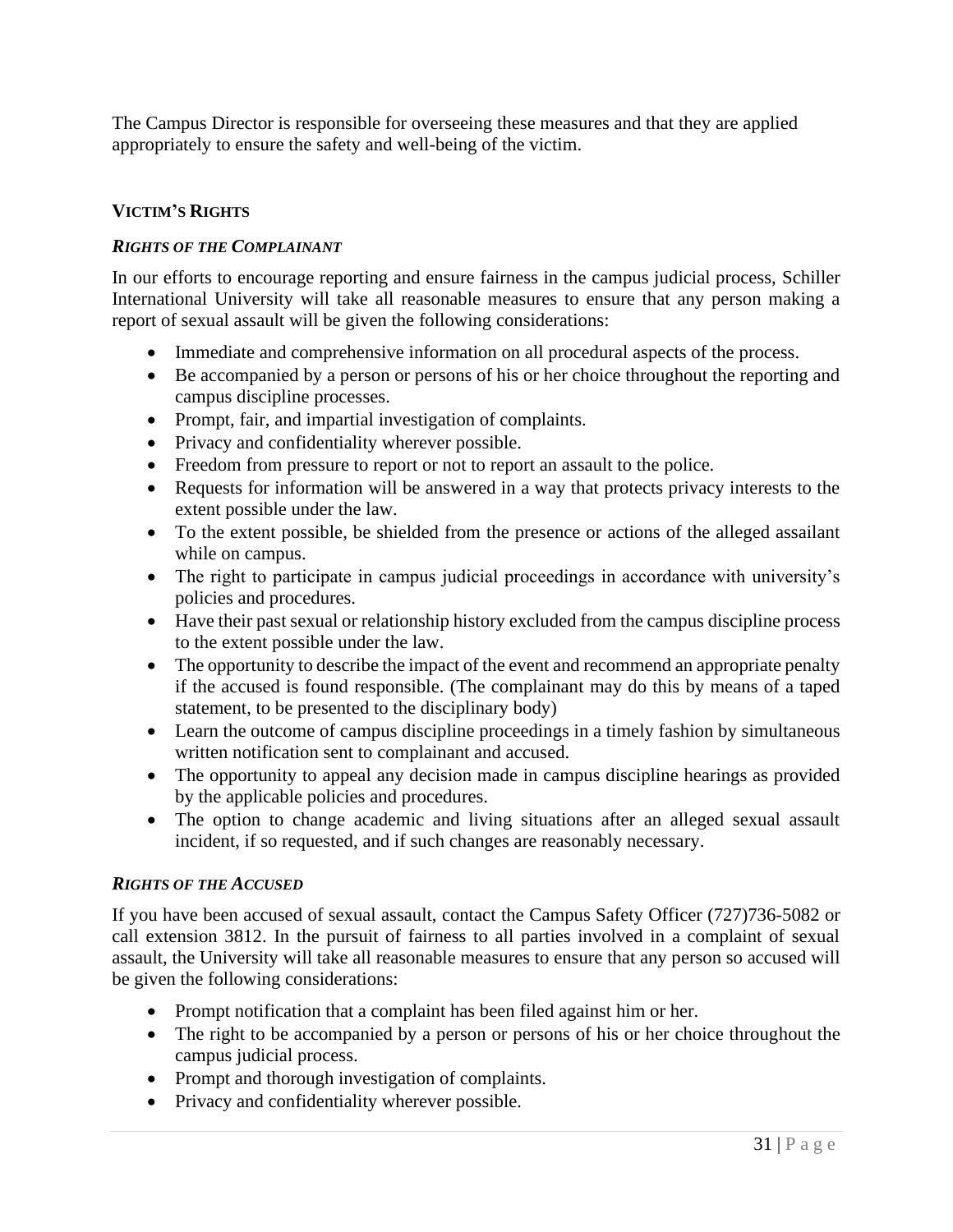- Requests for information will be answered in a way that protects privacy interests to the extent possible under the law.
- Learn the outcome of campus discipline proceedings in a timely fashion by simultaneous written notification sent to complainant and accused.
- The right to appeal any decision made in campus disciplinary hearings. All University procedures will be followed.

## **DISCIPLINARY PROCEEDINGS AND POSSIBLE SANCTIONS**

Reports of sexual assaults, domestic violence, dating violence, and stalking are taken seriously by the university. Investigations and judicial proceedings are conducted in a prompt, fair, and impartial manner. Any student who is charged with rape, acquaintance rape, or other sex offense, forcible or non-forcible, may be subject to disciplinary action by the University in accordance with campus disciplinary procedures. Violations of this nature are considered especially heinous and are handled by the university's Rules Committee.

The Rules Committee comprises the Campus Director, who acts as Chair and votes only to break ties, two professional or faculty members appointed by the Campus Director, and a designated Student Government Representative.

The University's campus disciplinary procedures are separate and apart from criminal proceedings. Each process may impose sanctions independently. A student may be subject to suspension during the pendency of the investigation and disciplinary proceedings as deemed necessary and appropriate by the University.

The alleged perpetrator will be given 24-hours' notice to appear, unless there is an emergency or other extenuating circumstance. The hearing may be held *in absentia* if the alleged perpetrator(s) fail to appear.

The complainant will be advised of the date, time, and location of the hearing. The complainant may attend the hearing to make his or her statement in person and may bring a support person with them if they so choose. The complainant may also submit a written statement. All efforts will be made to protect confidentiality and the safety and well-being of the victim.

The Rules Committee will decide "Responsible" or "Not Responsible" and may assign sanctions. The University uses a burden of proof called 'preponderance of evidence'. Preponderance of evidence means that evidence of an incident shows that the perpetrator 'more than likely" committed the offense. An individual found responsible for sexual assault may be subject to disciplinary sanctions including, but not limited to, probation, suspension, expulsion, or dismissal. If the Board finds the alleged perpetrator is "Not Responsible," the incident will be dismissed. The decision will be placed in the Rules Committee files.

The Chairperson of the Judicial Board, the Title IX coordinator, and the Director of Campus Safety and Security will receive training on an annual basis on how to officiate including investigation techniques and how to remain fair and impartial during the hearing. An organization or individual found to have aided or abetted a sexual assault may face the same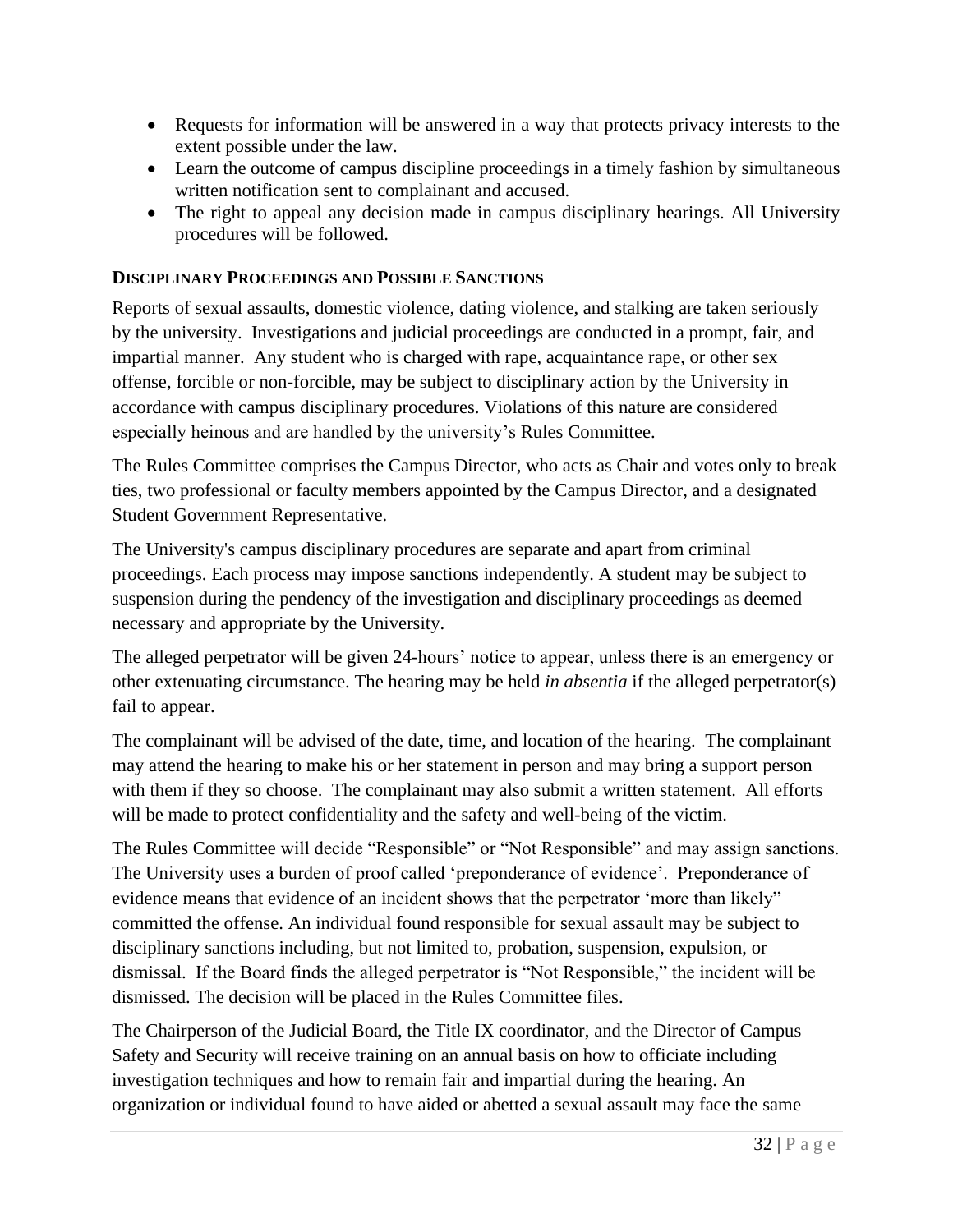sanctions. Non-students may be banned from campus. A person found responsible for bringing a false accusation of sexual assault against another member of the campus community may be subject to disciplinary action including, but not limited to, probation, suspension, expulsion, or dismissal.

## **DISCLOSURE OF RESULTS OF DISCIPLINARY PROCEEDINGS**

Consistent with the Student Code of Conduct and related documents regarding the handling of violations of same, the decisions reached by the committees related to an alleged crime will be conveyed in writing to the alleged perpetrator and to the victim or next of kin if the victim is deceased. If it appears that a violation of law may have occurred, the victim will be advised that the University's procedure for processing violations of the Student Code of Conduct does not limit, encumber, or reduce the legal remedies that may be available to the victim under the law. The results of any disciplinary proceeding that arises from an allegation of dating violence, domestic violence, sexual assault, or stalking require simultaneous notification, in writing, to both the accuser and the accused.

## **Student Code of Conduct**

The University Standard of Conduct is detailed on page 26 of the Catalog. Students are advised to study and to abide by this code of conduct.

Violations are handled by an internal disciplinary process that is separate and apart from any criminal proceedings that may arise. The University's disciplinary process and criminal proceedings may impose sanctions independently and without collaboration or consultation. A student may be subject to suspension during the pendency of the investigation and disciplinary proceedings as deemed necessary and appropriate by the University. An individual found responsible for a violation of the student code of conduct may be subject to disciplinary sanctions including, but not limited to, fines, loss of residence hall privileges, probation, suspension, expulsion, or dismissal. An organization or individual, whether a student or not, that is found to have aided or abetted a violation may face the same sanctions as well as being banned from campus. A student found responsible for bringing a false accusation against a member of the campus community may be subject to the same disciplinary sanctions.

## **Registered Sex Offender Information**

The State of Florida requires sex offenders to register with the State Police. The State makes this information available to law enforcement agencies. This information is available to the public at the following websites: <https://offender.fdle.state.fl.us/offender/sops/offenderSearch.jsf> or <https://offender.fdle.state.fl.us/offender/sops/faq.jsf>

## **Drug, Alcohol, and Substance Abuse**

In keeping with the mission of Schiller International University and the requirements of state and federal laws, the university has adopted the following policy to ensure a drug-free campus and workplace, to prevent the use of controlled substances, and to prevent the abuse of alcohol. The use of illegal drugs and the abuse of alcohol on the SIU campus or in facilities controlled by SIU are prohibited.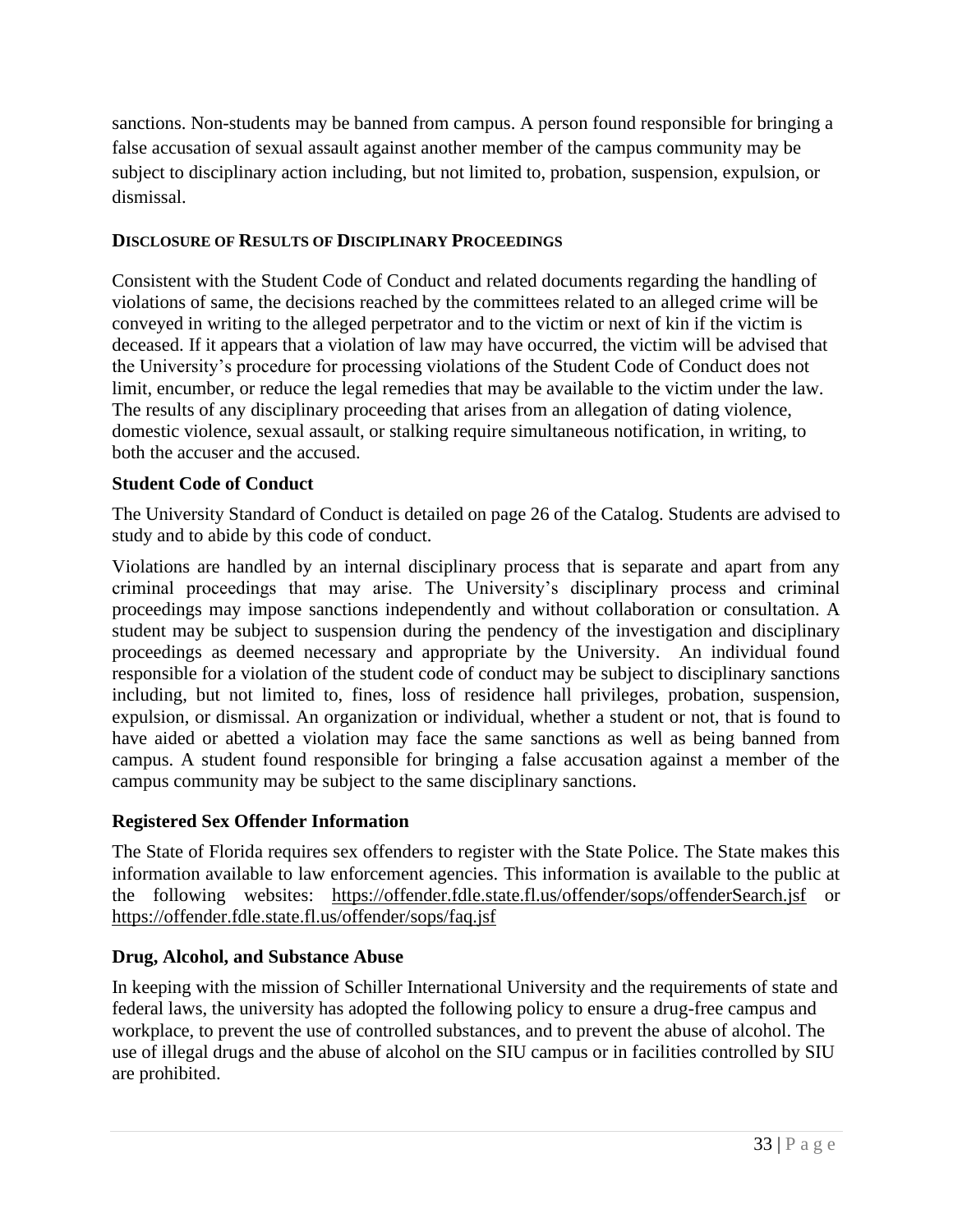## *CAMPUS DRUG POLICY*

The university complies with the Drug-Free Workplace Act of 1988 and the Drug-Free Schools and Communities Act Amendments of 1989.

- The possession, use, manufacture, or distribution of any illegal drug is prohibited on property owned or controlled by the university.
- Reporting for work, attendance by a student at any class, or attendance by either a student or employee at any activity of the university under the influence of any controlled substance is prohibited.

## **DRUG ABUSE PREVENTION AND CONTROL**

## **893.13 Prohibited acts; penalties.**—

(1)(a) Except as authorized by this chapter and chapter 499, a person may not sell, manufacture, or deliver, or possess with intent to sell, manufacture, or deliver, a controlled substance. A person who violates this provision with respect to:

1. A controlled substance named or described in s.  $893.03(1)(a)$  $893.03(1)(a)$ ,  $(1)(b)$ ,  $(1)(d)$ ,  $(2)(a)$ ,  $(2)(b)$ , or  $(2)(c)$ 5. commits a felony of the second degree, punishable as provided in s. [775.082,](http://www.leg.state.fl.us/Statutes/index.cfm?App_mode=Display_Statute&Search_String=&URL=0700-0799/0775/Sections/0775.082.html) s. [775.083,](http://www.leg.state.fl.us/Statutes/index.cfm?App_mode=Display_Statute&Search_String=&URL=0700-0799/0775/Sections/0775.083.html) or s. [775.084.](http://www.leg.state.fl.us/Statutes/index.cfm?App_mode=Display_Statute&Search_String=&URL=0700-0799/0775/Sections/0775.084.html)

2. A controlled substance named or described in s.  $893.03(1)(c)$  $893.03(1)(c)$ ,  $(2)(c)1$ ,  $(2)(c)2$ ,  $(2)(c)3, (2)(c)6, (2)(c)7, (2)(c)8, (2)(c)9, (2)(c)10, (3),$  or (4) commits a felony of the third degree, punishable as provided in s. [775.082,](http://www.leg.state.fl.us/Statutes/index.cfm?App_mode=Display_Statute&Search_String=&URL=0700-0799/0775/Sections/0775.082.html) s. [775.083,](http://www.leg.state.fl.us/Statutes/index.cfm?App_mode=Display_Statute&Search_String=&URL=0700-0799/0775/Sections/0775.083.html) or s. [775.084.](http://www.leg.state.fl.us/Statutes/index.cfm?App_mode=Display_Statute&Search_String=&URL=0700-0799/0775/Sections/0775.084.html)

3. A controlled substance named or described in s. [893.03\(](http://www.leg.state.fl.us/Statutes/index.cfm?App_mode=Display_Statute&Search_String=&URL=0800-0899/0893/Sections/0893.03.html)5) commits a misdemeanor of the first degree, punishable as provided in s. [775.082](http://www.leg.state.fl.us/Statutes/index.cfm?App_mode=Display_Statute&Search_String=&URL=0700-0799/0775/Sections/0775.082.html) or s. [775.083.](http://www.leg.state.fl.us/Statutes/index.cfm?App_mode=Display_Statute&Search_String=&URL=0700-0799/0775/Sections/0775.083.html)

(b) Except as provided in this chapter, a person may not sell or deliver in excess of 10 grams of any substance named or described in s.  $893.03(1)(a)$  $893.03(1)(a)$  or (b), or any combination thereof, or any mixture containing any such substance. A person who violates this paragraph commits a felony of the first degree, punishable as provided in s. [775.082,](http://www.leg.state.fl.us/Statutes/index.cfm?App_mode=Display_Statute&Search_String=&URL=0700-0799/0775/Sections/0775.082.html) s. [775.083,](http://www.leg.state.fl.us/Statutes/index.cfm?App_mode=Display_Statute&Search_String=&URL=0700-0799/0775/Sections/0775.083.html) or s. [775.084.](http://www.leg.state.fl.us/Statutes/index.cfm?App_mode=Display_Statute&Search_String=&URL=0700-0799/0775/Sections/0775.084.html)

(c) Except as authorized by this chapter, a person may not sell, manufacture, or deliver, or possess with intent to sell, manufacture, or deliver, a controlled substance in, on, or within 1,000 feet of the real property comprising a child care facility as defined in s. [402.302](http://www.leg.state.fl.us/Statutes/index.cfm?App_mode=Display_Statute&Search_String=&URL=0400-0499/0402/Sections/0402.302.html) or a public or private elementary, middle, or secondary school between the hours of 6 a.m. and 12 midnight, or at any time in, on, or within 1,000 feet of real property comprising a state, county, or municipal park, a community center, or a publicly owned recreational facility. As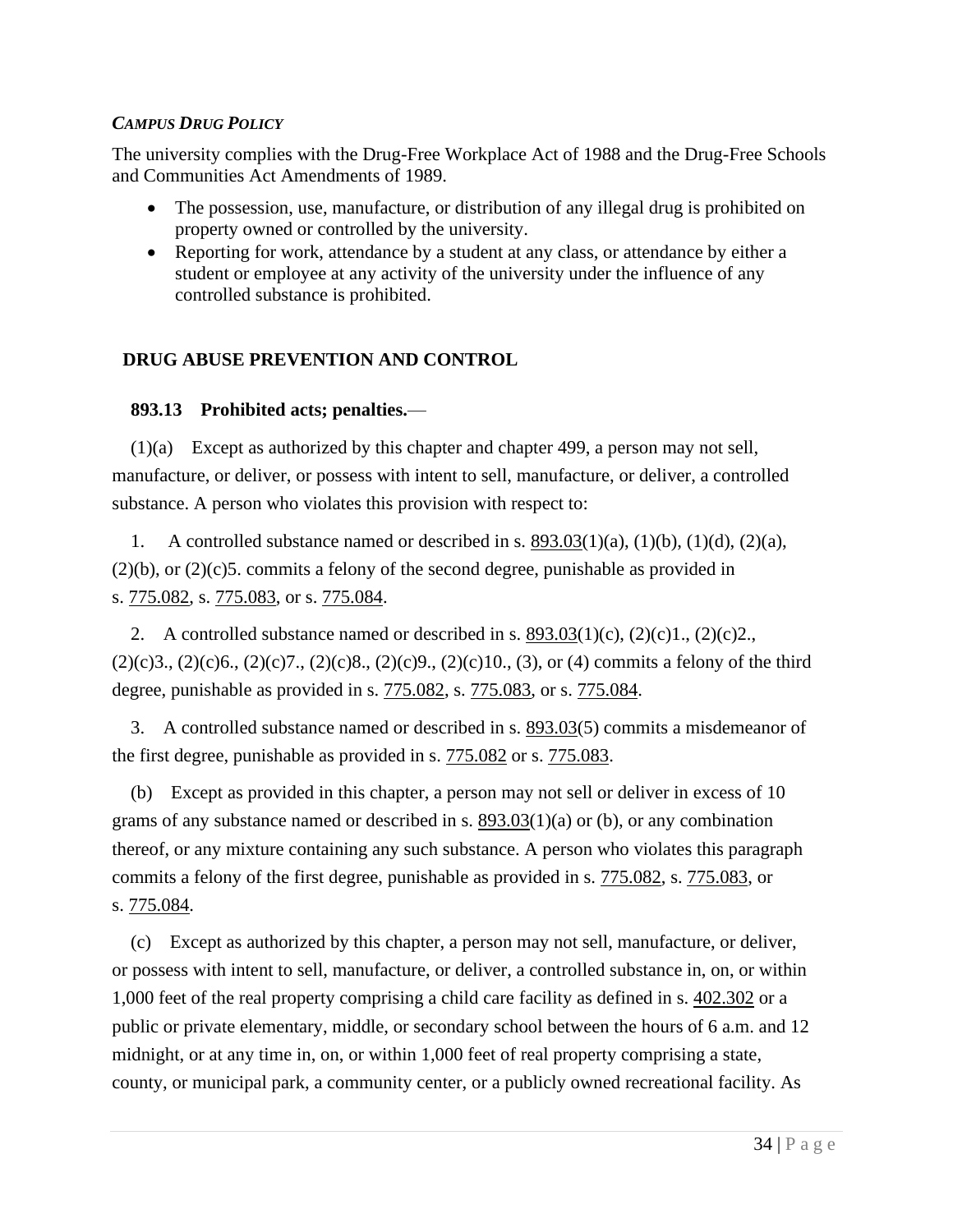used in this paragraph, the term "community center" means a facility operated by a nonprofit community-based organization for the provision of recreational, social, or educational services to the public. A person who violates this paragraph with respect to:

1. A controlled substance named or described in s.  $893.03(1)(a)$  $893.03(1)(a)$ ,  $(1)(b)$ ,  $(1)(d)$ ,  $(2)(a)$ ,  $(2)(b)$ , or  $(2)(c)$ 5. commits a felony of the first degree, punishable as provided in s.  $775.082$ , s. [775.083,](http://www.leg.state.fl.us/Statutes/index.cfm?App_mode=Display_Statute&Search_String=&URL=0700-0799/0775/Sections/0775.083.html) or s. [775.084.](http://www.leg.state.fl.us/Statutes/index.cfm?App_mode=Display_Statute&Search_String=&URL=0700-0799/0775/Sections/0775.084.html) The defendant must be sentenced to a minimum term of imprisonment of 3 calendar years unless the offense was committed within 1,000 feet of the real property comprising a child care facility as defined in s. [402.302.](http://www.leg.state.fl.us/Statutes/index.cfm?App_mode=Display_Statute&Search_String=&URL=0400-0499/0402/Sections/0402.302.html)

2. A controlled substance named or described in s.  $893.03(1)(c)$  $893.03(1)(c)$ ,  $(2)(c)1$ ,  $(2)(c)2$ .  $(2)(c)3, (2)(c)6, (2)(c)7, (2)(c)8, (2)(c)9, (2)(c)10, (3),$  or (4) commits a felony of the second degree, punishable as provided in s.  $775.082$ , s.  $775.083$ , or s.  $775.084$ .

3. Any other controlled substance, except as lawfully sold, manufactured, or delivered, must be sentenced to pay a \$500 fine and to serve 100 hours of public service in addition to any other penalty prescribed by law.

This paragraph does not apply to a child care facility unless the owner or operator of the facility posts a sign that is not less than 2 square feet in size with a word legend identifying the facility as a licensed child care facility and that is posted on the property of the child care facility in a conspicuous place where the sign is reasonably visible to the public.

(d) Except as authorized by this chapter, a person may not sell, manufacture, or deliver, or possess with intent to sell, manufacture, or deliver, a controlled substance in, on, or within 1,000 feet of the real property comprising a public or private college, university, or other postsecondary educational institution. A person who violates this paragraph with respect to:

1. A controlled substance named or described in s.  $893.03(1)(a)$  $893.03(1)(a)$ ,  $(1)(b)$ ,  $(1)(d)$ ,  $(2)(a)$ ,  $(2)(b)$ , or  $(2)(c)$ 5. commits a felony of the first degree, punishable as provided in s. [775.082,](http://www.leg.state.fl.us/Statutes/index.cfm?App_mode=Display_Statute&Search_String=&URL=0700-0799/0775/Sections/0775.082.html) s. [775.083,](http://www.leg.state.fl.us/Statutes/index.cfm?App_mode=Display_Statute&Search_String=&URL=0700-0799/0775/Sections/0775.083.html) or s. [775.084.](http://www.leg.state.fl.us/Statutes/index.cfm?App_mode=Display_Statute&Search_String=&URL=0700-0799/0775/Sections/0775.084.html)

2. A controlled substance named or described in s.  $893.03(1)(c)$  $893.03(1)(c)$ ,  $(2)(c)1$ ,  $(2)(c)2$ .  $(2)(c)3, (2)(c)6, (2)(c)7, (2)(c)8, (2)(c)9, (2)(c)10, (3),$  or (4) commits a felony of the second degree, punishable as provided in s. [775.082,](http://www.leg.state.fl.us/Statutes/index.cfm?App_mode=Display_Statute&Search_String=&URL=0700-0799/0775/Sections/0775.082.html) s. [775.083,](http://www.leg.state.fl.us/Statutes/index.cfm?App_mode=Display_Statute&Search_String=&URL=0700-0799/0775/Sections/0775.083.html) or s. [775.084.](http://www.leg.state.fl.us/Statutes/index.cfm?App_mode=Display_Statute&Search_String=&URL=0700-0799/0775/Sections/0775.084.html)

3. Any other controlled substance, except as lawfully sold, manufactured, or delivered, must be sentenced to pay a \$500 fine and to serve 100 hours of public service in addition to any other penalty prescribed by law.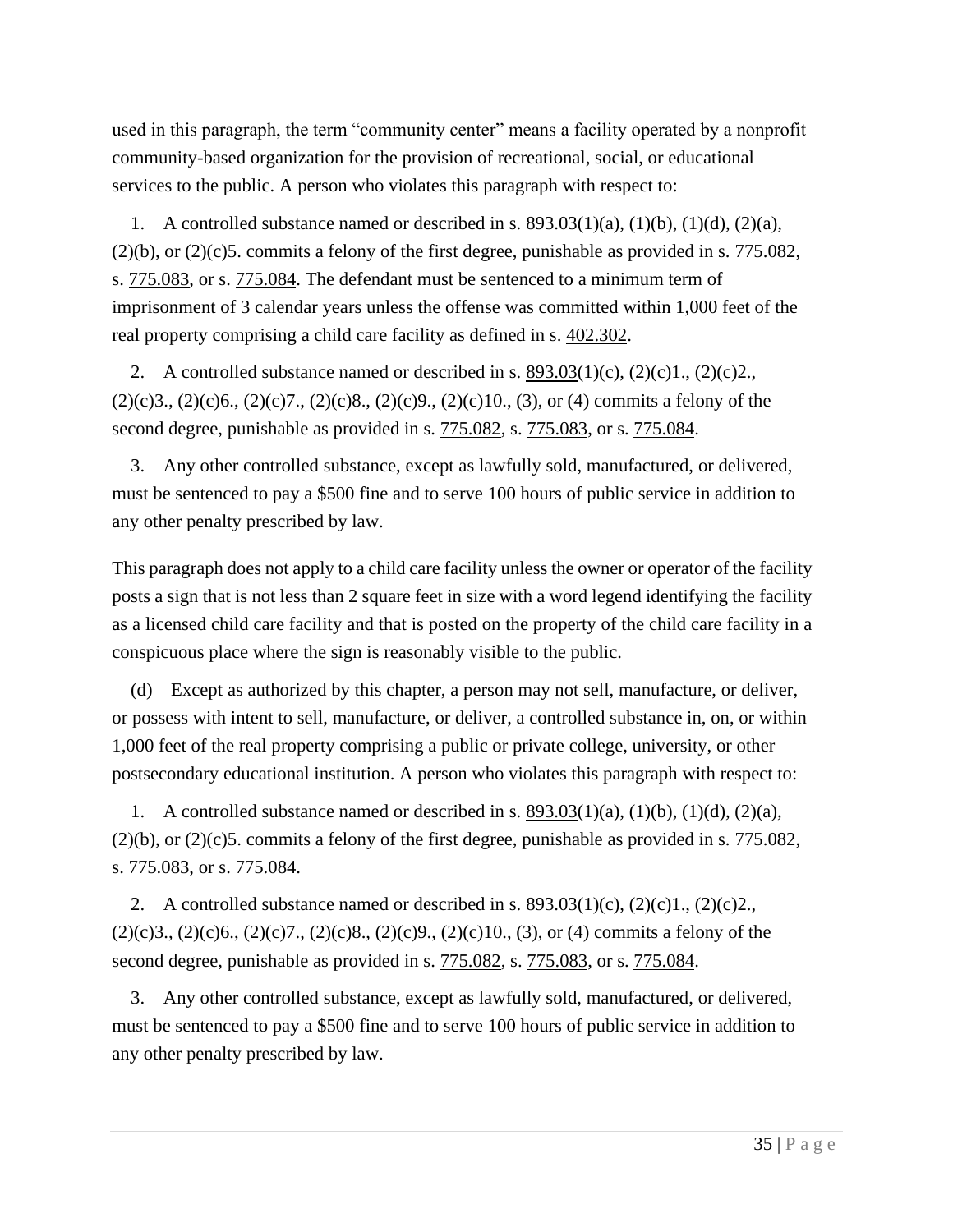(e) Except as authorized by this chapter, a person may not sell, manufacture, or deliver, or possess with intent to sell, manufacture, or deliver, a controlled substance not authorized by law in, on, or within 1,000 feet of a physical place for worship at which a church or religious organization regularly conducts religious services or within 1,000 feet of a convenience business as defined in s.  $812.171$ . A person who violates this paragraph with respect to:

1. A controlled substance named or described in s.  $893.03(1)(a)$  $893.03(1)(a)$ ,  $(1)(b)$ ,  $(1)(d)$ ,  $(2)(a)$ ,  $(2)(b)$ , or  $(2)(c)$ 5. commits a felony of the first degree, punishable as provided in s. [775.082,](http://www.leg.state.fl.us/Statutes/index.cfm?App_mode=Display_Statute&Search_String=&URL=0700-0799/0775/Sections/0775.082.html) s. [775.083,](http://www.leg.state.fl.us/Statutes/index.cfm?App_mode=Display_Statute&Search_String=&URL=0700-0799/0775/Sections/0775.083.html) or s. [775.084.](http://www.leg.state.fl.us/Statutes/index.cfm?App_mode=Display_Statute&Search_String=&URL=0700-0799/0775/Sections/0775.084.html)

2. A controlled substance named or described in s.  $893.03(1)(c)$  $893.03(1)(c)$ ,  $(2)(c)1$ ,  $(2)(c)2$ .  $(2)(c)3$ ,  $(2)(c)6$ ,  $(2)(c)7$ ,  $(2)(c)8$ ,  $(2)(c)9$ ,  $(2)(c)10$ ,  $(3)$ , or  $(4)$  commits a felony of the second degree, punishable as provided in s.  $775.082$ , s.  $775.083$ , or s.  $775.084$ .

3. Any other controlled substance, except as lawfully sold, manufactured, or delivered, must be sentenced to pay a \$500 fine and to serve 100 hours of public service in addition to any other penalty prescribed by law.

(f) Except as authorized by this chapter, a person may not sell, manufacture, or deliver, or possess with intent to sell, manufacture, or deliver, a controlled substance in, on, or within 1,000 feet of the real property comprising a public housing facility at any time. As used in this section, the term "real property comprising a public housing facility" means real property, as defined in s.  $421.03(12)$  $421.03(12)$ , of a public corporation created as a housing authority pursuant to part I of chapter 421. A person who violates this paragraph with respect to:

1. A controlled substance named or described in s.  $893.03(1)(a)$  $893.03(1)(a)$ ,  $(1)(b)$ ,  $(1)(d)$ ,  $(2)(a)$ ,  $(2)(b)$ , or  $(2)(c)$ 5. commits a felony of the first degree, punishable as provided in s.  $775.082$ , s. [775.083,](http://www.leg.state.fl.us/Statutes/index.cfm?App_mode=Display_Statute&Search_String=&URL=0700-0799/0775/Sections/0775.083.html) or s. [775.084.](http://www.leg.state.fl.us/Statutes/index.cfm?App_mode=Display_Statute&Search_String=&URL=0700-0799/0775/Sections/0775.084.html)

2. A controlled substance named or described in s.  $893.03(1)(c)$  $893.03(1)(c)$ ,  $(2)(c)1$ ,  $(2)(c)2$ .  $(2)(c)3, (2)(c)6, (2)(c)7, (2)(c)8, (2)(c)9, (2)(c)10, (3),$  or (4) commits a felony of the second degree, punishable as provided in s.  $775.082$ , s.  $775.083$ , or s.  $775.084$ .

3. Any other controlled substance, except as lawfully sold, manufactured, or delivered, must be sentenced to pay a \$500 fine and to serve 100 hours of public service in addition to any other penalty prescribed by law.

(g) Except as authorized by this chapter, a person may not manufacture methamphetamine or phencyclidine, or possess any listed chemical as defined in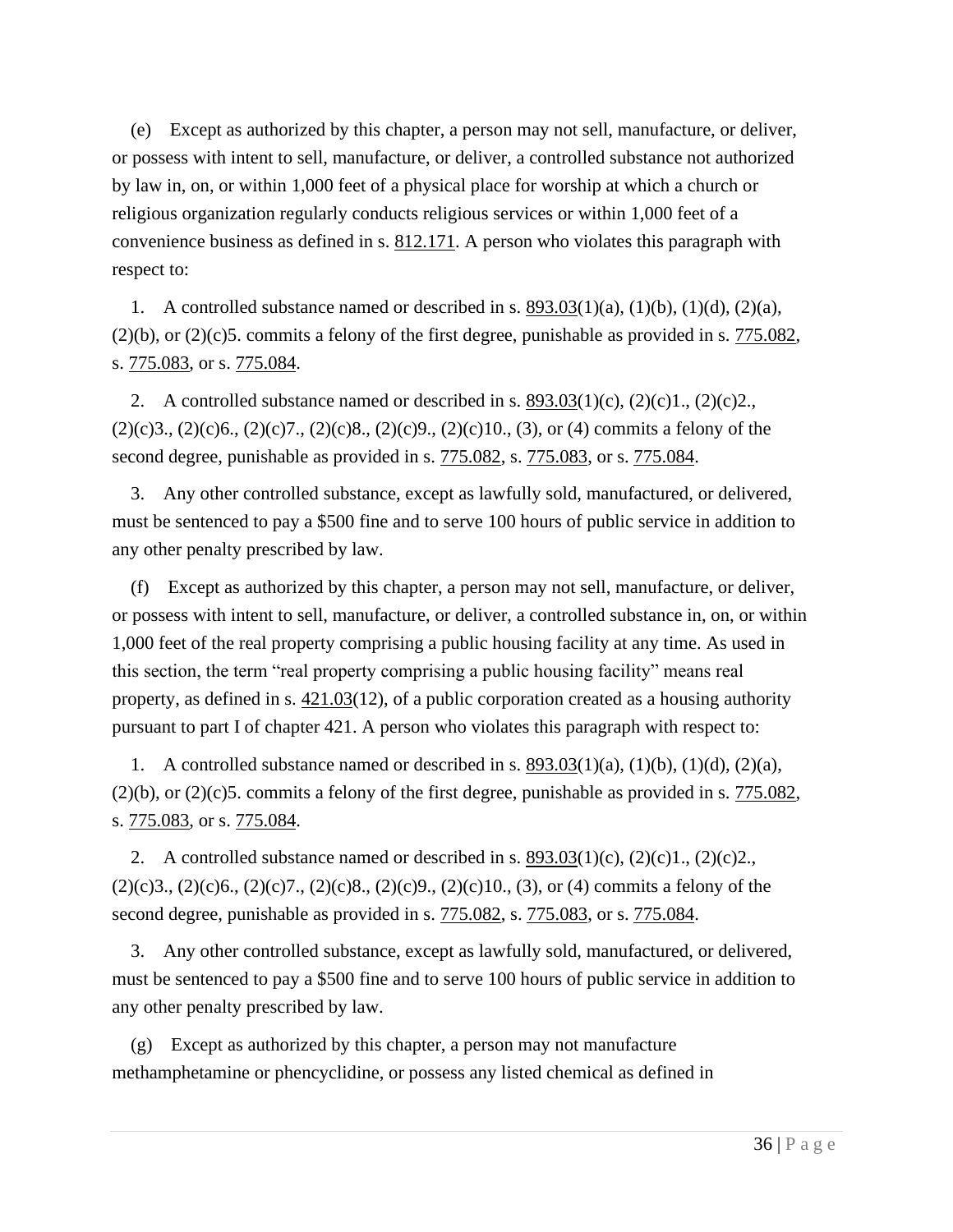s. [893.033](http://www.leg.state.fl.us/Statutes/index.cfm?App_mode=Display_Statute&Search_String=&URL=0800-0899/0893/Sections/0893.033.html) in violation of s. [893.149](http://www.leg.state.fl.us/Statutes/index.cfm?App_mode=Display_Statute&Search_String=&URL=0800-0899/0893/Sections/0893.149.html) and with intent to manufacture methamphetamine or phencyclidine. If a person violates this paragraph and:

1. The commission or attempted commission of the crime occurs in a structure or conveyance where any child younger than 16 years of age is present, the person commits a felony of the first degree, punishable as provided in s. [775.082,](http://www.leg.state.fl.us/Statutes/index.cfm?App_mode=Display_Statute&Search_String=&URL=0700-0799/0775/Sections/0775.082.html) s. [775.083,](http://www.leg.state.fl.us/Statutes/index.cfm?App_mode=Display_Statute&Search_String=&URL=0700-0799/0775/Sections/0775.083.html) or s. [775.084.](http://www.leg.state.fl.us/Statutes/index.cfm?App_mode=Display_Statute&Search_String=&URL=0700-0799/0775/Sections/0775.084.html) In addition, the defendant must be sentenced to a minimum term of imprisonment of 5 calendar years.

2. The commission of the crime causes any child younger than 16 years of age to suffer great bodily harm, the person commits a felony of the first degree, punishable as provided in s. [775.082,](http://www.leg.state.fl.us/Statutes/index.cfm?App_mode=Display_Statute&Search_String=&URL=0700-0799/0775/Sections/0775.082.html) s. [775.083,](http://www.leg.state.fl.us/Statutes/index.cfm?App_mode=Display_Statute&Search_String=&URL=0700-0799/0775/Sections/0775.083.html) or s. [775.084.](http://www.leg.state.fl.us/Statutes/index.cfm?App_mode=Display_Statute&Search_String=&URL=0700-0799/0775/Sections/0775.084.html) In addition, the defendant must be sentenced to a minimum term of imprisonment of 10 calendar years.

(h) Except as authorized by this chapter, a person may not sell, manufacture, or deliver, or possess with intent to sell, manufacture, or deliver, a controlled substance in, on, or within 1,000 feet of the real property comprising an assisted living facility, as that term is used in chapter 429. A person who violates this paragraph with respect to:

1. A controlled substance named or described in s.  $893.03(1)(a)$  $893.03(1)(a)$ ,  $(1)(b)$ ,  $(1)(d)$ ,  $(2)(a)$ ,  $(2)(b)$ , or  $(2)(c)$ 5. commits a felony of the first degree, punishable as provided in s.  $775.082$ , s. [775.083,](http://www.leg.state.fl.us/Statutes/index.cfm?App_mode=Display_Statute&Search_String=&URL=0700-0799/0775/Sections/0775.083.html) or s. [775.084.](http://www.leg.state.fl.us/Statutes/index.cfm?App_mode=Display_Statute&Search_String=&URL=0700-0799/0775/Sections/0775.084.html)

2. A controlled substance named or described in s.  $893.03(1)(c)$  $893.03(1)(c)$ ,  $(2)(c)1$ ,  $(2)(c)2$ .  $(2)(c)3, (2)(c)6, (2)(c)7, (2)(c)8, (2)(c)9, (2)(c)10, (3),$  or (4) commits a felony of the second degree, punishable as provided in s.  $775.082$ , s.  $775.083$ , or s.  $775.084$ .

3. Any other controlled substance, except as lawfully sold, manufactured, or delivered, must be sentenced to pay a \$500 fine and to serve 100 hours of public service in addition to any other penalty prescribed by law.

(2)(a) Except as authorized by this chapter and chapter 499, a person may not purchase, or possess with intent to purchase, a controlled substance. A person who violates this provision with respect to:

1. A controlled substance named or described in s.  $893.03(1)(a)$  $893.03(1)(a)$ ,  $(1)(b)$ ,  $(1)(d)$ ,  $(2)(a)$ ,  $(2)(b)$ , or  $(2)(c)$ 5. commits a felony of the second degree, punishable as provided in s. [775.082,](http://www.leg.state.fl.us/Statutes/index.cfm?App_mode=Display_Statute&Search_String=&URL=0700-0799/0775/Sections/0775.082.html) s. [775.083,](http://www.leg.state.fl.us/Statutes/index.cfm?App_mode=Display_Statute&Search_String=&URL=0700-0799/0775/Sections/0775.083.html) or s. [775.084.](http://www.leg.state.fl.us/Statutes/index.cfm?App_mode=Display_Statute&Search_String=&URL=0700-0799/0775/Sections/0775.084.html)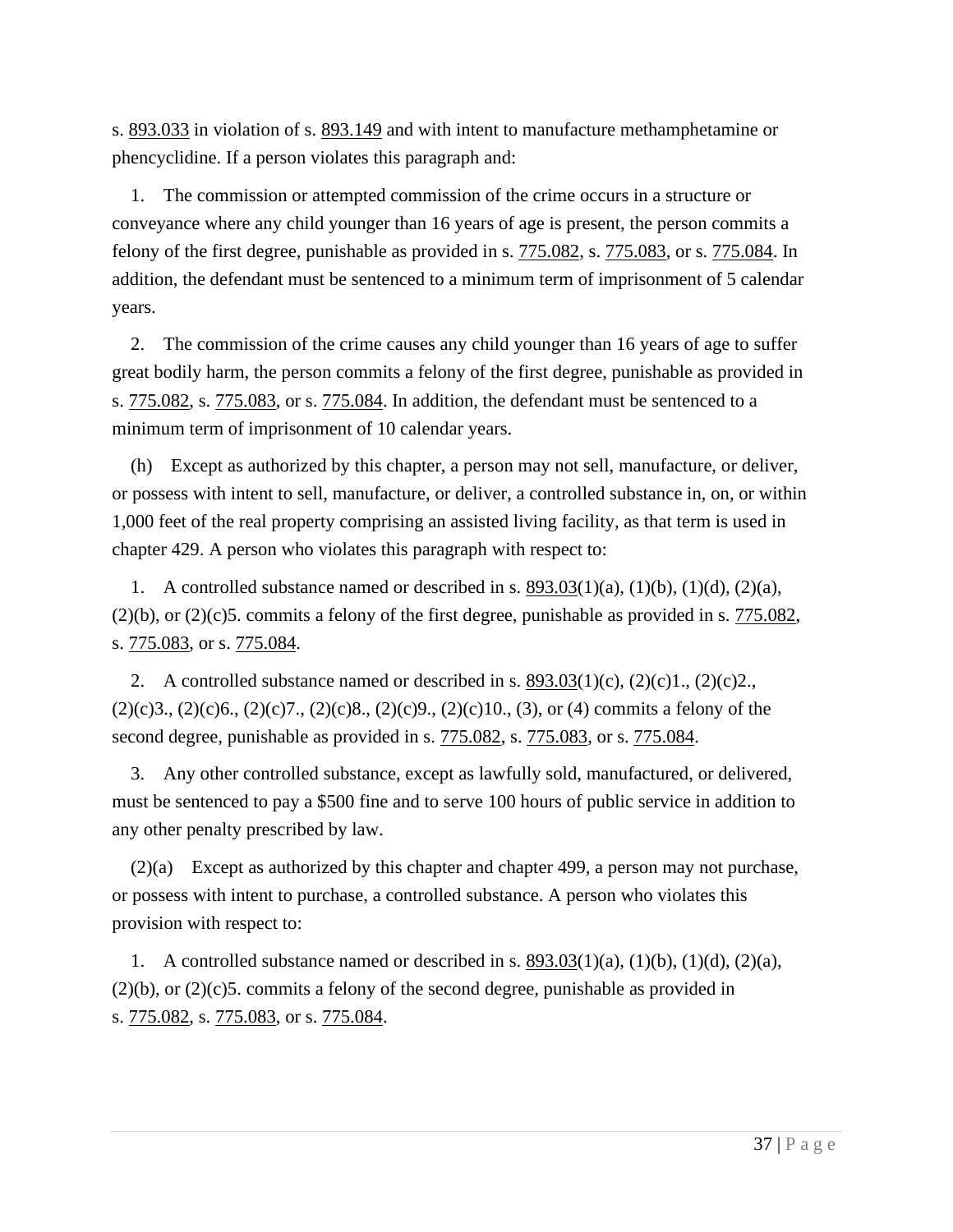2. A controlled substance named or described in s.  $893.03(1)(c)$  $893.03(1)(c)$ ,  $(2)(c)1$ ,  $(2)(c)2$ .  $(2)(c)3, (2)(c)6, (2)(c)7, (2)(c)8, (2)(c)9, (2)(c)10, (3),$  or (4) commits a felony of the third degree, punishable as provided in s. [775.082,](http://www.leg.state.fl.us/Statutes/index.cfm?App_mode=Display_Statute&Search_String=&URL=0700-0799/0775/Sections/0775.082.html) s. [775.083,](http://www.leg.state.fl.us/Statutes/index.cfm?App_mode=Display_Statute&Search_String=&URL=0700-0799/0775/Sections/0775.083.html) or s. [775.084.](http://www.leg.state.fl.us/Statutes/index.cfm?App_mode=Display_Statute&Search_String=&URL=0700-0799/0775/Sections/0775.084.html)

3. A controlled substance named or described in s. [893.03\(](http://www.leg.state.fl.us/Statutes/index.cfm?App_mode=Display_Statute&Search_String=&URL=0800-0899/0893/Sections/0893.03.html)5) commits a misdemeanor of the first degree, punishable as provided in s. [775.082](http://www.leg.state.fl.us/Statutes/index.cfm?App_mode=Display_Statute&Search_String=&URL=0700-0799/0775/Sections/0775.082.html) or s. [775.083.](http://www.leg.state.fl.us/Statutes/index.cfm?App_mode=Display_Statute&Search_String=&URL=0700-0799/0775/Sections/0775.083.html)

(b) Except as provided in this chapter, a person may not purchase more than 10 grams of any substance named or described in s.  $893.03(1)(a)$  $893.03(1)(a)$  or (1)(b), or any combination thereof, or any mixture containing any such substance. A person who violates this paragraph commits a felony of the first degree, punishable as provided in s. [775.082,](http://www.leg.state.fl.us/Statutes/index.cfm?App_mode=Display_Statute&Search_String=&URL=0700-0799/0775/Sections/0775.082.html) s. [775.083,](http://www.leg.state.fl.us/Statutes/index.cfm?App_mode=Display_Statute&Search_String=&URL=0700-0799/0775/Sections/0775.083.html) or s. [775.084.](http://www.leg.state.fl.us/Statutes/index.cfm?App_mode=Display_Statute&Search_String=&URL=0700-0799/0775/Sections/0775.084.html)

(3) A person who delivers, without consideration, 20 grams or less of cannabis, as defined in this chapter, commits a misdemeanor of the first degree, punishable as provided in s. [775.082](http://www.leg.state.fl.us/Statutes/index.cfm?App_mode=Display_Statute&Search_String=&URL=0700-0799/0775/Sections/0775.082.html) or s. [775.083.](http://www.leg.state.fl.us/Statutes/index.cfm?App_mode=Display_Statute&Search_String=&URL=0700-0799/0775/Sections/0775.083.html) As used in this subsection, the term "cannabis" does not include the resin extracted from the plants of the genus *Cannabis* or any compound manufacture, salt, derivative, mixture, or preparation of such resin.

(4) Except as authorized by this chapter, a person 18 years of age or older may not deliver any controlled substance to a person younger than 18 years of age, use or hire a person younger than 18 years of age as an agent or employee in the sale or delivery of such a substance, or use such person to assist in avoiding detection or apprehension for a violation of this chapter. A person who violates this subsection with respect to:

(a) A controlled substance named or described in s.  $893.03(1)(a)$  $893.03(1)(a)$ ,  $(1)(b)$ ,  $(1)(d)$ ,  $(2)(a)$ ,  $(2)(b)$ , or  $(2)(c)$ 5. commits a felony of the first degree, punishable as provided in s.  $775.082$ , s. [775.083,](http://www.leg.state.fl.us/Statutes/index.cfm?App_mode=Display_Statute&Search_String=&URL=0700-0799/0775/Sections/0775.083.html) or s. [775.084.](http://www.leg.state.fl.us/Statutes/index.cfm?App_mode=Display_Statute&Search_String=&URL=0700-0799/0775/Sections/0775.084.html)

(b) A controlled substance named or described in s.  $893.03(1)(c)$  $893.03(1)(c)$ ,  $(2)(c)1$ .,  $(2)(c)2$ .  $(2)(c)3, (2)(c)6, (2)(c)7, (2)(c)8, (2)(c)9, (2)(c)10, (3),$  or (4) commits a felony of the second degree, punishable as provided in s.  $775.082$ , s.  $775.083$ , or s.  $775.084$ .

(c) Any other controlled substance, except as lawfully sold, manufactured, or delivered, commits a felony of the third degree, punishable as provided in s.  $775.082$ , s.  $775.083$ , or s. [775.084.](http://www.leg.state.fl.us/Statutes/index.cfm?App_mode=Display_Statute&Search_String=&URL=0700-0799/0775/Sections/0775.084.html)

Imposition of sentence may not be suspended or deferred, and the person so convicted may not be placed on probation.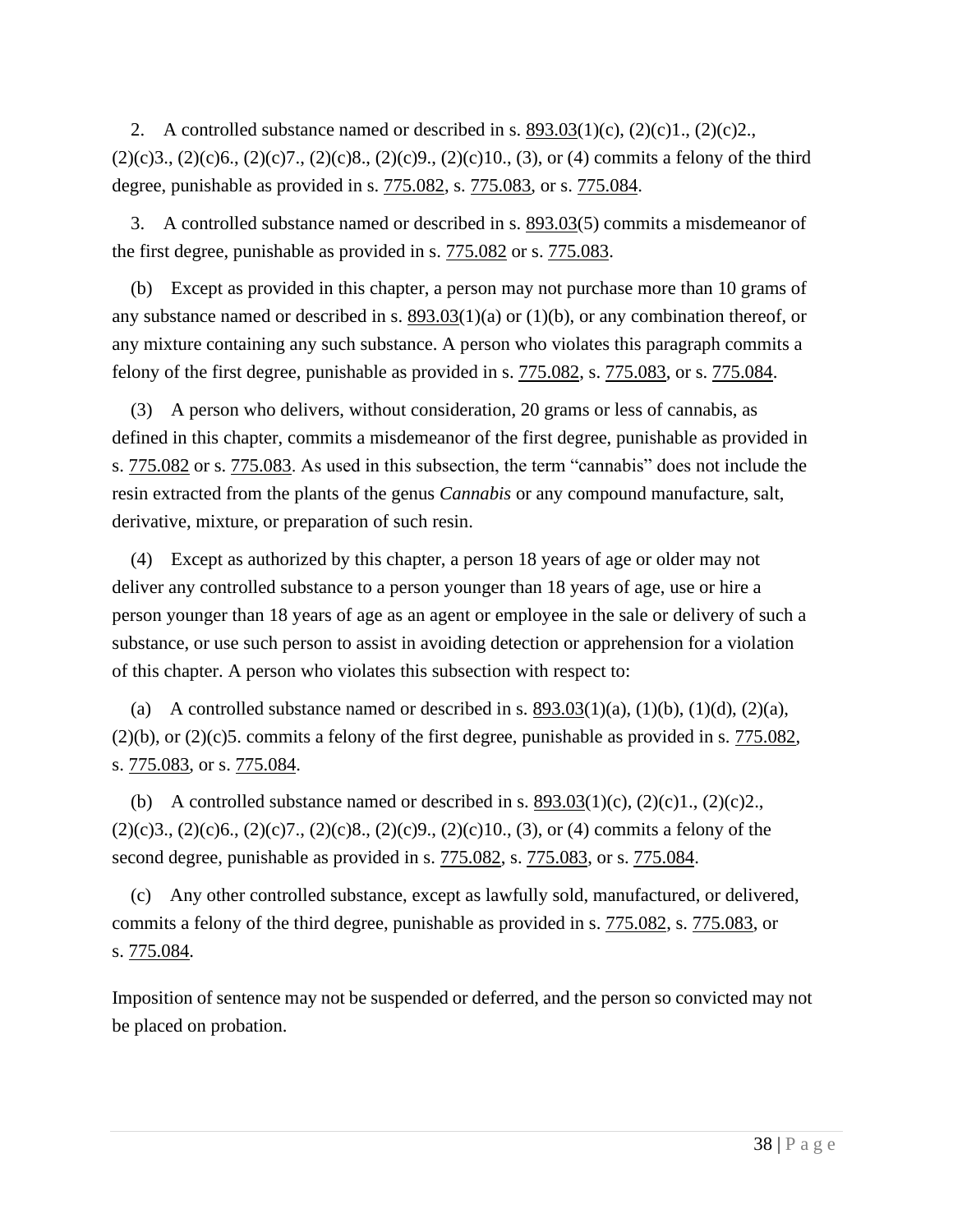(5) A person may not bring into this state any controlled substance unless the possession of such controlled substance is authorized by this chapter or unless such person is licensed to do so by the appropriate federal agency. A person who violates this provision with respect to:

(a) A controlled substance named or described in s.  $893.03(1)(a)$  $893.03(1)(a)$ ,  $(1)(b)$ ,  $(1)(d)$ ,  $(2)(a)$ , (2)(b), or (2)(c)5. commits a felony of the second degree, punishable as provided in s. [775.082,](http://www.leg.state.fl.us/Statutes/index.cfm?App_mode=Display_Statute&Search_String=&URL=0700-0799/0775/Sections/0775.082.html) s. [775.083,](http://www.leg.state.fl.us/Statutes/index.cfm?App_mode=Display_Statute&Search_String=&URL=0700-0799/0775/Sections/0775.083.html) or s. [775.084.](http://www.leg.state.fl.us/Statutes/index.cfm?App_mode=Display_Statute&Search_String=&URL=0700-0799/0775/Sections/0775.084.html)

(b) A controlled substance named or described in s.  $893.03(1)(c)$  $893.03(1)(c)$ ,  $(2)(c)1$ ,  $(2)(c)2$ .  $(2)(c)3, (2)(c)6, (2)(c)7, (2)(c)8, (2)(c)9, (2)(c)10, (3),$  or (4) commits a felony of the third degree, punishable as provided in s. [775.082,](http://www.leg.state.fl.us/Statutes/index.cfm?App_mode=Display_Statute&Search_String=&URL=0700-0799/0775/Sections/0775.082.html) s. [775.083,](http://www.leg.state.fl.us/Statutes/index.cfm?App_mode=Display_Statute&Search_String=&URL=0700-0799/0775/Sections/0775.083.html) or s. [775.084.](http://www.leg.state.fl.us/Statutes/index.cfm?App_mode=Display_Statute&Search_String=&URL=0700-0799/0775/Sections/0775.084.html)

(c) A controlled substance named or described in s. [893.03\(](http://www.leg.state.fl.us/Statutes/index.cfm?App_mode=Display_Statute&Search_String=&URL=0800-0899/0893/Sections/0893.03.html)5) commits a misdemeanor of the first degree, punishable as provided in s. [775.082](http://www.leg.state.fl.us/Statutes/index.cfm?App_mode=Display_Statute&Search_String=&URL=0700-0799/0775/Sections/0775.082.html) or s. [775.083.](http://www.leg.state.fl.us/Statutes/index.cfm?App_mode=Display_Statute&Search_String=&URL=0700-0799/0775/Sections/0775.083.html)

(6)(a) A person may not be in actual or constructive possession of a controlled substance unless such controlled substance was lawfully obtained from a practitioner or pursuant to a valid prescription or order of a practitioner while acting in the course of his or her professional practice or to be in actual or constructive possession of a controlled substance except as otherwise authorized by this chapter. A person who violates this provision commits a felony of the third degree, punishable as provided in s. [775.082,](http://www.leg.state.fl.us/Statutes/index.cfm?App_mode=Display_Statute&Search_String=&URL=0700-0799/0775/Sections/0775.082.html) s. [775.083,](http://www.leg.state.fl.us/Statutes/index.cfm?App_mode=Display_Statute&Search_String=&URL=0700-0799/0775/Sections/0775.083.html) or s. [775.084.](http://www.leg.state.fl.us/Statutes/index.cfm?App_mode=Display_Statute&Search_String=&URL=0700-0799/0775/Sections/0775.084.html)

(b) If the offense is the possession of 20 grams or less of cannabis, as defined in this chapter, the person commits a misdemeanor of the first degree, punishable as provided in s. [775.082](http://www.leg.state.fl.us/Statutes/index.cfm?App_mode=Display_Statute&Search_String=&URL=0700-0799/0775/Sections/0775.082.html) or s. [775.083.](http://www.leg.state.fl.us/Statutes/index.cfm?App_mode=Display_Statute&Search_String=&URL=0700-0799/0775/Sections/0775.083.html) As used in this subsection, the term "cannabis" does not include the resin extracted from the plants of the genus *Cannabis*, or any compound manufacture, salt, derivative, mixture, or preparation of such resin.

(c) Except as provided in this chapter, a person may not possess more than 10 grams of any substance named or described in s.  $893.03(1)(a)$  $893.03(1)(a)$ ,  $(1)(b)$ , or  $(2)(b)$ , or any combination thereof, or any mixture containing any such substance. A person who violates this paragraph commits a felony of the first degree, punishable as provided in s. [775.082,](http://www.leg.state.fl.us/Statutes/index.cfm?App_mode=Display_Statute&Search_String=&URL=0700-0799/0775/Sections/0775.082.html) s. [775.083,](http://www.leg.state.fl.us/Statutes/index.cfm?App_mode=Display_Statute&Search_String=&URL=0700-0799/0775/Sections/0775.083.html) or s. [775.084.](http://www.leg.state.fl.us/Statutes/index.cfm?App_mode=Display_Statute&Search_String=&URL=0700-0799/0775/Sections/0775.084.html)

(d) If the offense is possession of a controlled substance named or described in s. [893.03\(](http://www.leg.state.fl.us/Statutes/index.cfm?App_mode=Display_Statute&Search_String=&URL=0800-0899/0893/Sections/0893.03.html)5), the person commits a misdemeanor of the second degree, punishable as provided in s. [775.082](http://www.leg.state.fl.us/Statutes/index.cfm?App_mode=Display_Statute&Search_String=&URL=0700-0799/0775/Sections/0775.082.html) or s. [775.083.](http://www.leg.state.fl.us/Statutes/index.cfm?App_mode=Display_Statute&Search_String=&URL=0700-0799/0775/Sections/0775.083.html)

(e) Notwithstanding any provision to the contrary of the laws of this state relating to arrest, a law enforcement officer may arrest without warrant any person who the officer has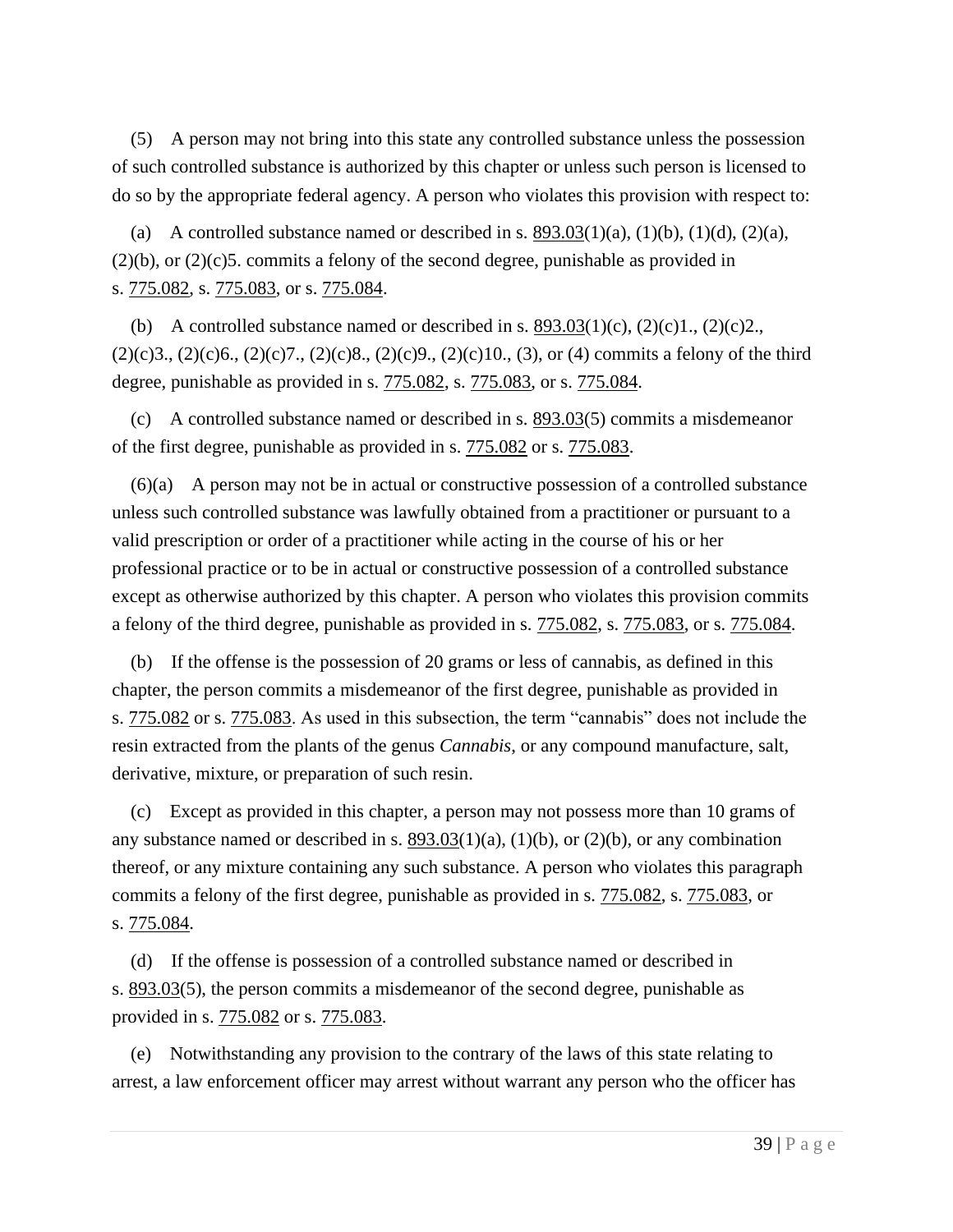probable cause to believe is violating the provisions of this chapter relating to possession of cannabis.

(7)(a) A person may not:

1. Distribute or dispense a controlled substance in violation of this chapter.

2. Refuse or fail to make, keep, or furnish any record, notification, order form, statement, invoice, or information required under this chapter.

3. Refuse entry into any premises for any inspection or refuse to allow any inspection authorized by this chapter.

4. Distribute a controlled substance named or described in s. [893.03\(](http://www.leg.state.fl.us/Statutes/index.cfm?App_mode=Display_Statute&Search_String=&URL=0800-0899/0893/Sections/0893.03.html)1) or (2) except pursuant to an order form as required by s. [893.06.](http://www.leg.state.fl.us/Statutes/index.cfm?App_mode=Display_Statute&Search_String=&URL=0800-0899/0893/Sections/0893.06.html)

5. Keep or maintain any store, shop, warehouse, dwelling, building, vehicle, boat, aircraft, or other structure or place which is resorted to by persons using controlled substances in violation of this chapter for the purpose of using these substances, or which is used for keeping or selling them in violation of this chapter.

6. Use to his or her own personal advantage, or reveal, any information obtained in enforcement of this chapter except in a prosecution or administrative hearing for a violation of this chapter.

7. Possess a prescription form unless it has been signed by the practitioner whose name appears printed thereon and completed. This subparagraph does not apply if the person in possession of the form is the practitioner whose name appears printed thereon, an agent or employee of that practitioner, a pharmacist, or a supplier of prescription forms who is authorized by that practitioner to possess those forms.

8. Withhold information from a practitioner from whom the person seeks to obtain a controlled substance or a prescription for a controlled substance that the person making the request has received a controlled substance or a prescription for a controlled substance of like therapeutic use from another practitioner within the previous 30 days.

9. Acquire or obtain, or attempt to acquire or obtain, possession of a controlled substance by misrepresentation, fraud, forgery, deception, or subterfuge.

10. Affix any false or forged label to a package or receptacle containing a controlled substance.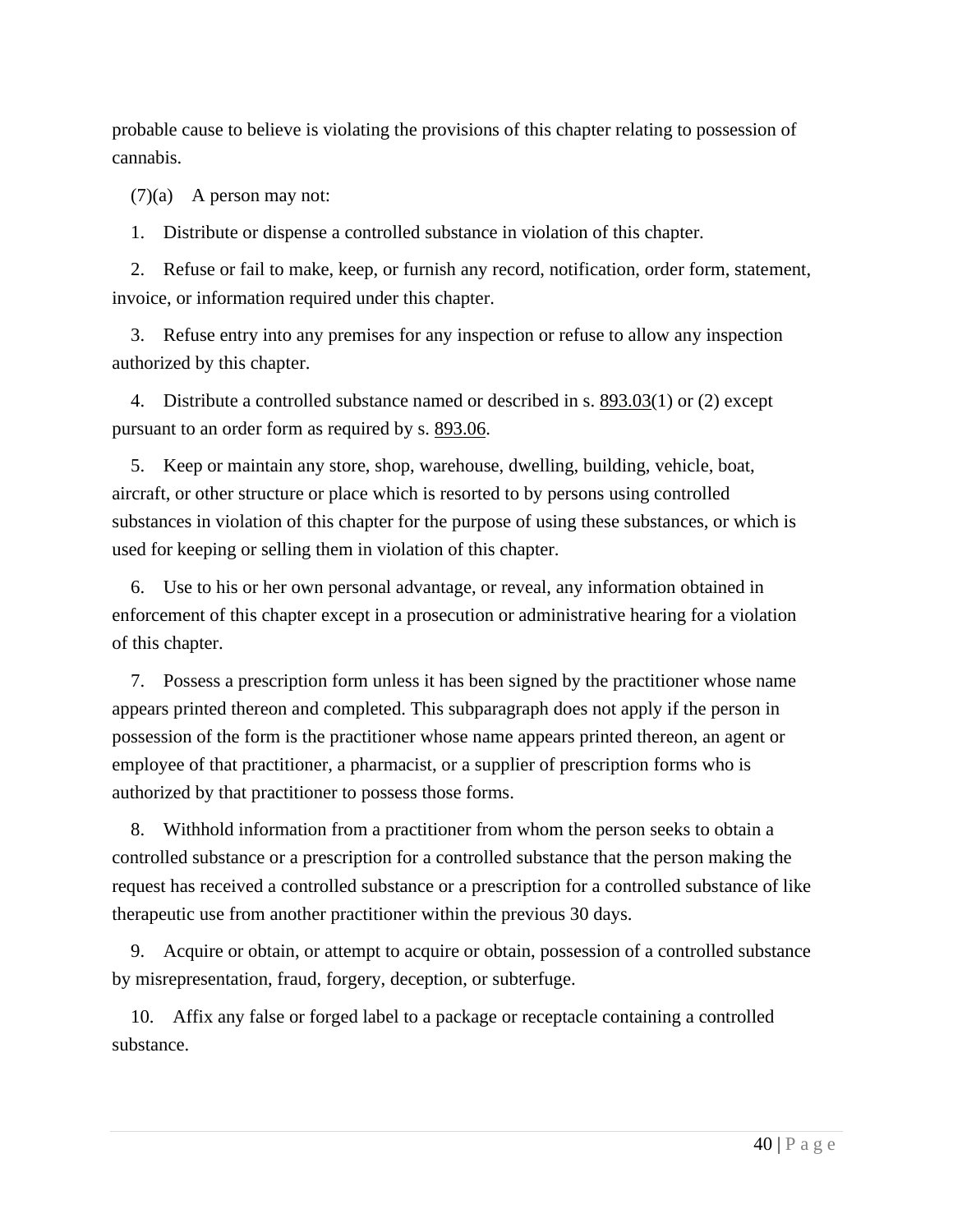11. Furnish false or fraudulent material information in, or omit any material information from, any report or other document required to be kept or filed under this chapter or any record required to be kept by this chapter.

12. Store anhydrous ammonia in a container that is not approved by the United States Department of Transportation to hold anhydrous ammonia or is not constructed in accordance with sound engineering, agricultural, or commercial practices.

13. With the intent to obtain a controlled substance or combination of controlled substances that are not medically necessary for the person or an amount of a controlled substance or substances that is not medically necessary for the person, obtain or attempt to obtain from a practitioner a controlled substance or a prescription for a controlled substance by misrepresentation, fraud, forgery, deception, subterfuge, or concealment of a material fact. For purposes of this subparagraph, a material fact includes whether the person has an existing prescription for a controlled substance issued for the same period of time by another practitioner or as described in subparagraph 8.

(b) A health care practitioner, with the intent to provide a controlled substance or combination of controlled substances that are not medically necessary to his or her patient or an amount of controlled substances that is not medically necessary for his or her patient, may not provide a controlled substance or a prescription for a controlled substance by misrepresentation, fraud, forgery, deception, subterfuge, or concealment of a material fact. For purposes of this paragraph, a material fact includes whether the patient has an existing prescription for a controlled substance issued for the same period of time by another practitioner or as described in subparagraph (a)8.

(c) A person who violates subparagraphs (a)1.-6. commits a misdemeanor of the first degree, punishable as provided in s.  $775.082$  or s.  $775.083$ , except that, upon a second or subsequent violation, the person commits a felony of the third degree, punishable as provided in s. [775.082,](http://www.leg.state.fl.us/Statutes/index.cfm?App_mode=Display_Statute&Search_String=&URL=0700-0799/0775/Sections/0775.082.html) s. [775.083,](http://www.leg.state.fl.us/Statutes/index.cfm?App_mode=Display_Statute&Search_String=&URL=0700-0799/0775/Sections/0775.083.html) or s. [775.084.](http://www.leg.state.fl.us/Statutes/index.cfm?App_mode=Display_Statute&Search_String=&URL=0700-0799/0775/Sections/0775.084.html)

(d) A person who violates subparagraphs  $(a)$ 7.-12. commits a felony of the third degree, punishable as provided in s. [775.082,](http://www.leg.state.fl.us/Statutes/index.cfm?App_mode=Display_Statute&Search_String=&URL=0700-0799/0775/Sections/0775.082.html) s. [775.083,](http://www.leg.state.fl.us/Statutes/index.cfm?App_mode=Display_Statute&Search_String=&URL=0700-0799/0775/Sections/0775.083.html) or s. [775.084.](http://www.leg.state.fl.us/Statutes/index.cfm?App_mode=Display_Statute&Search_String=&URL=0700-0799/0775/Sections/0775.084.html)

(e) A person or health care practitioner who violates the provisions of subparagraph (a)13. or paragraph (b) commits a felony of the second degree, punishable as provided in s. [775.082,](http://www.leg.state.fl.us/Statutes/index.cfm?App_mode=Display_Statute&Search_String=&URL=0700-0799/0775/Sections/0775.082.html) s. [775.083,](http://www.leg.state.fl.us/Statutes/index.cfm?App_mode=Display_Statute&Search_String=&URL=0700-0799/0775/Sections/0775.083.html) or s. [775.084,](http://www.leg.state.fl.us/Statutes/index.cfm?App_mode=Display_Statute&Search_String=&URL=0700-0799/0775/Sections/0775.084.html) if any controlled substance that is the subject of the offense is listed in Schedule II, Schedule III, or Schedule IV.

(8)(a) Notwithstanding subsection (9), a prescribing practitioner may not: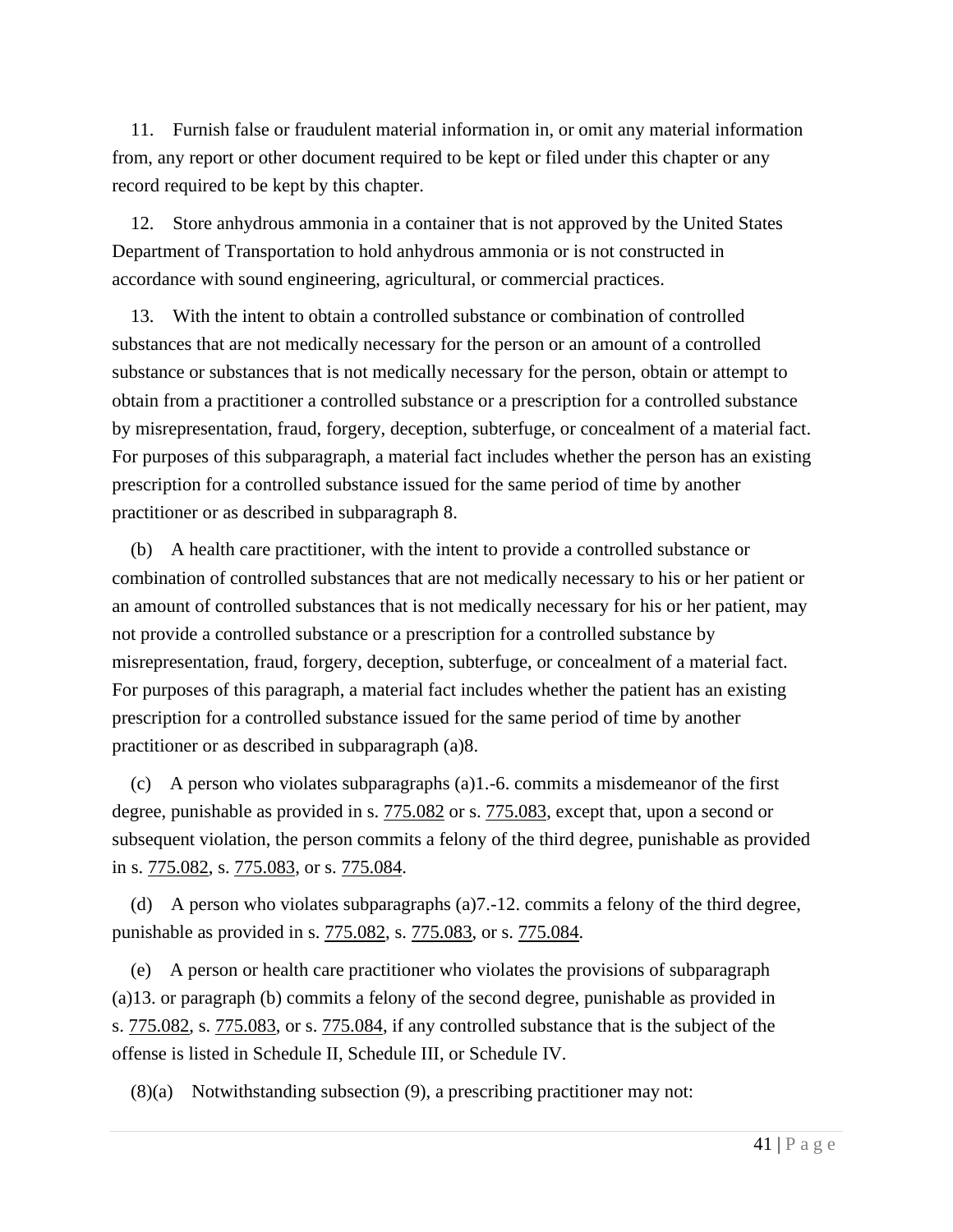1. Knowingly assist a patient, other person, or the owner of an animal in obtaining a controlled substance through deceptive, untrue, or fraudulent representations in or related to the practice of the prescribing practitioner's professional practice;

2. Employ a trick or scheme in the practice of the prescribing practitioner's professional practice to assist a patient, other person, or the owner of an animal in obtaining a controlled substance;

3. Knowingly write a prescription for a controlled substance for a fictitious person; or

4. Write a prescription for a controlled substance for a patient, other person, or an animal if the sole purpose of writing such prescription is to provide a monetary benefit to, or obtain a monetary benefit for, the prescribing practitioner.

(b) If the prescribing practitioner wrote a prescription or multiple prescriptions for a controlled substance for the patient, other person, or animal for which there was no medical necessity, or which was in excess of what was medically necessary to treat the patient, other person, or animal, that fact does not give rise to any presumption that the prescribing practitioner violated subparagraph (a)1., but may be considered with other competent evidence in determining whether the prescribing practitioner knowingly assisted a patient, other person, or the owner of an animal to obtain a controlled substance in violation of subparagraph (a)1.

(c) A person who violates paragraph (a) commits a felony of the third degree, punishable as provided in s. [775.082,](http://www.leg.state.fl.us/Statutes/index.cfm?App_mode=Display_Statute&Search_String=&URL=0700-0799/0775/Sections/0775.082.html) s. [775.083,](http://www.leg.state.fl.us/Statutes/index.cfm?App_mode=Display_Statute&Search_String=&URL=0700-0799/0775/Sections/0775.083.html) or s. [775.084.](http://www.leg.state.fl.us/Statutes/index.cfm?App_mode=Display_Statute&Search_String=&URL=0700-0799/0775/Sections/0775.084.html)

(d) Notwithstanding paragraph (c), if a prescribing practitioner has violated paragraph (a) and received \$1,000 or more in payment for writing one or more prescriptions or, in the case of a prescription written for a controlled substance described in s. [893.135,](http://www.leg.state.fl.us/Statutes/index.cfm?App_mode=Display_Statute&Search_String=&URL=0800-0899/0893/Sections/0893.135.html) has written one or more prescriptions for a quantity of a controlled substance which, individually or in the aggregate, meets the threshold for the offense of trafficking in a controlled substance under s. [893.135,](http://www.leg.state.fl.us/Statutes/index.cfm?App_mode=Display_Statute&Search_String=&URL=0800-0899/0893/Sections/0893.135.html) the violation is reclassified as a felony of the second degree and ranked in level 4 of the Criminal Punishment Code.

(9) The provisions of subsections (1)-(8) are not applicable to the delivery to, or actual or constructive possession for medical or scientific use or purpose only of controlled substances by, persons included in any of the following classes, or the agents or employees of such persons, for use in the usual course of their business or profession or in the performance of their official duties:

(a) Pharmacists.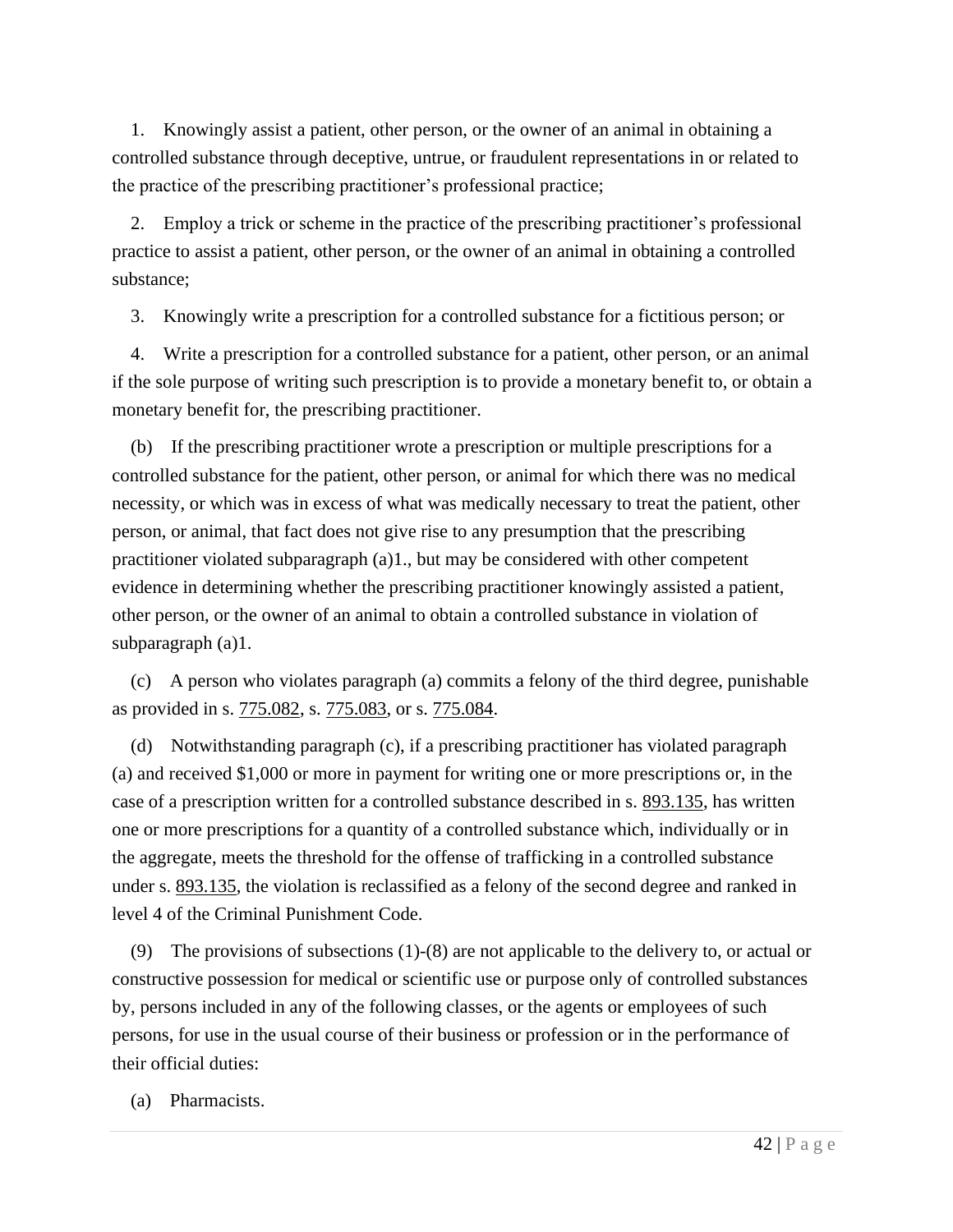(b) Practitioners.

(c) Persons who procure controlled substances in good faith and in the course of professional practice only, by or under the supervision of pharmacists or practitioners employed by them, or for the purpose of lawful research, teaching, or testing, and not for resale.

(d) Hospitals that procure controlled substances for lawful administration by practitioners, but only for use by or in the particular hospital.

(e) Officers or employees of state, federal, or local governments acting in their official capacity only, or informers acting under their jurisdiction.

(f) Common carriers.

(g) Manufacturers, wholesalers, and distributors.

(h) Law enforcement officers for bona fide law enforcement purposes in the course of an active criminal investigation.

(10) If a person violates any provision of this chapter and the violation results in a serious injury to a state or local law enforcement officer as defined in s.  $943.10$ , firefighter as defined in s. [633.102,](http://www.leg.state.fl.us/Statutes/index.cfm?App_mode=Display_Statute&Search_String=&URL=0600-0699/0633/Sections/0633.102.html) emergency medical technician as defined in s. [401.23,](http://www.leg.state.fl.us/Statutes/index.cfm?App_mode=Display_Statute&Search_String=&URL=0400-0499/0401/Sections/0401.23.html) paramedic as defined in s. [401.23,](http://www.leg.state.fl.us/Statutes/index.cfm?App_mode=Display_Statute&Search_String=&URL=0400-0499/0401/Sections/0401.23.html) employee of a public utility or an electric utility as defined in s. [366.02,](http://www.leg.state.fl.us/Statutes/index.cfm?App_mode=Display_Statute&Search_String=&URL=0300-0399/0366/Sections/0366.02.html) animal control officer as defined in s. [828.27,](http://www.leg.state.fl.us/Statutes/index.cfm?App_mode=Display_Statute&Search_String=&URL=0800-0899/0828/Sections/0828.27.html) volunteer firefighter engaged by state or local government, law enforcement officer employed by the Federal Government, or any other local, state, or Federal Government employee injured during the course and scope of his or her employment, the person commits a felony of the third degree, punishable as provided in s. [775.082,](http://www.leg.state.fl.us/Statutes/index.cfm?App_mode=Display_Statute&Search_String=&URL=0700-0799/0775/Sections/0775.082.html) s. [775.083,](http://www.leg.state.fl.us/Statutes/index.cfm?App_mode=Display_Statute&Search_String=&URL=0700-0799/0775/Sections/0775.083.html) or s. [775.084.](http://www.leg.state.fl.us/Statutes/index.cfm?App_mode=Display_Statute&Search_String=&URL=0700-0799/0775/Sections/0775.084.html) If the injury sustained results in death or great bodily harm, the person commits a felony of the second degree, punishable as provided in s. [775.082,](http://www.leg.state.fl.us/Statutes/index.cfm?App_mode=Display_Statute&Search_String=&URL=0700-0799/0775/Sections/0775.082.html) s. [775.083,](http://www.leg.state.fl.us/Statutes/index.cfm?App_mode=Display_Statute&Search_String=&URL=0700-0799/0775/Sections/0775.083.html) or s. [775.084.](http://www.leg.state.fl.us/Statutes/index.cfm?App_mode=Display_Statute&Search_String=&URL=0700-0799/0775/Sections/0775.084.html)

Violation of any of the prohibitions may result in immediate dismissal and/or criminal charges according to state and federal law.

## *ENFORCING THE CAMPUS DRUG POLICY*

The Campus Security Officials are not a police force and has no arrest authority. Campus Security Officials are authorized to contact local law enforcement to report violations of law. Campus Security Officials can also refer violations of Federal and State Law and university policy to the appropriate administrators for potential disciplinary action.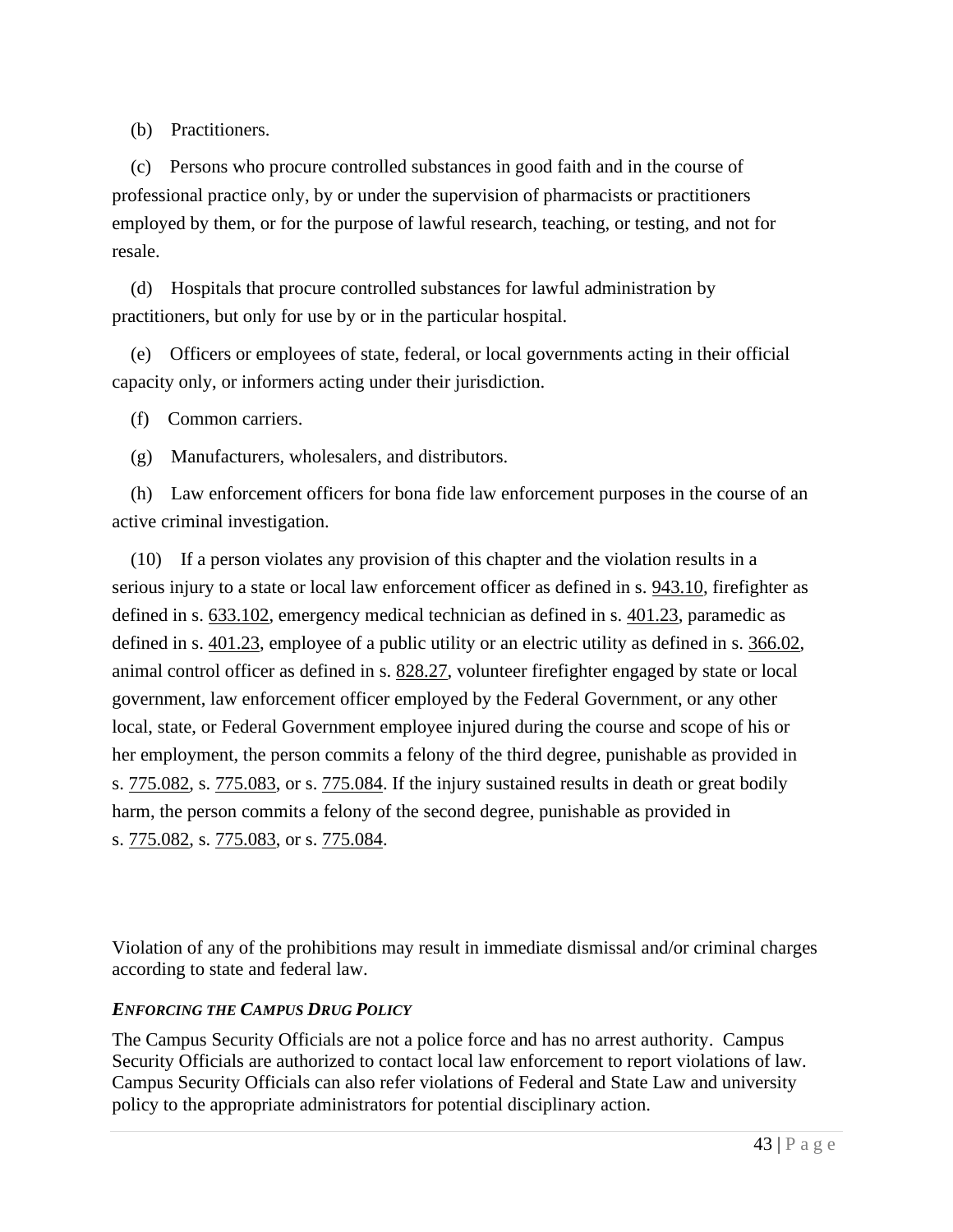## *ALCOHOL POLICY*

Schiller encourages safe, responsible behavior toward alcohol. All students are personally responsible for their behavior, and all students should, consider themselves responsible for the safety of themselves and all fellow students.

The following policies are in place to support healthy decisions and encourage responsible behavior:

• The possession, use, consumption, manufacture, sale, or distribution of alcohol by anyone under the age of 21 is strictly prohibited and could result in both criminal charges in accordance to local law and university judicial proceedings in accordance with the student code of conduct.

## *ENFORCING THE ALCOHOL POLICY*

The Campus Security Officials are not a police force and has no arrest authority. Campus Security Officials are authorized to contact local law enforcement to report violations of law. Campus Security Officials can also refer violations of Federal and State Law and university policy to the appropriate administrators for potential disciplinary action.

## **CHAPTER 562**

## **FLORIDA ALCOHOL and BEVERAGE LAW: ENFORCEMENT**

**562.01 Possession of untaxed beverages.**—It is unlawful for any person to own, possess, purchase, sell, serve, distribute, or store any alcoholic beverages unless said person has fully complied with the pertinent provisions of the beverage law relating to the payment of excise taxes.

**562.02 Possession of beverage not permitted to be sold under license.**—It is unlawful for a licensee under the Beverage Law or his or her agent to have in his or her possession, or permit anyone else to have in his or her possession, at or in the place of business of such licensee, alcoholic beverages not authorized by law to be sold by such licensee.

**562.025 Possession of beverages as food ingredients.**—This chapter shall not be construed to prohibit the owner or employee of a public food service establishment from possessing or using alcoholic beverages manufactured pursuant to law as ingredients to enhance the flavor of food prepared in connection with the operation of such establishment, provided that such public food service establishment meets the following criteria:

(1) Such public food service establishment shall hold a license which allows consumption of alcoholic beverages on the premises, issued by the Division of Alcoholic Beverages and Tobacco; and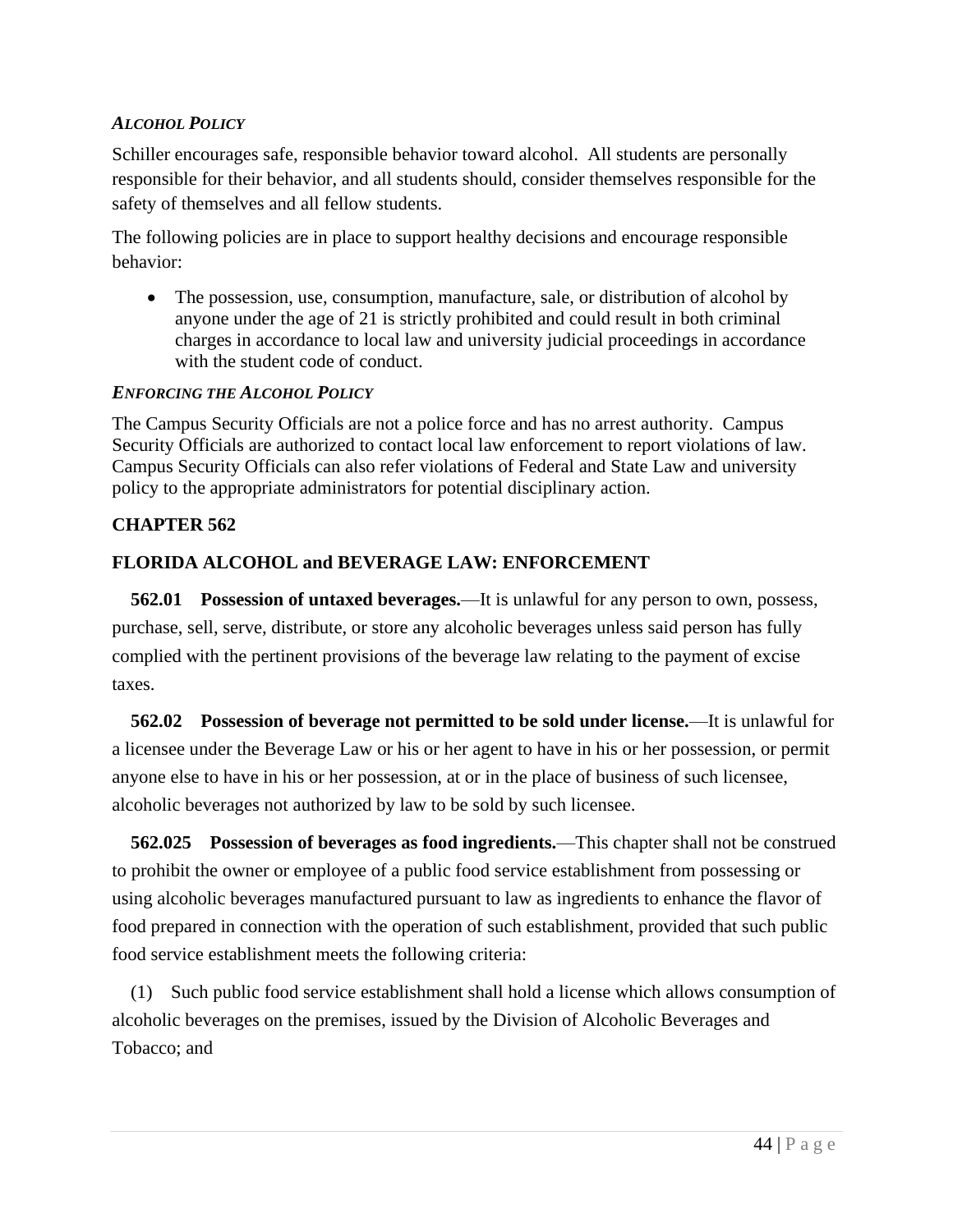(2) Such public food service establishment shall hold a license issued by the Division of Hotels and Restaurants.

Every such establishment shall maintain a menu on the premises which menu shall clearly designate the food containing alcoholic beverages. Daily specials need not be so posted. Alcoholic beverages may be used by the above licensees only as ingredients to enhance the flavor of food prepared and served on the licensed premises. It is the intention of this section to allow the use of such alcoholic beverages by the aforementioned licensees in the actual cooking of food and in the enhancement of the flavor of certain foods and desserts. This section shall not be construed so as to permit any other use of alcoholic beverages by such licensees or the purchase of spirituous beverages except from a licensed vendor.

**562.03 Storage on licensed premises.**—It is unlawful for any vendor to store or keep any alcoholic beverages except for the personal consumption of the vendor, the vendor's family and guest in any building or room other than the building or room shown in the diagram accompanying his or her license application or in another building or room approved by the division.

**562.06 Sale only on licensed premises.** —Each license application shall describe the location of the place of business where such beverage may be sold. It is unlawful to sell, or permit the sale of such beverage except on the premises covered by the license as described in the application therefor.

**562.061 Misrepresentation of beverages sold on licensed premises.**—It is unlawful for any licensee, his or her agent or employee knowingly to sell or serve any beverage represented or purporting to be an alcoholic beverage which in fact is not such beverage. It is further unlawful for any licensee knowingly to keep or store on the licensed premises any bottles which are filled or contain liquid other than that stated on the label of such bottle.

**562.07 Illegal transportation of beverages.** —It is unlawful for alcoholic beverages to be transported in quantities of more than 12 bottles except as follows:

(1) By common carriers.

(2) In the owned or leased vehicles of licensed vendors or any persons authorized in s. 561.57(3) transporting alcoholic beverage purchases from the distributor's place of business to the vendor's licensed place of business or off-premises storage for alcoholic beverages purchased and transported as provided for in the alcoholic beverage law;

(3) By individuals who possess such beverages not for resale within the state.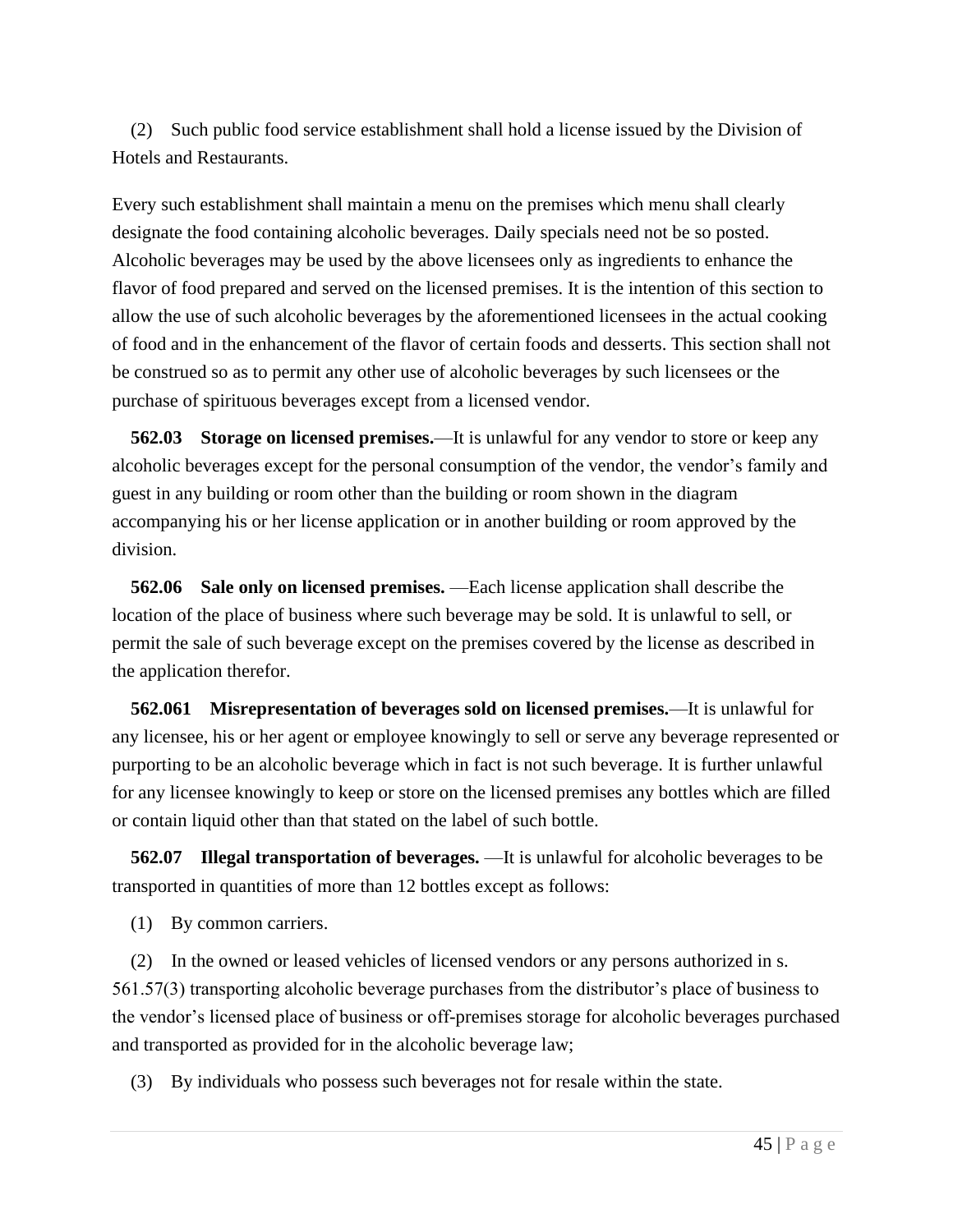(4) By licensed manufacturers, distributors, or vendors transporting alcoholic beverages pursuant to s. 561.57; and

(5) By a vendor, distributor, pool buying agent, or salesperson of wine and spirits as outlined in s. 561.57(4).

# [1](http://www.leg.state.fl.us/Statutes/index.cfm?App_mode=Display_Statute&URL=0500-0599/0562/0562.html#1) **562.11 Selling, giving, or serving alcoholic beverages to person under age 21; providing a proper name; misrepresenting or misstating age or age of another to induce licensee to serve alcoholic beverages to person under 21; penalties.**—

(1)(a) A person may not sell, give, serve, or permit to be served alcoholic beverages to a person under 21 years of age or permit a person under 21 years of age to consume such beverages on the licensed premises. A person who violates this paragraph commits a misdemeanor of the second degree, punishable as provided in s. 775.082 or s. 775.083. A person who violates this paragraph a second or subsequent time within 1 year after a prior conviction commits a misdemeanor of the first degree, punishable as provided in s. 775.082 or s. 775.083.

(b) A licensee, or his or her or its agents, officers, servants, or employees, may not provide alcoholic beverages to a person younger than 21 years of age who is employed by the licensee except as authorized pursuant to s. 562.111 or s. 562.13, and may not permit a person younger than 21 years of age who is employed by the licensee to consume alcoholic beverages on the licensed premises or elsewhere while in the scope of employment. A licensee, or his or her or its agents, officers, servants, or employees, who violates this paragraph commits a misdemeanor of the first degree, punishable as provided in s. 775.082 or s. 775.083. This paragraph may be cited as "the Christopher Fugate Act."

(c) A licensee who violates paragraph (a) shall have a complete defense to any civil action therefor, except for any administrative action by the division under the Beverage Law, if, at the time the alcoholic beverage was sold, given, served, or permitted to be served, the person falsely evidenced that he or she was of legal age to purchase or consume the alcoholic beverage and the appearance of the person was such that an ordinarily prudent person would believe him or her to be of legal age to purchase or consume the alcoholic beverage and if the licensee carefully checked one of the following forms of identification with respect to the person: a driver license, an identification card issued under the provisions of s. 322.051 or, if the person is physically handicapped as defined in  $\frac{2}{5}$  $\frac{2}{5}$  $\frac{2}{5}$ , 553.45(1), a comparable identification card issued by another state which indicates the person's age, a passport, or a United States Uniformed Services identification card, and acted in good faith and in reliance upon the representation and appearance of the person in the belief that he or she was of legal age to purchase or consume the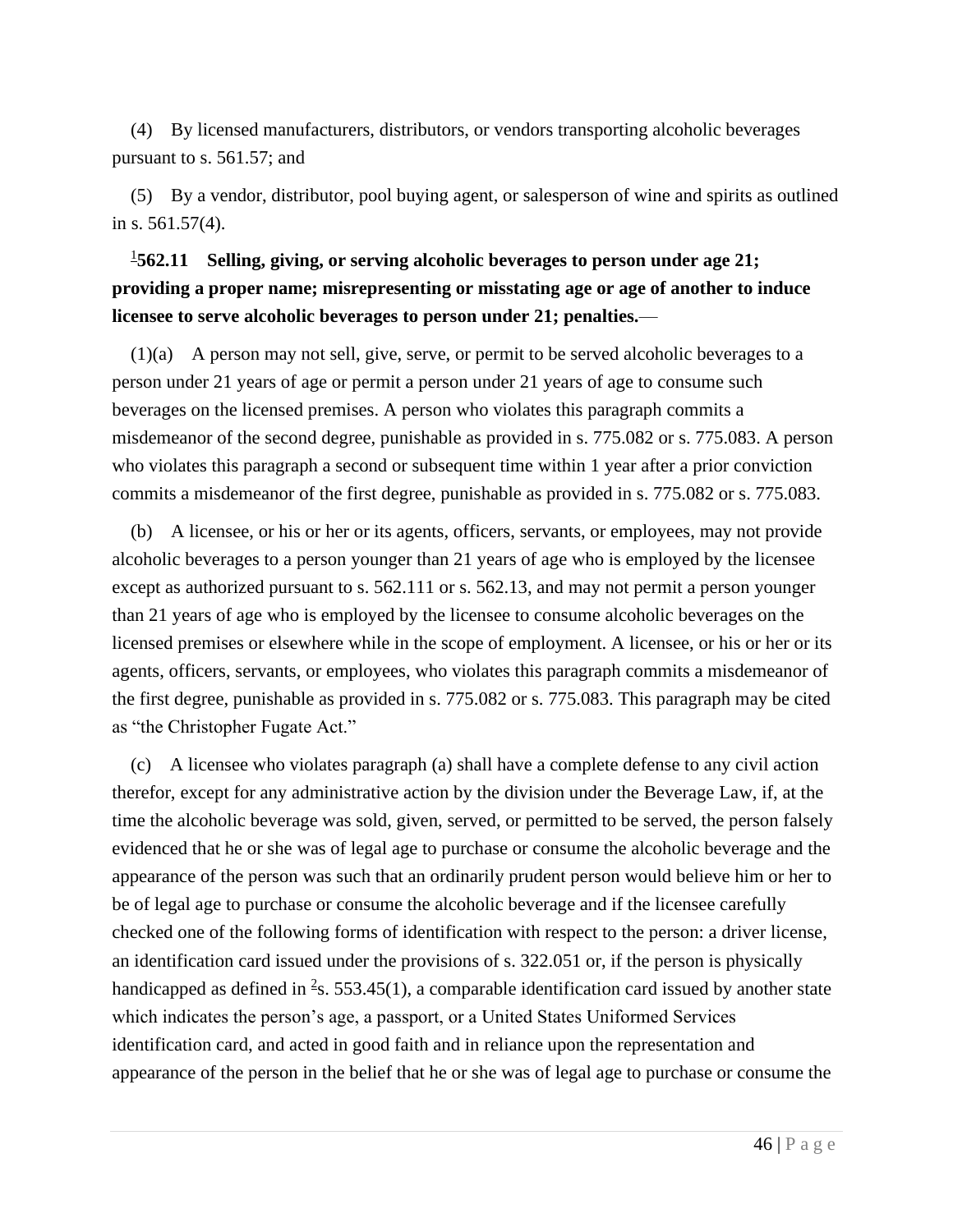alcoholic beverage. Nothing herein shall negate any cause of action which arose prior to June 2, 1978.

(d) Any person charged with a violation of paragraph (a) has a complete defense if, at the time the alcoholic beverage was sold, given, served, or permitted to be served:

1. The buyer or recipient falsely evidenced that he or she was 21 years of age or older.

2. The appearance of the buyer or recipient was such that a prudent person would believe the buyer or recipient to be 21 years of age or older; and

3. Such person carefully checked a driver license or an identification card issued by this state or another state of the United States, a passport, or a United States Uniformed Services identification card presented by the buyer or recipient and acted in good faith and in reliance upon the representation and appearance of the buyer or recipient in the belief that the buyer or recipient was 21 years of age or older.

(2) It is unlawful for any person to misrepresent or misstate his or her age or the age of any other person for the purpose of inducing any licensee or his or her agents or employees to sell, give, serve, or deliver any alcoholic beverages to a person under 21 years of age, or for any person under 21 years of age to purchase or attempt to purchase alcoholic beverages.

(a) Anyone convicted of violating the provisions of this subsection is guilty of a misdemeanor of the second degree, punishable as provided in s. 775.082 or s. 775.083.

(b) Any person under the age of 17 years who violates such provisions shall be within the jurisdiction of the judge of the circuit court and shall be dealt with as a juvenile delinquent according to law.

(c) In addition to any other penalty imposed for a violation of this subsection, if a person uses a driver license or identification card issued by the Department of Highway Safety and Motor Vehicles in violation of this subsection, the court may order the person to participate in public service or a community work project for a period not to exceed 40 hours.

(3) Any person under the age of 21 years testifying in any criminal prosecution or in any hearing before the division involving the violation by any other person of the provisions of this section may, at the discretion of the prosecuting officer, be given full and complete immunity from prosecution for any violation of law revealed in such testimony that may be or may tend to be self-incriminating, and any such person under 21 years of age so testifying, whether under subpoena or otherwise, shall be compelled to give any such testimony in such prosecution or hearing for which immunity from prosecution therefor is given.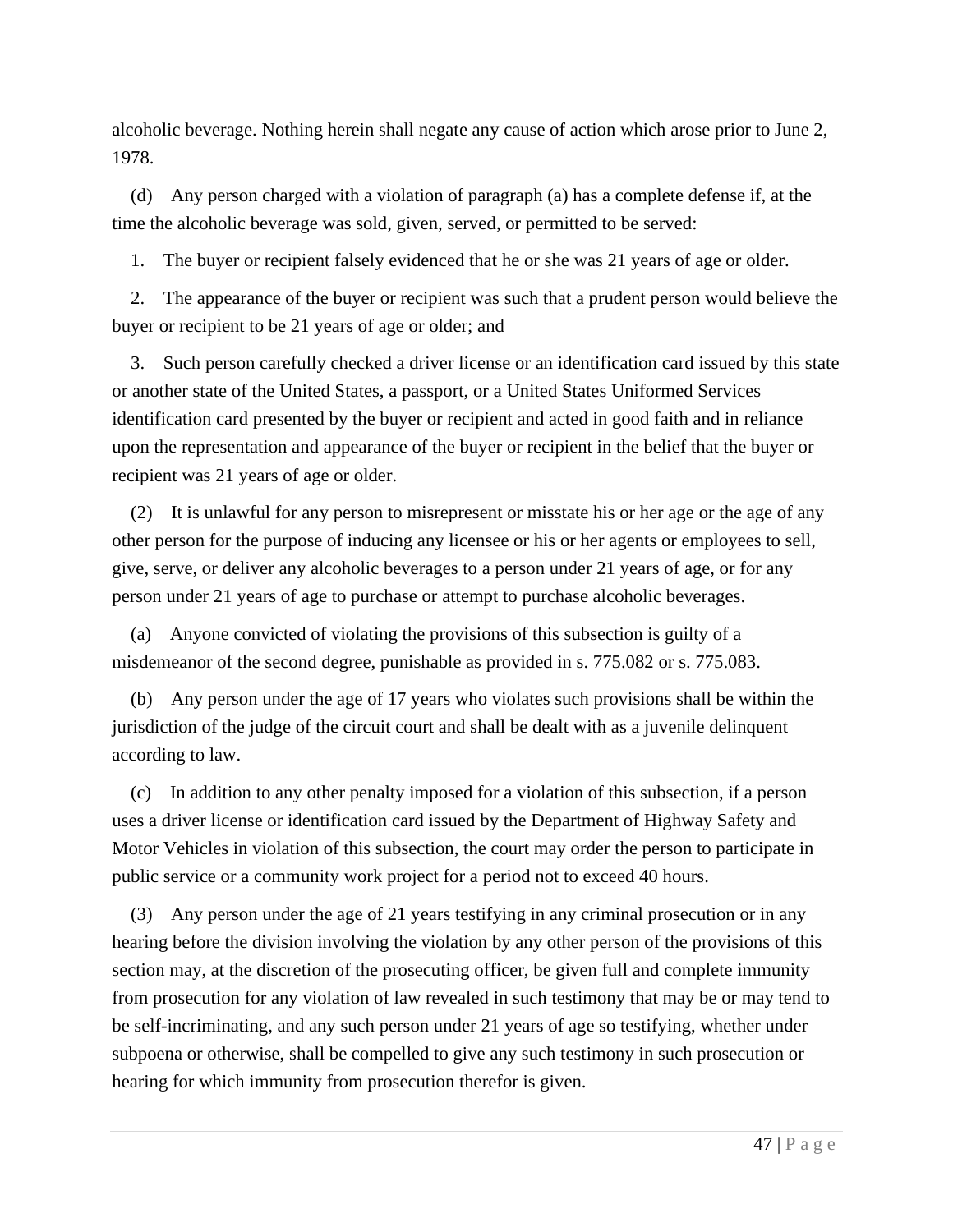(4) This section does not apply to a person who gives, serves, or permits to be served an alcoholic beverage to a student who is at least 18 years of age, if the alcoholic beverage is delivered as part of the student's required curriculum at a postsecondary educational institution that is institutionally accredited by an agency recognized by the United States Department of Education and is licensed or exempt from licensure pursuant to the provisions of chapter 1005 or that is a public postsecondary education institution; if the student is enrolled in the college and is required to taste alcoholic beverages that are provided only for instructional purposes during classes conducted under the supervision of authorized instructional personnel pursuant to such a curriculum; if the alcoholic beverages are never offered for consumption or imbibed by such a student and at all times remain in the possession and control of such instructional personnel, who must be 21 years of age or older; and if each participating student executes a waiver and consent in favor of the state and indemnifies the state and holds it harmless.

## [1](http://www.leg.state.fl.us/Statutes/index.cfm?App_mode=Display_Statute&URL=0500-0599/0562/0562.html#1) **562.111 Possession of alcoholic beverages by persons under age 21 prohibited.**—

(1) It is unlawful for any person under the age of 21 years, except a person employed under the provisions of s. 562.13 acting in the scope of her or his employment, to have in her or his possession alcoholic beverages, except that nothing contained in this subsection shall preclude the employment of any person 18 years of age or older in the sale, preparation, or service of alcoholic beverages in licensed premises in any establishment licensed by the Division of Alcoholic Beverages and Tobacco or the Division of Hotels and Restaurants. Notwithstanding the provisions of s. 562.45, any person under the age of 21 who is convicted of a violation of this subsection is guilty of a misdemeanor of the second degree, punishable as provided in s. 775.082 or s. 775.083; however, any person under the age of 21 who has been convicted of a violation of this subsection and who is thereafter convicted of a further violation of this subsection is, upon conviction of the further offense, guilty of a misdemeanor of the first degree, punishable as provided in s. 775.082 or s. 775.083.

(2) The prohibition in this section against the possession of alcoholic beverages does not apply to the tasting of alcoholic beverages by a student who is at least 18 years of age, who is tasting the alcoholic beverages as part of the student's required curriculum at a postsecondary educational institution that is institutionally accredited by an agency recognized by the United States Department of Education and that is licensed or exempt from licensure pursuant to the provisions of chapter 1005 or is a public postsecondary education institution; if the student is enrolled in the college and is tasting the alcoholic beverages only for instructional purposes during classes that are part of such a curriculum; if the student is allowed only to taste, but not consume or imbibe, the alcoholic beverages; and if the alcoholic beverages at all times remain in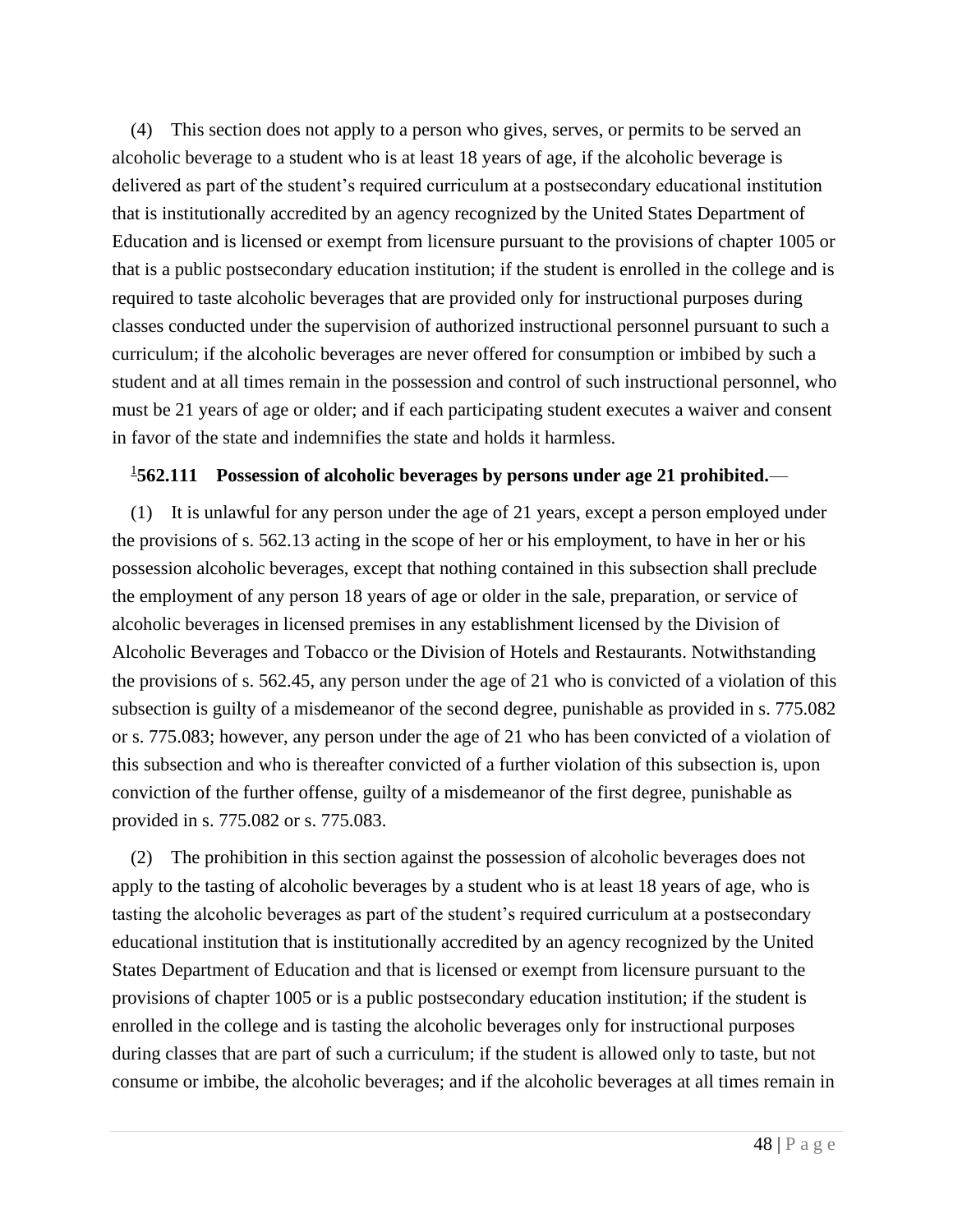the possession and control of authorized instructional personnel of the college who are 21 years of age or older.

# **562.112 Alcohol-related or drug-related overdoses; medical assistance; immunity from arrest, charge, prosecution, and penalization.**—

(1) A person who gives alcohol to an individual under 21 years of age and who, acting in good faith, seeks medical assistance for the individual experiencing, or believed to be experiencing, an alcohol-related or a drug-related overdose may not be arrested, charged, prosecuted, or penalized for a violation of s. 562.11 or s. 562.111 if the evidence for such offense was obtained as a result of the person's seeking medical assistance. The person must remain at the scene until emergency medical services personnel arrive and must cooperate with the emergency medical services personnel and law enforcement officers at the scene.

(2) A person who experiences, or has a good faith belief that he or she is experiencing, an alcohol-related or a drug-related overdose and is in need of medical assistance may not be arrested, charged, prosecuted, or penalized for a violation of s. 562.11 or s. 562.111 if the evidence for such offense was obtained as a result of the person's seeking medical assistance.

(3) Protection under this section from arrest, charge, prosecution, or penalization for an offense listed in this section may not be grounds for suppression of evidence in other criminal prosecutions.

# **562.12 Beverages sold with improper license, or without license or registration, or held with intent to sell prohibited.**—

(1) It is unlawful for any person to sell alcoholic beverages without a license, and it is unlawful for any licensee to sell alcoholic beverages except as permitted by her or his license, or to sell such beverages in any manner except that permitted by her or his license; and any licensee or other person who keeps or possesses alcoholic beverages not permitted to be sold by her or his license, or not permitted to be sold without a license, with intent to sell or dispose of same unlawfully, or who keeps and maintains a place where alcoholic beverages are sold unlawfully, is guilty of a misdemeanor of the second degree, punishable as provided in s. 775.082 or s. 775.083.

(2) It is unlawful for any person to operate as an exporter of alcoholic beverages within the state without registering as an exporter pursuant to s. 561.17. Any person who violates this subsection is guilty of a misdemeanor of the second degree, punishable as provided in s. 775.082 or s. 775.083.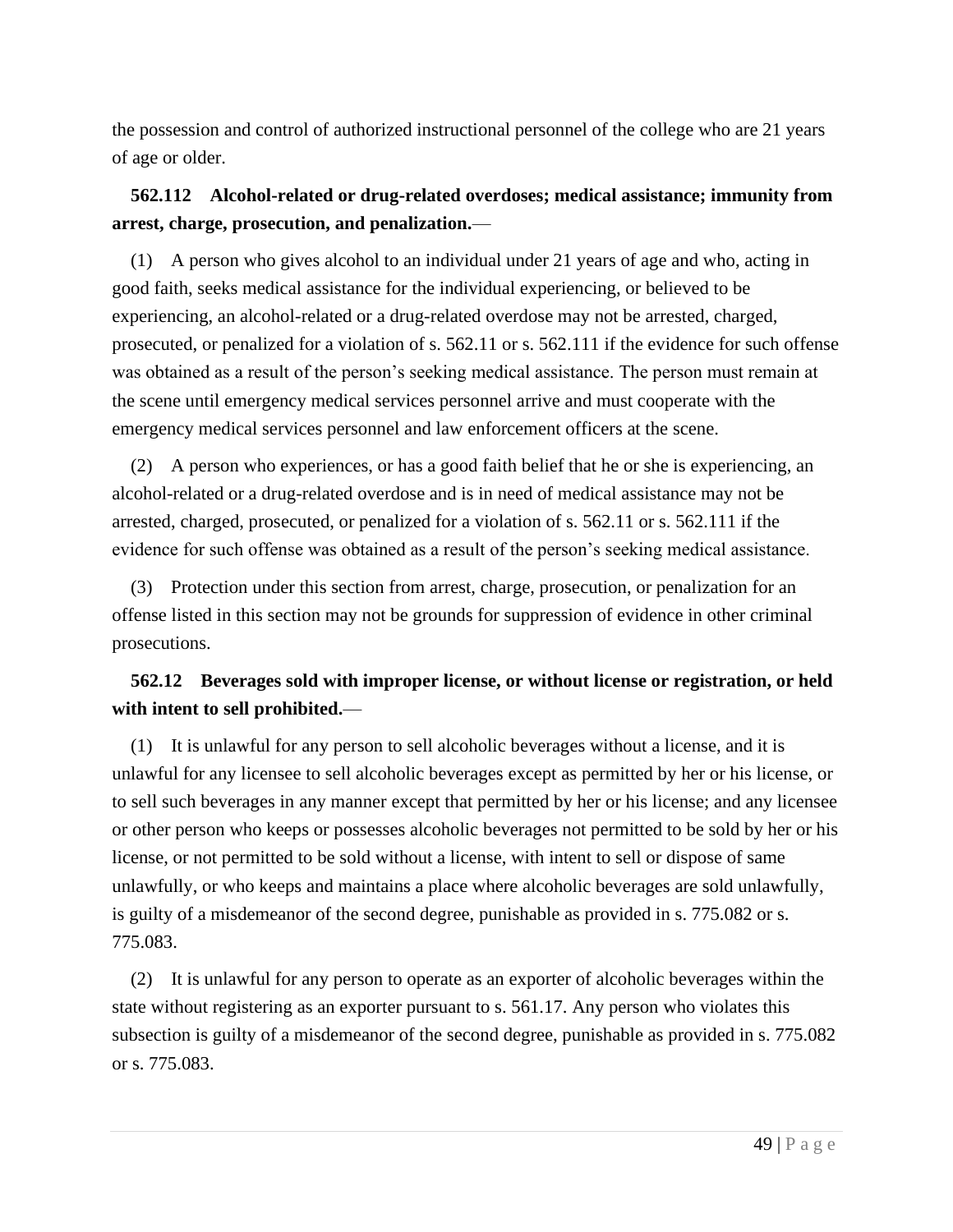(3) Upon the arrest of any licensee or other person charged with a violation of this section, the arresting officer shall take into her or his custody all alcoholic beverages found in the possession, custody, or control of the person arrested or, in the case of a licensee, all alcoholic beverages not within the purview of her or his license, and safely keep and preserve the same and have it forthcoming at any investigation, prosecution, or other proceeding for the violation of this section and for the destruction of the same as provided herein. Upon the conviction of the person arrested for a violation of this section, the judge of the court trying the case, after notice to the person convicted and any other person whom the judge may be of the opinion is entitled to notice, as the judge may deem reasonable, shall issue to the sheriff of the county, the division, or the authorized municipality a written order adjudging and declaring the alcoholic beverages forfeited and directing the sheriff, the division, or the authorized municipality to dispose of the alcoholic beverages as provided in s. 562.44 or s. 568.10.

(1) It is unlawful for any licensee, his or her employee, agent, servant, or any entertainer employed at the licensed premises or employed on a contractual basis to entertain, perform or work upon the licensed premises to beg or solicit any patron or customer thereof or visitor in any licensed premises to purchase any beverage, alcoholic or otherwise, for such licensee's employee, agent, servant, or entertainer.

(2) It is unlawful for any licensee, his or her employee, agent, or servant to knowingly permit any person to loiter in or about the licensed premises for the purpose of begging or soliciting any patron or customer of, or visitor in, such premises to purchase any beverage, alcoholic or otherwise.

(3) Any violation of this section is a misdemeanor of the second degree, punishable as provided in s. 775.082 or s. 775.083.

# **562.14 Regulating the time for sale of alcoholic and intoxicating beverages; prohibiting use of licensed premises.**—

(1) Except as otherwise provided by county or municipal ordinance, no alcoholic beverages may be sold, consumed, served, or permitted to be served or consumed in any place holding a license under the division between the hours of midnight and 7 a.m. of the following day. This section shall not apply to railroads selling only to passengers for consumption on railroad cars.

(2) Except as otherwise provided by county or municipal ordinance, no vendor issued an alcoholic beverage license to sell alcoholic beverages for consumption on the vendor's licensed premises and whose principal business is the sale of alcoholic beverages, shall allow the licensed premises, as defined in s. 561.01(11), to be rented, leased, or otherwise used during the hours in which the sale of alcoholic beverages is prohibited. However, this prohibition shall not apply to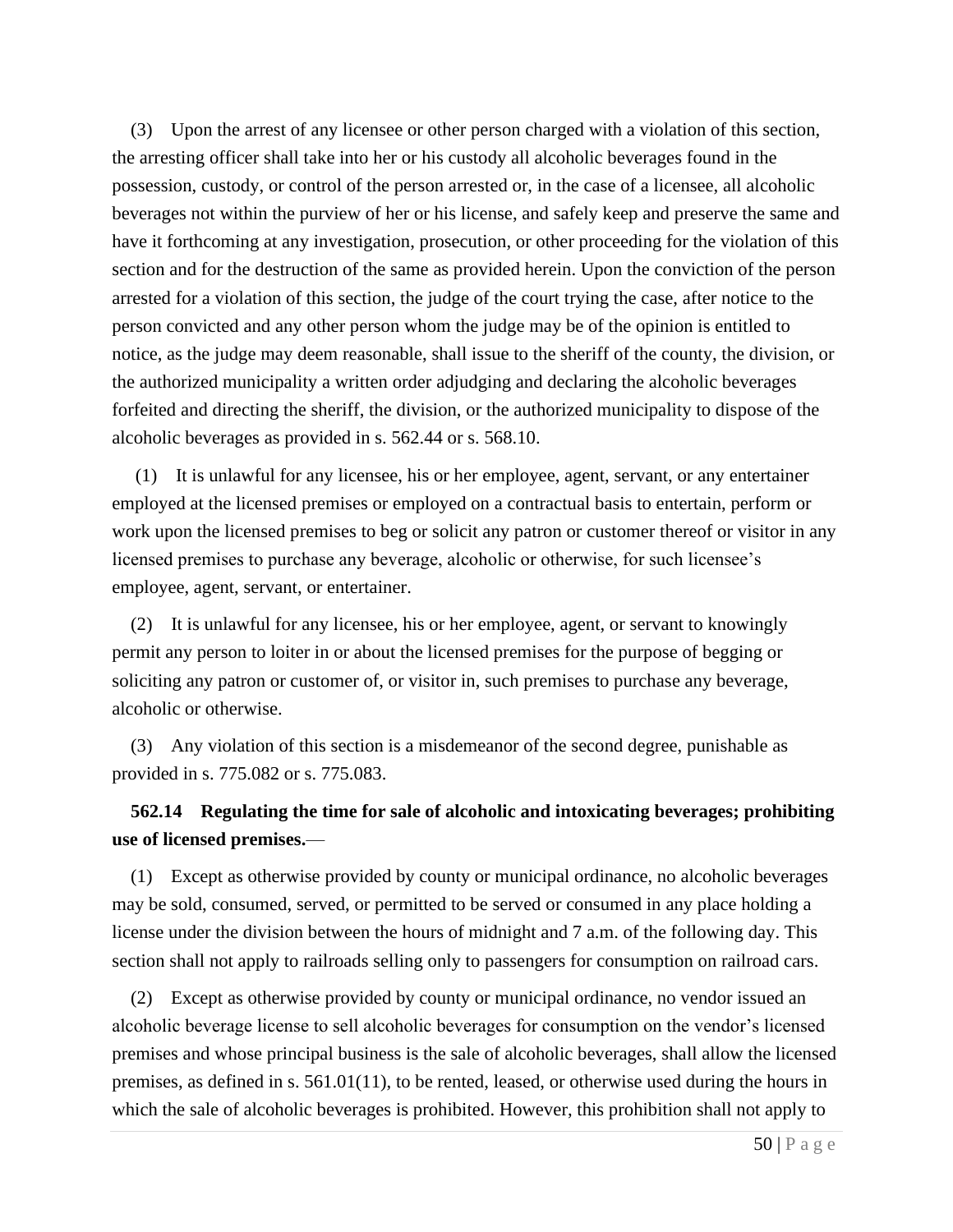the rental, lease, or other use of the licensed premises on Sundays after 8 a.m. Further, neither this subsection, nor any local ordinance adopted pursuant to this subsection, shall be construed to apply to a theme park complex as defined in s. 565.02(6) or an entertainment/resort complex as defined in s. 561.01(18).

(3) The division shall not be responsible for the enforcement of the hours of sale established by county or municipal ordinance.

(4) Any person violating this section shall be guilty of a misdemeanor of the second degree, punishable as provided in s. 775.082 or s. 775.083.

## **APPLICABLE FEDERAL AND STATE LAWS, AND SANCTIONS**

## *FEDERAL LAW*

Federal penalties and sanctions for illegal possession of a controlled substance include the following:

- First Conviction: up to one  $(1)$  year in prison, \$1,000–\$100,000 fine, or both.
- Second Conviction: at least fifteen (15) days and up to two (2) years imprisonment, \$5,000–\$250,000 fine, or both.
- After two drug convictions: at least ninety (90) days and up to three (3) years in prison, \$5,000–\$250,000 fine, or both.

Special federal sentencing provisions for possession of crack cocaine include a mandatory prison term of at least five (5) years and up to twenty (20) years, \$250,000 fine, or both. Mandatory sentencing applies for a first conviction if the amount of crack exceeds five (5) grams, for a second conviction if the amount exceeds three (3) grams, and for a third or subsequent conviction if the amount exceeds one (1) gram.

**U.S. Code Title 21 Sub-Section 841a:** No person shall knowingly or intentionally use, possess, or distribute a controlled substance.

**U.S. Code Title 21 Sub-Section 845a:** distribution on, in or near schools. Any person who violates Section 401 (a) (1) by distribution or possessing with intent to distribute a controlled substance in or on, or within one thousand feet of school property, is punishable by a term of imprisonment, or fine, or both of up to twice that authorized by Section 841 for a first offense.

Additional federal sanctions may also apply including forfeiture of vehicles used to transport controlled substances, denial of federal benefits including student loans, grant, and contracts and denial or revocation of certain federal licenses and benefits.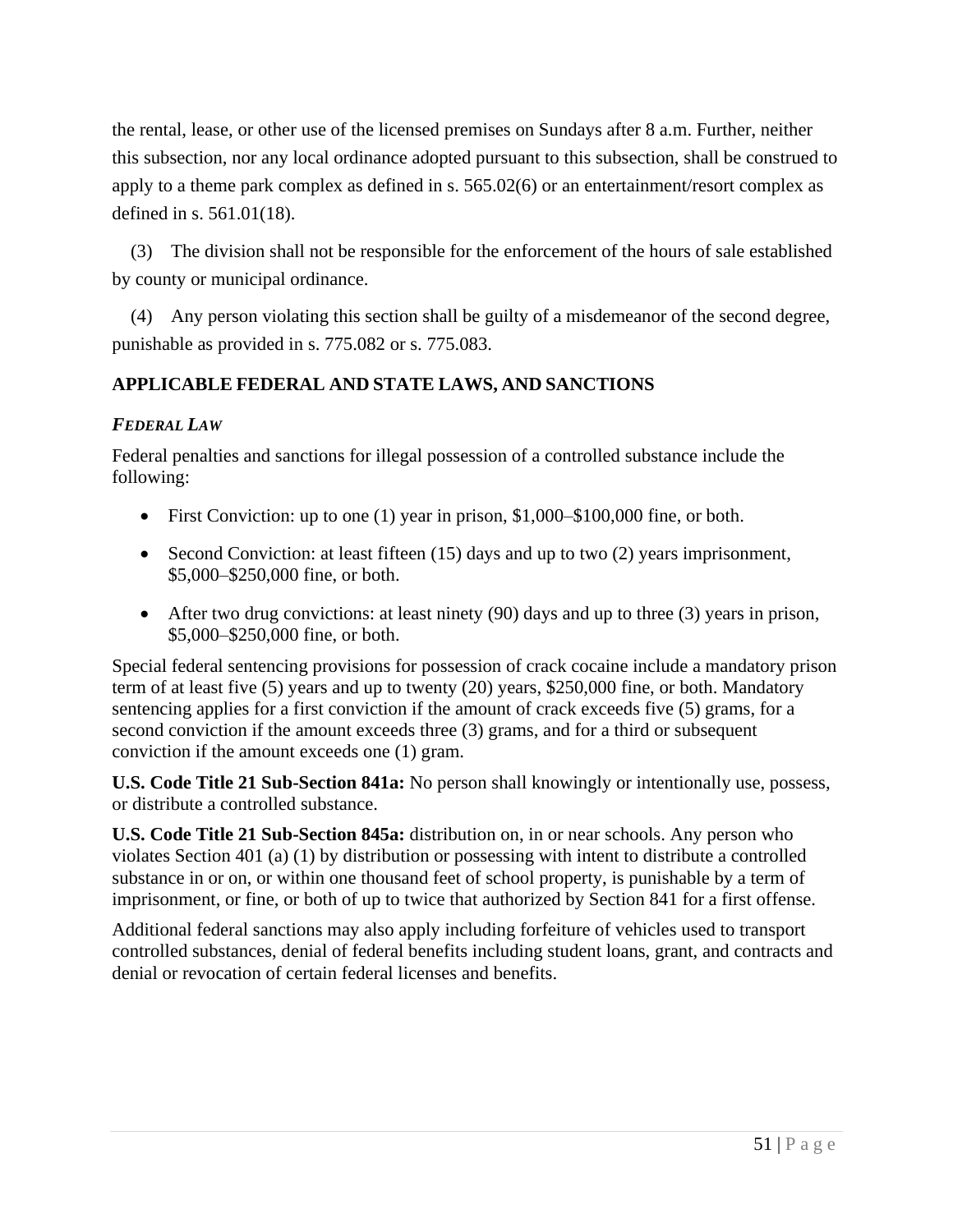# **Annual Fire Safety Report**

The University endeavors to provide a safe environment for students, faculty, staff, and visitors. The objective of the campus fire safety program is to identify potentially hazardous conditions and to take appropriate action before a fire emergency occurs. This goal is met by:

- Conducting periodic review and revision of fire prevention policies;
- Conducting periodic fire drills;
- Promoting fire safety awareness for students and employees;
- Inspecting, testing, and maintaining fire protection systems;
- Performing plan review, code consultation, and acceptance testing on construction, capital improvement, and renovation projects; and
- Mitigating fire hazards by utilizing the information provided by regularly scheduled fire safety inspections performed by the State or other local fire safety authorities.

Schiller International University will continue to provide a safe environment by making improvements to the Emergency Notification System to assist with quicker response and evacuation times.

## **PROCEDURES AND REGULATIONS**

In the event of a fire, students are instructed to leave the building using the stairways only: Elevators should never be used. To ensure students know what to do, staff conduct fire drills as on a regular basis. These may be announced or unannounced.

Tampering with fire alarms, fire extinguishers, fire hoses, and smoke detectors is prohibited and may be punished with fines and probation, suspension, expulsion, dismissal, or being banned from campus. Causing a false alarm is similarly punishable.

Smoking and open flames, including candles, incense burners, and incense, are prohibited. All devices rated at more than 800 watts must be connected directly to a wall outlet or into an appropriately rated surge protector or power strip with integral circuit breaker. Students may not use lightweight extension cords or multiple-outlet plugs that lack surge protection. Open heating elements and electrical appliances that may pose a fire hazard are prohibited, including hot plates and electric or contact grills. Combustion engines, acids, automotive batteries, gasoline, diesel fuel, kerosene, and other flammable liquids are prohibited.

If a fire were to occur that poses a threat, notification procedures will be activated for the building and surrounding areas, as necessary. Students and employees are instructed to remain outside the affected building until given an "All Clear" notice by an authorized first responder.

## **FIRE SAFETY EDUCATION AND TRAINING**

Faculty and Staff will receive fire safety training on an annual basis and be required to participate in all fire drills. Fire safety training will be provided by the Campus Safety Officer and/or designee.